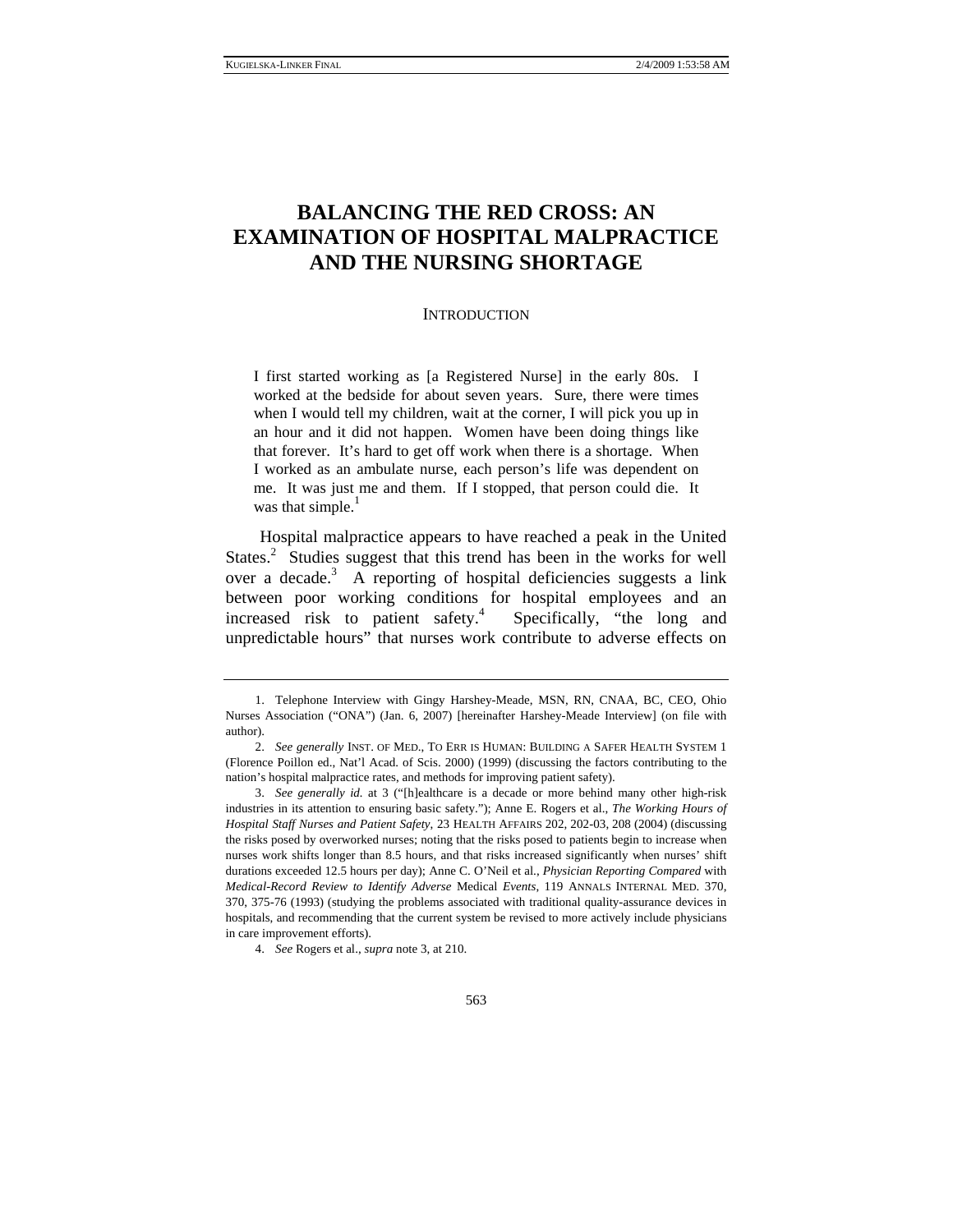patient care.<sup>5</sup>

In Part I of this note, we explore the cause of the current surfacing of adverse medical care: a universal nursing shortage. The nursing shortage stems from problems on two fronts: there is (1) a decrease in those entering the profession, and (2) an increase in turn-over rates. The shortage's common catalyst—*mandatory overtime*<sup>6</sup>—is addressed and discussed.<sup>7</sup> The effects of this common catalyst on nurses are surveyed: fatigue, job dissatisfaction and lower-quality nurse health.<sup>8</sup> Part I illustrates the cyclical relationship between high rates of hospital error and the nursing shortage, which has contributed to the rise of hospital malpractice and resulted in the neglect of patient and nurse health.<sup>9</sup> Thus, in order to resolve the adverse effects of poor patient care, the

 7. Hospital use of mandatory overtime to compensate for the nursing shortage has both discouraged individuals from entering the profession and encouraged nurses to leave the profession. *See generally* JANET HEINRICH, U.S. GEN. ACCOUNTING OFFICE, GAO-01944, NURSING WORKFORCE: EMERGING NURSE SHORTAGES DUE TO MULTIPLE FACTORS 3-5, 8-9 (2001) (concluding that factors such as mandatory overtime and job dissatisfaction have contributed to the shortage of nurses in the health care industry). *See also* Rogers et al., *supra* note 3, at 208.

There are already hints that the fatigue associated with working twelve-hour shifts is contributing to absenteeism and job dissatisfaction among RNs. Fatigue related to length of shift or the potential of overtime at end of shift, or both, was identified as the cause of approximately 12 percent of the absences reported . . . . [N]urses working twelve-hour shifts reported significantly higher absenteeism rates than nurses working traditional eight-hour shifts.

*Id.*

8. *See* Rogers et al., *supra* note 3, at 208.

 9. Ironically, the widespread implementation of mandatory overtime to resolve the nursing shortage has itself contributed to the resulting shortage. *See supra* note 7 and accompanying text.

<sup>5.</sup> *See id.*; *see also* Mary Etta Mills et al., Core-12: *A Controlled Study of the Impact of* 12- Hour *Scheduling*, 32 NURSING RES., 356, 357, 360 (1983) (discussing the frequency of errors on a variety of fatigue-detecting tests.); Roger R. Rosa, *Extended Workshifts and Excessive Fatigue*, 4 J. SLEEP RES. 51, 53, 55 (1995) (discussing that the trend in hospitals toward increasing error rates with respect to patient care reflects the association between extended work periods and the poorer work performance of nurses).

<sup>6.</sup> *See* Rogers et al., *supra* note 3, at 209 (citing *Prohibition of Excess Overtime for Nurses Act: Hearing Before the H. Labor Rel. Comm. on Mandatory Overtime*, 108th Cong. (2003) [hereinafter Campbell Statement] (testimony of Michele P. Campbell, Executive Administer, Pennsylvania Nurses Association), *available at* http://www.panurses.org//documents/hotissues/c\_hotissues\_testimony\_10.20.03.htm (defining mandatory overtime as "nurses' being told that they could be fired, be subjected to disciplinary proceedings, or lose their nursing license[s] if they refuse[] to stay beyond their regularly scheduled shift[s] or come in to work on their day[s] off"); *Health Quality and Medical Errors: Hearing Before the Subcomm. on Health of the H. Comm. on Ways & Means*, 107th Cong. (2002) (statement of Mary Foley, President, American Nurses Association), *available at* http://waysandmeans.house.gov/legacy.asp?file=legacy/health/107cong/3-7-02/3-7fole.htm ("ANA hears that employers are insisting that a nurse work an extra shift (or more) or face dismissal for insubordination, as well as being reported to the state board of nursing for patient abandonment.").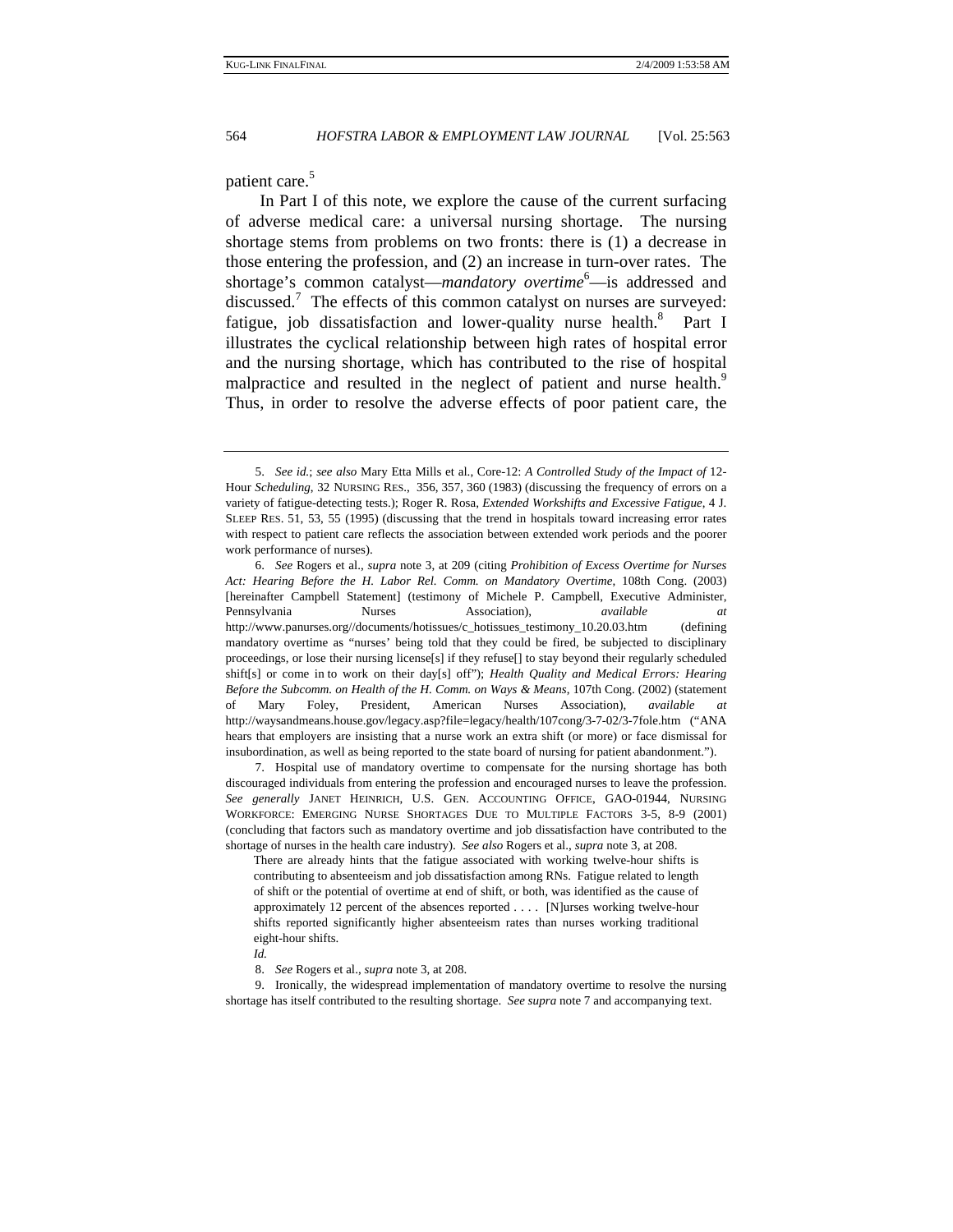needs of patients and nurses must be addressed.

In Part II of this note, we investigate state and federal legislative initiatives to resolve the adverse effects of the nursing shortage on patient care. We investigate these initiatives' strengths and weaknesses in addressing the public health crisis, and provide a close analysis of enacted state and pending federal initiatives. These proposals address solutions to the nursing shortage and problems associated with mandatory overtime, in context of their most severe consequence, adverse medical care. While several of these state initiatives have succeeded, no such federal legislation has been enacted. Further, in Part II, we examine the rationale behind the absence of federal legislation, and argue that pending federal initiatives fail to address the complexity of the public health issue—a product of two neglected vital elements: patient *and* nurse needs.

Part III sheds light on the positive impact that the passage of federal legislation, providing for limitations on mandatory overtime, would have on patient care. Specifically, in this section we address the likelihood of a reduction in hospital tort liability and the bolstering of a strong union presence among nurses, following the passage of such federal legislation.

Finally, Part IV concludes the note with a synthesis of the strengths of the state and federal legislative initiatives set forth in Part II, proposing a new federal initiative. In this part, we also discuss the positive and negative effects of such a proposal, suggesting strategies to promote its passage.

# I. CAUSE OF INCREASED HOSPITAL MALPRACTICE

# *A. Breadth of Overtime in Nursing Industry*

The increase of hospital malpractice has long been blamed on the health care industry's widespread use of overtime.<sup>10</sup> The implications of proposed federal legislation limiting mandatory overtime for nurses cannot be grasped without understanding the reality of nurses' current overtime situation.<sup>11</sup> Despite longstanding concerns about the link

<sup>10.</sup> *See* Rogers et al., *supra* note 3, at 206.

<sup>11.</sup> *See generally* Safe Nursing and Patient Care Act of 2005, H.R. 791, 109th Cong. pmbl., § 2 (2005) (aiming to increase the quality of patient care by limiting nurses' mandatory overtime hours).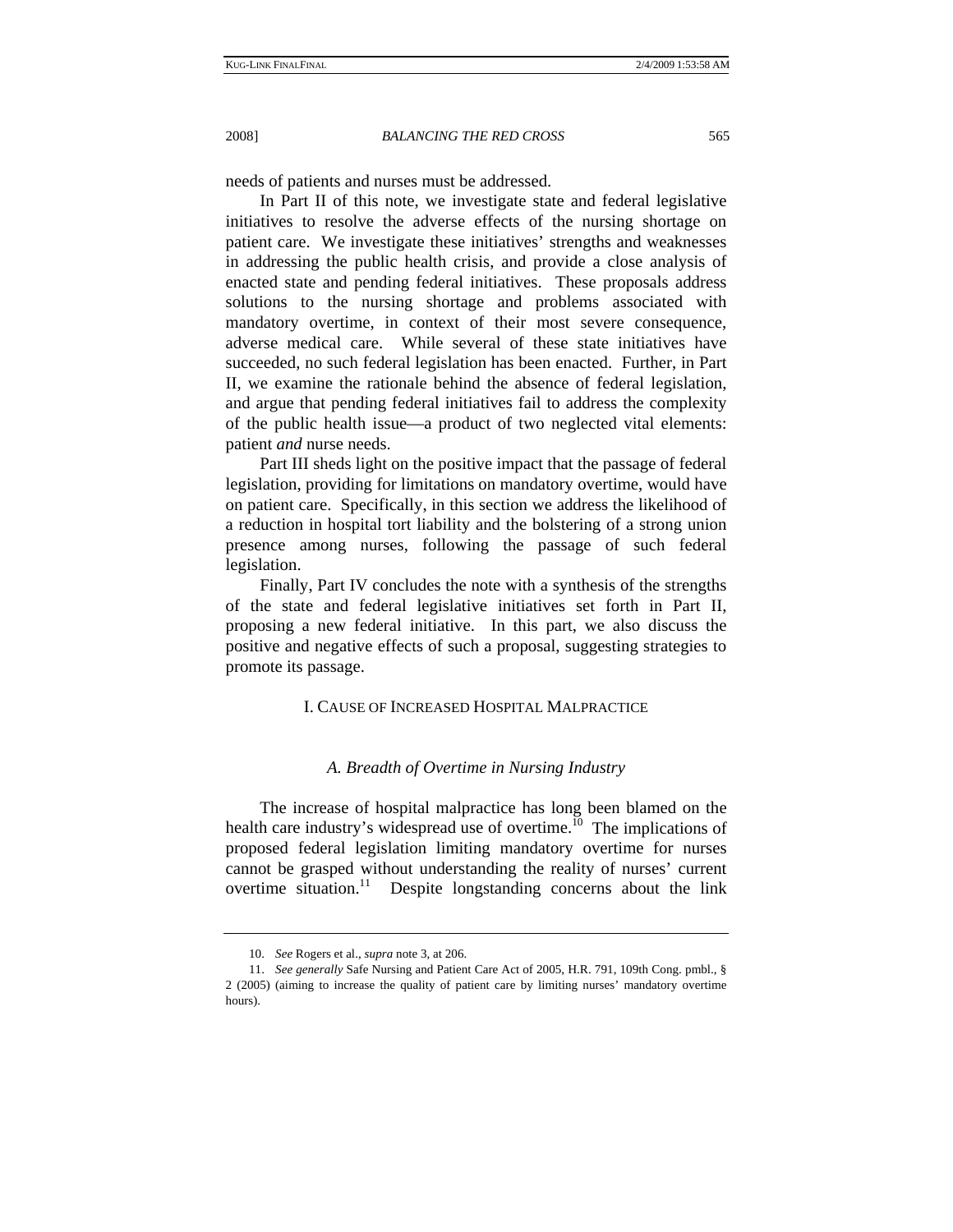between nurses' overtime and hospital malpractice, researchers have not undertaken studies focusing on the correlation between the two until recently. These studies have revealed alarmingly high rates of overtime in the nursing industry.<sup>12</sup> By failing to distinguish mandatory overtime from voluntary overtime, researchers may be missing out on the vital distinction between the two and their respective effects on work performance.<sup>13</sup>

According to a report by the American Nurses Association ("ANA"), "[n]urses report a dramatic increase in the use of mandatory overtime as a staffing tool and fear potential consequences for the safety and quality of care provided to their patients."<sup>14</sup> Nurses average about eight and a half weeks of overtime a year.<sup>15</sup> In 2002, the amount of overtime worked averaged almost six percent of the total hours worked.<sup>16</sup> One study found that fourteen percent of nurses studied worked mandatory overtime hours every day.<sup>17</sup> The use of mandatory overtime is so widespread that many hospitals have official policies that require it.<sup>18</sup> Also, as noted by the ANA, "[m]any nurses contend employers insist they work an extra shift (or more) or face dismissal for insubordination and being reported to the state board of nursing for patient abandonment."<sup>19</sup> According to a 2000 ANA survey, over sixtyseven percent of nurses in their sample worked unplanned overtime each

<sup>12.</sup> *See, e.g.*, Barbara Berney & Jack Needleman, *Trends in Nurse Overtime*, *1995-2002*, 6 POL'Y, POL., & NURSING PRAC. 183, 189 (2005); Rogers et al., *supra* note 3, at 205-06.

 <sup>13.</sup> Berney & Needleman, *supra* note 12, at 184 (citing Rogers et al., *supra* note 3, at 209); Linda D. Scott et al., *Effects of Critical Care Nurses' Work Hours on Vigilance and Patient*s' *Safety*, 15 AM. J. CRITICAL CARE 30, 33 (2006) ("Although the nurses worked longer than scheduled on 5201 occasions, only 1443 (28%) of these were identified as overtime shifts. Of these shifts, 236 were reported as mandatory overtime shifts (16.4%), and 152 shifts were reported as 'coerced' voluntary overtime (10.5%)").

 <sup>14.</sup> AM. NURSES ASS'N, DEP'T OF GOV'T AFFAIRS, NURSING'S LEGISLATIVE AND REGULATORY INITIATIVES FOR THE 110TH CONGRESS: APPROPRIATE STAFFING 9 (2007), *available at* http://www.nursingworld.org/MainMenuCategories/ANAPoliticalPower/Federal/legis/Complete Initiatives.aspx.

 <sup>15.</sup> Susan B. Hassmiller & Maureen Cozine, *Addressing the Nurse Shortage to Improve the Quality of Patient Care*, 25 HEALTH AFF. 268, 269 (Jan.-Feb. 2006) (citing NURSE ALLIANCE, SERV. EMPLOYEES INT'L UNION, THE SHORTAGE OF CARE: A STUDY BY THE SEIU NURSE ALLIANCE 3 (2001), http://www.seiu.org/a/search.php (search "the shortage of care," then follow "Contents: View as HTML" hyperlink) (last visited Apr. 5, 2008)).

 <sup>16.</sup> Berney & Needleman, *supra* note 12, at 186-87.

 <sup>17.</sup> LONNIE GOLDEN & HELENE JORGENSEN, ECON. POLICY INST., TIME AFTER TIME: MANDATORY OVERTIME IN THE U.S. ECONOMY, 9 (2002), *available at* http://www.epi.org/briefingpapers/120/bp120.pdf.

<sup>18.</sup> *See id.*

 <sup>19.</sup> AM. NURSES ASS'N, *supra* note 14, at 9.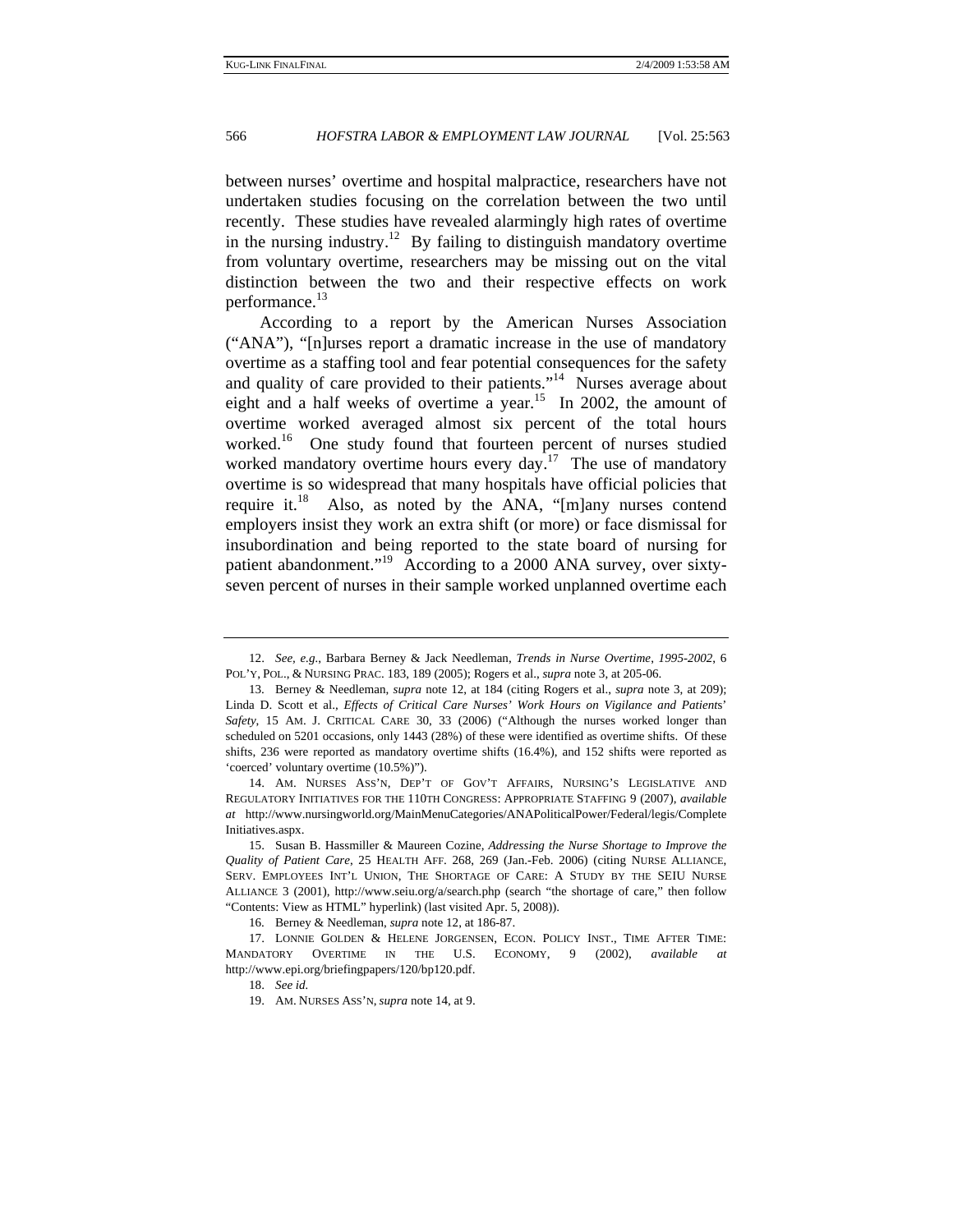month. $^{20}$ 

Members of the hospital staff often intimidate or coerce nurses into working mandatory overtime by threatening them with charges of patient abandonment, or even with termination of their employment.<sup>21</sup> Since charges of patient abandonment can result in the loss of nurses' licenses, many nurses are fearful that such charges will be brought, even if they are not actually guilty of any misconduct.<sup>22</sup> As such, nurses are essentially not free to decline overtime "requests."<sup>23</sup>

# Trend Toward Increase

Even more alarming than these numbers is the fact that they are rapidly increasing. From 1995 to 2002, the amount of overtime a sample of New York nurses worked increased by more than fifty percent.<sup>24</sup> While some hospitals in that seven year period decreased their overall use of overtime, more than twice as many increased their use of it. $^{25}$ 

It is important to note that this increase in hospital nurse overtime has occurred in tandem with an increase in patient turnover rates. $^{26}$ Specifically, the average length of an acute care patient's stay decreased from 6.7 to 5.2 days. $27$ 

This higher turnover rate translates to more work for individual nurses because patients generally demand more attention on admittance than during the duration of their hospital stay.<sup>28</sup> In addition, nurses are responsible for "patient education and planning upon a patient's discharge."<sup>29</sup> Thus, increased patient turnover rates mean nurses have more demanded of them.<sup>30</sup>

<sup>20.</sup> *Id.*

 <sup>21.</sup> Am. Nurses Ass'n, *ANA Government Affairs on Mandatory Overtime*, NURSING WORLD, http://nursingworld.org/MainMenuCategories/ANAPoliticalPower/Federal/Issues/MandatoryOverti me.aspx (last visited Apr. 8 2008).

<sup>22.</sup> *Id.*

<sup>23.</sup> *Id.*

 <sup>24.</sup> Berney & Needleman, *supra* note 12, at 186.

<sup>25.</sup> *Id.* 

<sup>26.</sup> *See* HEINRICH, *supra* note 7, at 2-3.

 <sup>27.</sup> Berney & Needleman, *supra* note 12, at 186. Acute care is defined as "[s]hort term care for serious diseases or trauma." STEDMAN'S MEDICAL DICTIONARY FOR THE HEALTH PROFESSIONS AND NURSING 23 (5th ed. 2005). *See also* COMM. ON THE WORK ENV'T FOR NURSES & PATIENT SAFETY, INST. OF MED. OF THE NAT'L ACADS., KEEPING PATIENTS SAFE: TRANSFORMING THE WORK ENVIRONMENT OF NURSES 42 (Ann Page ed., 2004) [hereinafter KEEPING PATIENTS SAFE].

<sup>28.</sup> *See* KEEPING PATIENTS SAFE, *supra* note 27, at 42.

<sup>29.</sup> *See id.*

<sup>30.</sup> *Id.*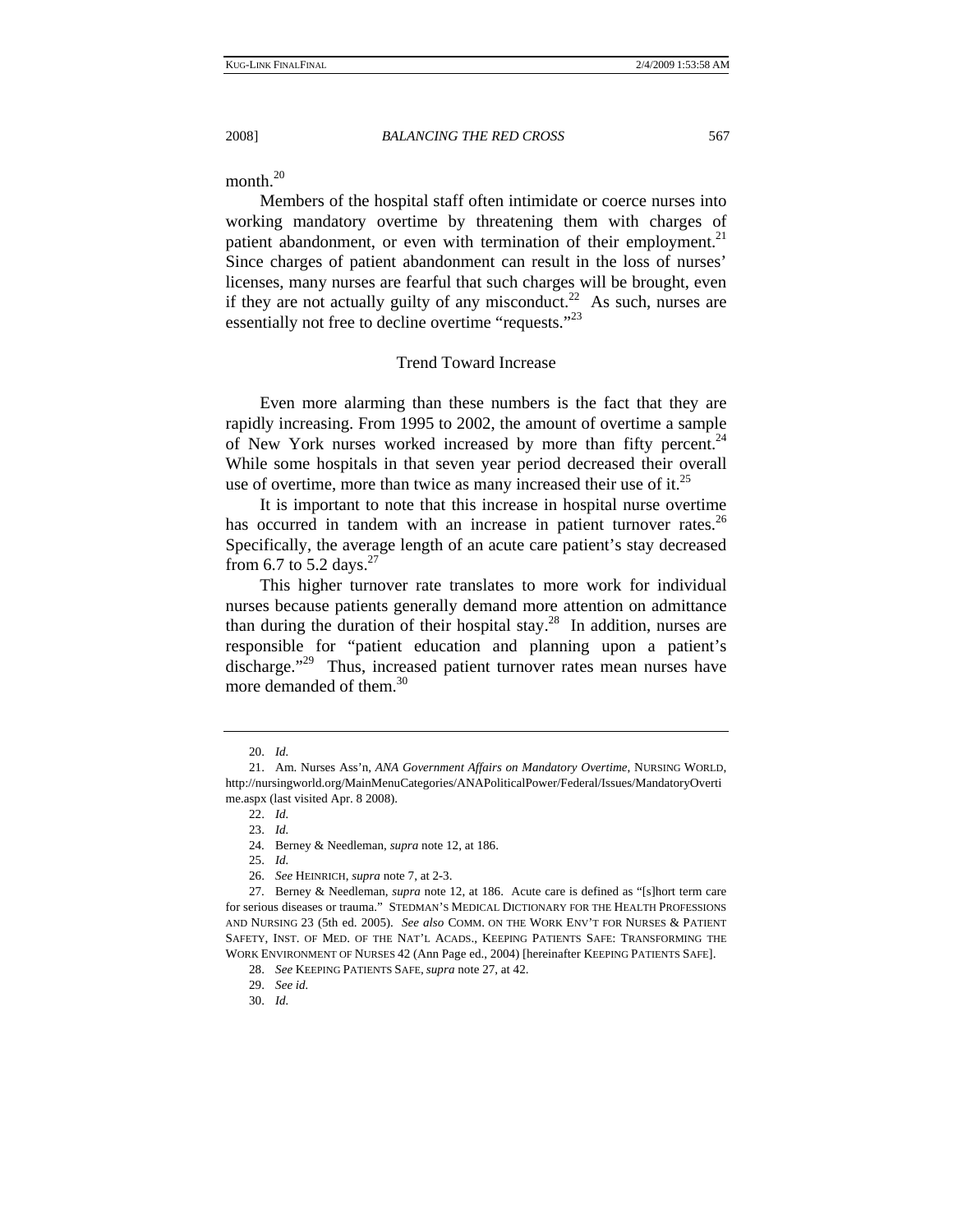# Union vs. Non-Union Hospitals

Surprisingly, researchers have found that union hospitals use more overtime than non-union hospitals.<sup>31</sup> This result is best explained by the greater incentive of unionized nurses to report the overtime hours they work.<sup>32</sup> Union contracts are likely to have firm definitions of what constitutes overtime, encouraging unionized nurses to report and be paid for all overtime hours worked. $33$  Non-unionized workers with work weeks comprising fewer than forty hours might not be paid overtime unless they work in excess of forty hours. $34$  Thus, unionized nurses are likely not working more hours than nurses in non-unionized hospitals, but they are likely reporting their overtime more accurately because they have an incentive to do so.

For example, the Massachusetts Nurses Association emphasizes the importance of including clauses about mandatory overtime in contracts it has negotiated for nurses. $35$  Such clauses define when mandatory overtime can be used, set forth procedures that must be followed in assigning overtime, and place limits on the number of hours hospitals can require nurses to work overtime.<sup>36</sup> At Boston Medical Center, whose nurses are represented by the Massachusetts Nurses Association, nurse supervisors can only mandate overtime in the case of a serious emergency, and cannot mandate more than four hours of overtime for an individual nurse at once.<sup>37</sup>

37. *Id.* Several other hospitals have negotiated contracts with the assistance of the Massachusetts Nurses Association, with concrete definitions of what is considered mandatory overtime. *Id.* An examination of these contracts shows the union's efforts to provide a clear explanation both as to when overtime can be mandated and as to what qualifies as overtime and will therefore affect nurse compensation. *Id.* For example, Cambridge Hospital only allows mandatory overtime in the case of unforeseen emergencies, and specifies that no nurse may work more than 13 hours at a time. *Id.* Quincy Hospital enforces strict guidelines governing when mandatory overtime can be assigned. *Id. See also* discussion *infra* Part IV (further discussion and analysis on unions' impact on mandatory overtime conditions).

 <sup>31.</sup> Barbara Berney et al., *Factors Influencing the Use of Registered Nurse Overtime in Hospitals*, 1995-2000, 37 J. OF NURSING SCHOLARSHIP 165, 169-70 (2005).

<sup>32.</sup> *See id.* at 170-71.

<sup>33.</sup> *Id.* at 170.

<sup>34.</sup> *Id.* at 171.

<sup>35.</sup> *See* Mass. Nurses Ass'n, *St. Vincent's Strike: Backgrounder on St. Vincent's Hospital Nurses Strike Regarding Mandatory Overtime Issue*, MNA NEWS, http://www.massnurses.org/News/2000/000003/strike/backgrnd.htm (last visited Apr. 9, 2008).

<sup>36.</sup> *Id.*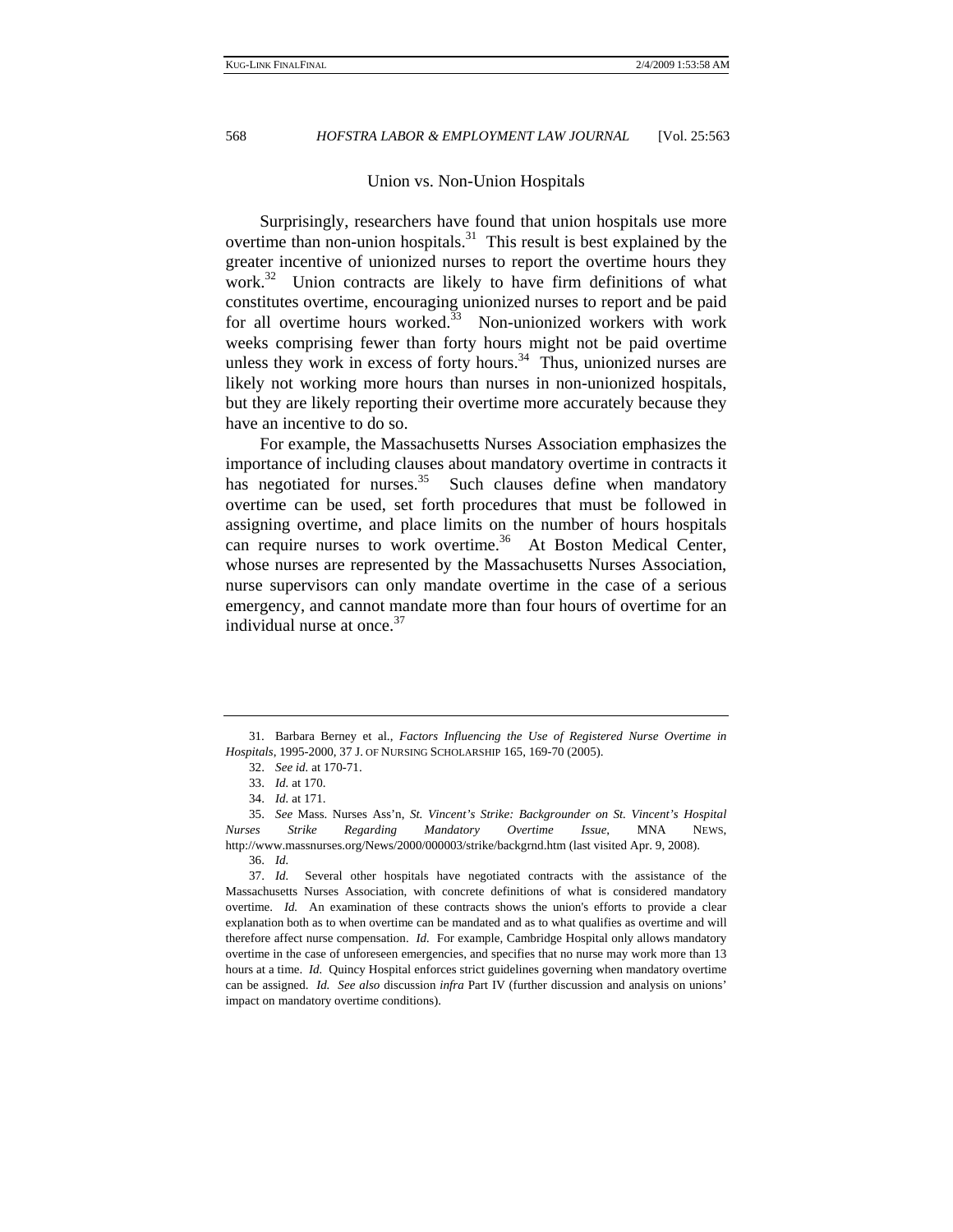# Cross-Industry Comparison

Unlike the nursing profession, some industries are federally regulated to govern their work hours.<sup>38</sup> The hours of medical residents nationwide are restricted by the Accreditation Council for Graduate Medical Education ("ACGME") to eighty hours per week, and on-call shifts are limited to once every third night.<sup>39</sup> Similarly, some medical students have been subject to restrictions implemented by the Liaison Committee on Medical Education ("LCME")—the agency responsible for accrediting U.S. medical schools. $40$  The LCME has revised its standards on student work hours, emphasizing that medical schools should limit the amount of time students spend in required activities in light of "the effects of fatigue and sleep deprivation on learning, clinical activities, and student health and safety."41 Motivated by public health concerns, restrictions on the work hours of medical residents and medical students support the assertion that similar restrictions should govern nurses.

Likewise, Federal Aviation Administration regulations specify that pilots cannot fly for more than eight hours in a twenty-four hour period.<sup>42</sup> Rest periods are also mandated: a pilot must have "at least eight continuous hours of rest," or he will not be permitted to fly for

<sup>38.</sup> *See, e.g.*, Karen Heaton, *Truck Driver Hours of Service Regulations: The Collision of Policy and Public Health*, 6 POL'Y, POL., & NURSING PRAC. 277, 277-79 (2005) (discussing longstanding federal regulations on truck driver work hours); Am. Fed'n of State, County & Mun. Employees, *Legislative Efforts to Control Mandatory Overtime*, AFSCME PUBLICATIONS, http://www.afscme.org/publications/2247.cfm (last visited Oct. 18, 2006). *See generally* Clark J. Lee, Comment, *Federal Regulation of Hospital Resident Work Hours: Enforcement with Real Teeth*, 9 J. HEALTH CARE L. & POL'Y 162-63, 206 (2006) (discussing the controversial nature of the adoption of federal regulations governing medical resident work hours, and arguing that such federal regulations should be adopted).

 <sup>39.</sup> Lee, *supra* note 38, at 163, 202; *see* Med. Alumni Ass'n of the Univ. of Md., *Cutting Back: The 80-hour Residency Work Week*, MEDICALALUMNI.ORG, http://www.medicalalumni.org/bulletin/fall\_2003/lead2.html (last visited Apr. 11, 2008). The Accreditation Council for Graduate Medical Education (ACGME) is a "private, non-profit council that evaluates and accredits medical residency programs in the United States." Accreditation Council for Graduate Med. Educ., The ACGME at a Glance, ACGME.ORG, http://www.acgme.org/acWebsite/newsRoom/ataglance.pdf (last visited Apr. 11, 2008). *See also* Clarinda Mac Low, *Long Hours = Impaired Students?*, MEDSCAPE TODAY, Jan. 12, 2006, *available at* http://www.medscape.com/viewarticle/519741.

 <sup>40.</sup> Mac Low, *supra* note 39.

<sup>41.</sup> *Id.* (citing LIAISON COMM. ON MED. EDUC., FUNCTIONS AND STRUCTURE OF A MEDICAL SCHOOL: STANDARDS FOR ACCREDITATION OF MEDICAL EDUCATION PROGRAMS LEADING TO THE M.D. DEGREE, 20 (2007), *available at* http://www.lcme.org/functions2007jun.pdf).

 <sup>42.</sup> Press Release, FAA, Fact Sheet: Pilot Flight Time and Rest (Jan. 24, 2006) (on file with author), *available at* http://www.faa.gov/news/fact\_sheets/news\_story.cfm?newsId=6762&print=go.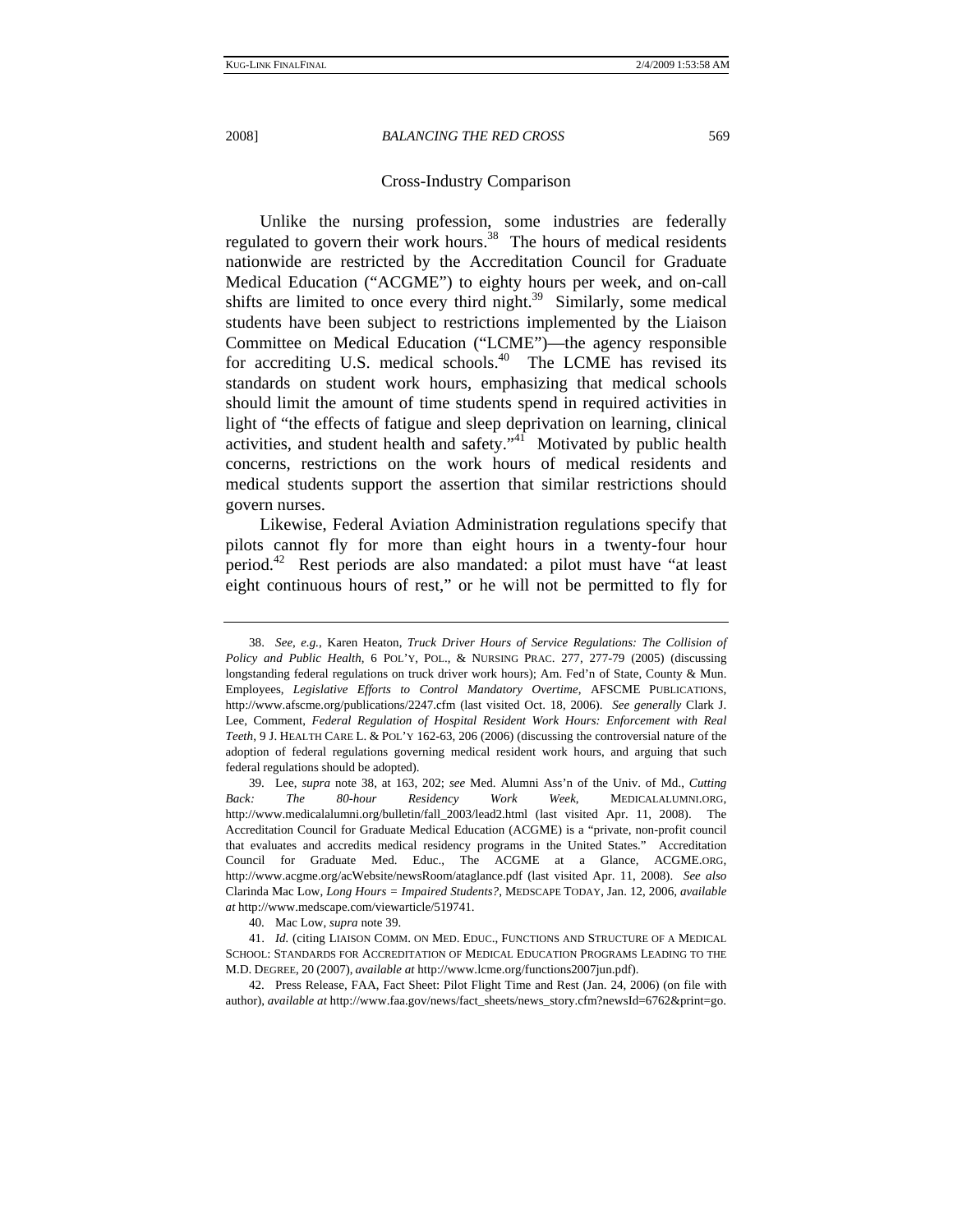more than eight hours in that twenty-four hour period.<sup>43</sup> In addition, if a pilot gets fewer than nine hours of rest in a twenty-four hour period, his or her next rest period is extended. $44$  Flight crewmembers are also governed by such regulations.45

Similarly, the trucking industry is regulated such that the drivers of passenger-carrying commercial vehicles are prohibited from driving for more than ten consecutive hours, following eight hours off duty.<sup>46</sup> Such drivers may not work more than seventy hours in an eight day period if the employer's hours of operation include weekends.<sup>47</sup> Public safety concerns dictate that such stringent rules be imposed, particularly on drivers carrying passengers.<sup>48</sup> Railway workers' shifts are capped at twelve hours, and certain railway workers who work this maximum amount are required to rest for at least ten hours prior to commencing his or her next shift.<sup>49</sup>

The comprehensive regulation of these industries has been motivated by concerns about public health.<sup>50</sup> These regulations recognize the nexus between worker fatigue and public safety that has been emphasized by advocates of extending similar regulations to the nursing industry.<sup>51</sup> The pressing question is why nurses, despite being the largest group of health-care providers in the country, are treated differently than professionals in other industries with arguably less of an impact on public health.<sup>52</sup> With respect to the lack of similar regulation in the nursing field, Congressman Pete Stark noted, "no similar limitation currently exists for our nation's nurses who are caring for us at often the most vulnerable times in our lives."<sup>53</sup>

 52. Jeanie Croasmun, *Error Rates for Nurses Increase With Length of Shifts*, ERGONOMICS TODAY, July 12, 2004, http://www.ergoweb.com/news/detail.cfm?id=959.

<sup>43.</sup> *Id.*

<sup>44.</sup> *Id.* 

<sup>45.</sup> *Id.* 

 <sup>46. 49</sup> C.F.R. § 395.5 (2007).

<sup>47.</sup> *Id.*; Heaton, *supra* note 37, at 280.

<sup>48.</sup> *Compare id.*, *with* 49 C.F.R. § 395.3. *See* Heaton, *supra* note 37, at 277-78.

 <sup>49. 49</sup> C.F.R. §§ 228.7, 228.19; *see also* Am. Fed'n of State, County & Mun. Employees, *supra* note 37.

 <sup>50.</sup> Heaton, *supra* note 37, at 277.

<sup>51.</sup> *Id.* at 277-78; Am. Fed'n of State, County & Mun. Employees, *supra* note 37 (noting a Rhode Island representative's statement that "'[i]t's ironic that . . . bus and cab drivers can only work 12 hours in a 24-hour span, but we force health care employees to work as much as 16 hours a day. I'm no rocket scientist, but I can't believe that people can administer the same services in hour 15 as they did during hour six.'").

 <sup>53. 151</sup> CONG. REC. E212 (daily ed. Feb. 10, 2005) (statement of Rep. Stark).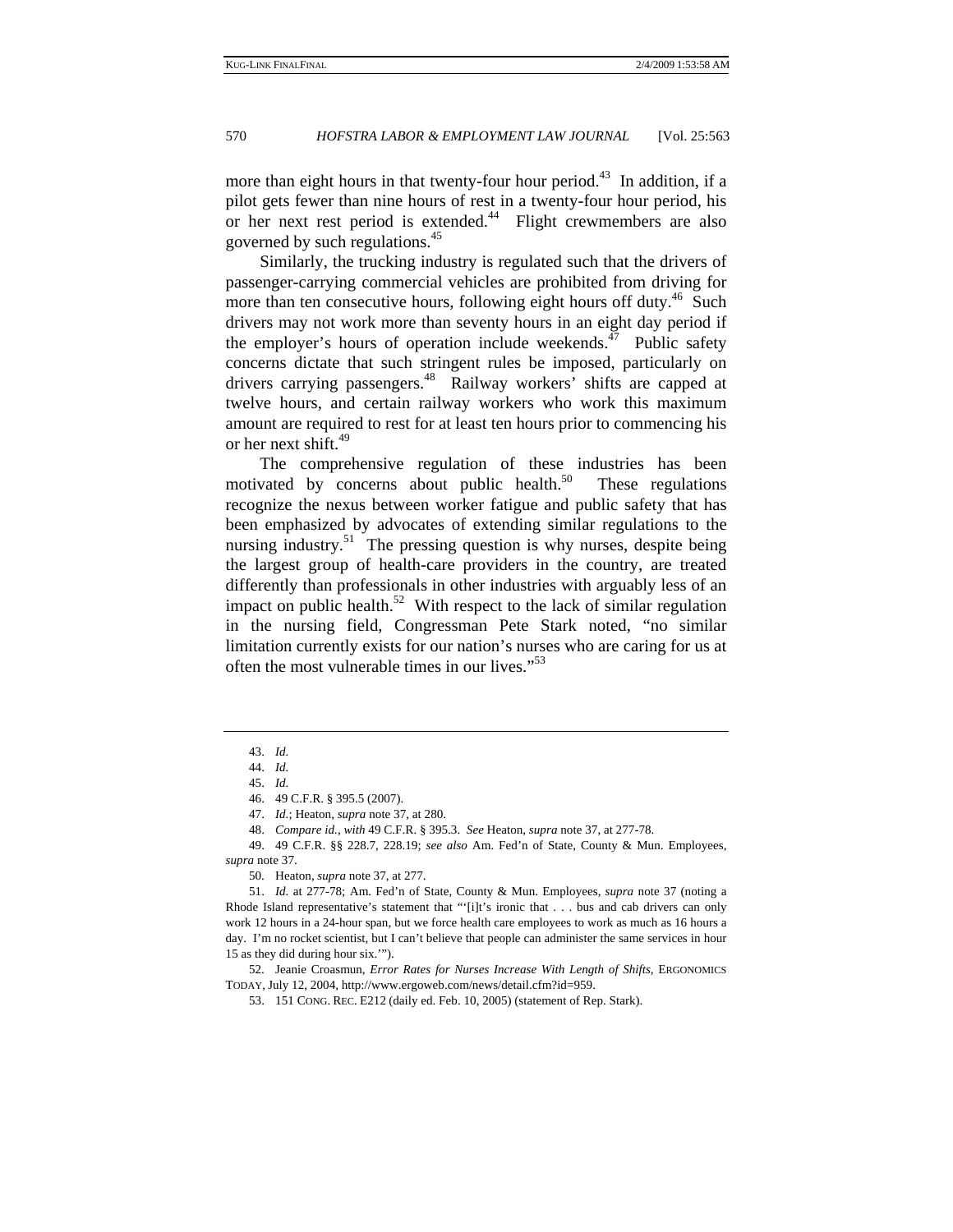# *B. Current Nursing Shortage Crisis*

Any proposed legislation related to the health-care industry must take into account the current nursing shortage. The impact of proposed legislation attempting to regulate the nursing profession must be examined in light of the dire industry-wide nursing shortage. In 2000, there were approximately  $126,000$  vacant hospital nursing positions.<sup>54</sup> As reported by the U.S. General Accounting Office, "[t]he national unemployment rate for RNs is at its lowest level in more than a decade, continuing to decline from 1.5[%] in 1997 to 1.0[%] in 2000.<sup>55</sup> In 2000, approximately eighty-two percent of licensed registered nurses in the U.S. were actually employed in the field of nursing.<sup>56</sup> The current shortage coincided with an increase in patient hospital admissions from 1995 to 1999.<sup>57</sup>

In turn, hospitals seem to be suffering from the highest rates of unfilled nursing positions, with vacancy rates dramatically spiking to their highest levels since the late 1980s.<sup>58</sup> While states' vacancy rates vary, most have increased in recent years.<sup>59</sup> In Maryland, for example, vacancy rates increased by more than ten percent in the span of just three years, between  $1997$  and  $2000<sup>60</sup>$  The nursing shortage has also significantly affected other areas of the healthcare industry—nursing homes and home health care agencies are currently experiencing high rates of unfilled nurse positions.<sup>61</sup>

The industry's low retention rate is another factor contributing to the shortage. $62$  Turnover rates for hospital nurses more than doubled,

 <sup>54.</sup> Hassmiller & Cozine, *supra* note 15, at 268 (citing Peter I. Buerhaus et al., *Implications of an Aging Registered Nurse Workforce*, 283 J. AM. MED. ASS'N 2948 2948-54 (2000) (discussing the increasing average age of the nurse workforce and the decline in the popularity of nursing as a career in the younger generations, and how this will interfere with long-term nursing workforce requirements).

 <sup>55.</sup> HEINRICH, *supra* note 7, at 3-4.

<sup>56.</sup> *Id.* at 6. This level varies among the states, "from a high of 92 percent in North Dakota and Louisiana to a low of 75 percent in Pennsylvania and 76 percent in Virginia, Indiana, and Arizona." *Id.* n.9.

<sup>57.</sup> *Id.* at 3.

<sup>58.</sup> *Id.* at 4.

<sup>59.</sup> *Id.*

<sup>60.</sup> *Id.* "A survey of providers in Vermont found that hospitals had an RN vacancy rate of 7.8 percent in 2001, up from 4.8 percent in 2000 and 1.2 percent in 1996. For 2000, California reported an average RN vacancy rate of 20 percent, and for 2001, Florida reported nearly 16 percent and Nevada reported an average rate of 13 percent." *Id.*

<sup>61.</sup> *Id.* at 5 (indicating that nursing homes had a fifty-one percent nurse turnover rate in 1997, and home healthcare agencies had a twenty-one percent nurse turnover rate in 2000).

<sup>62.</sup> *Id.* at 4; PETER D. HART, THE FED'N OF NURSES AND HEALTH PROF'LS, THE NURSE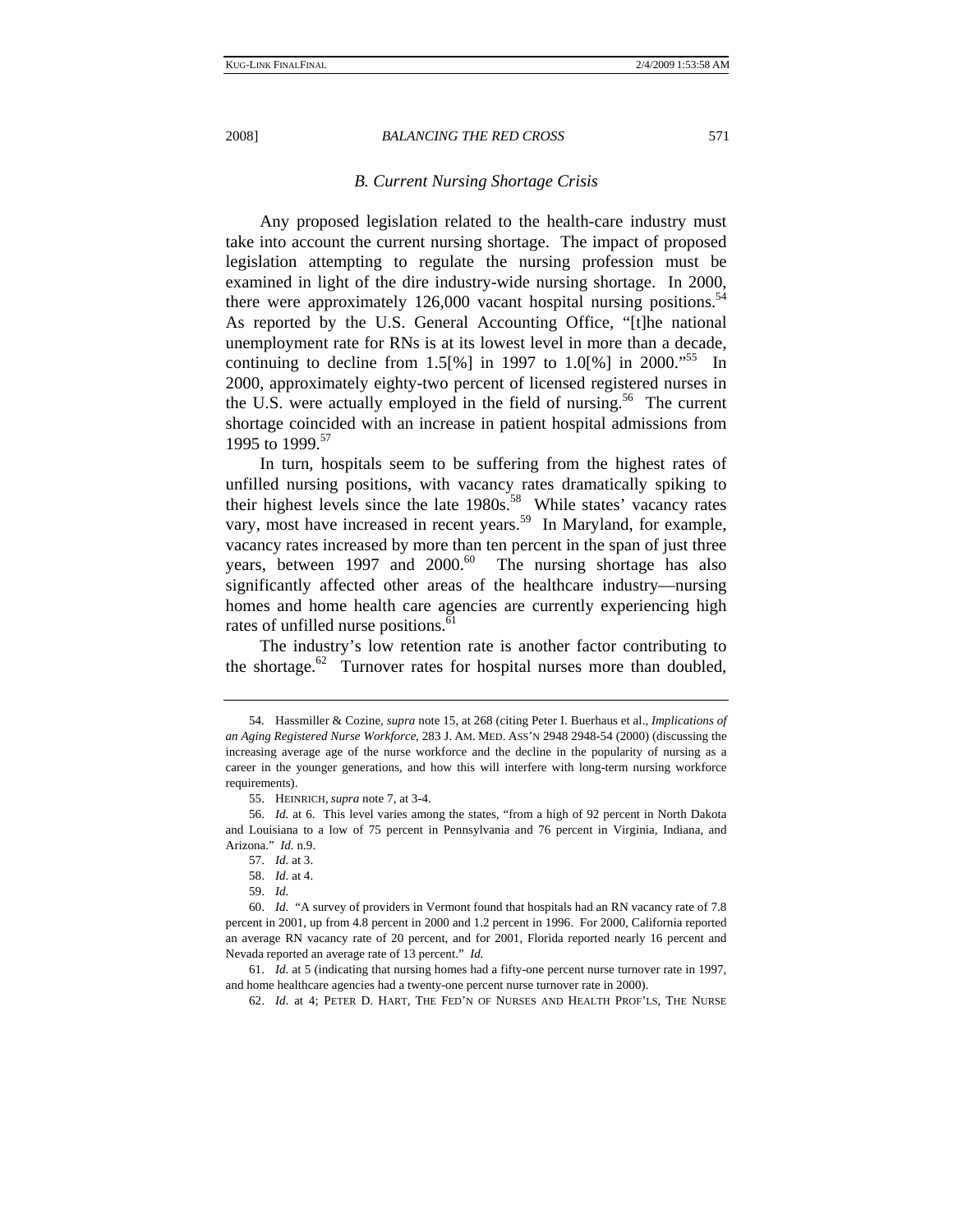reaching approximately twenty-six percent in  $2000$ <sup>63</sup> High turnover among nurses illustrates that even when the industry is successful in recruitment, it fails to retain those already working as nurses. Unfortunately, this retention rate is expected to drop to a new low, as one in five current direct care nurses plan to leave the profession in the next five years for reasons other than retirement.<sup>64</sup> The underlying factor behind this low retention rate is "undoubtedly a result of [the nurses'] lower levels of satisfaction with every aspect of their job."<sup>65</sup>

#### Anticipation of Worsening Shortage

As the growing rate of unfilled nursing positions demonstrates, the nursing shortage is getting worse. $66$  The shortage is expected to intensify as the demand for nurses escalates concurrently with the aging of the baby boomers.<sup>67</sup> The baby boomer generation will precipitate a doubling of the sixty-five and over population between the years 2000 and 2030.<sup>68</sup> If the nursing shortage continues steadily growing at its current rate, there will be almost twenty percent fewer nurses than needed by the year 2020.<sup>69</sup> With over forty percent of nurses planning to retire within the next three years, it is inevitable that the shortage will become more severe without meaningful changes in the industry.<sup>70</sup>

# *C. Causes of Shortage*

Several factors have contributed to the nursing shortage, including an aging workforce, nurses' dissatisfaction with their jobs, and hospital administrations' failure to hire enough nurses.<sup>71</sup> These factors are difficult to determine merely by examining statistical evidence, and have been mostly ascertained through studies, and anecdotal, first-hand accounts. They have established that the nursing shortage is cyclical due

SHORTAGE: PERSPECTIVES FROM CURRENT DIRECT CARE NURSES AND FORMER DIRECT CARE NURSES 4-5 (2001), *available at* http://www.aft.org/pubs-reports/healthcare/Hart\_Report.pdf.

 <sup>63.</sup> HEINRICH, *supra* note 7, at 4-5.

 <sup>64.</sup> HART, *supra* note 62, at 6.

<sup>65.</sup> *Id.*

<sup>66.</sup> *See id.* at 5.

 <sup>67.</sup> HEINRICH, *supra* note 7, at 2, 11.

<sup>68.</sup> *Id.* at 11.

 <sup>69.</sup> Buerhaus et al., *supra* note 54, at 2952.

 <sup>70.</sup> Hassmiller & Cozine, *supra* note 15, at 269.

<sup>71.</sup> *Id.* at 268-69; HART, *supra* note 62, at 11, 18.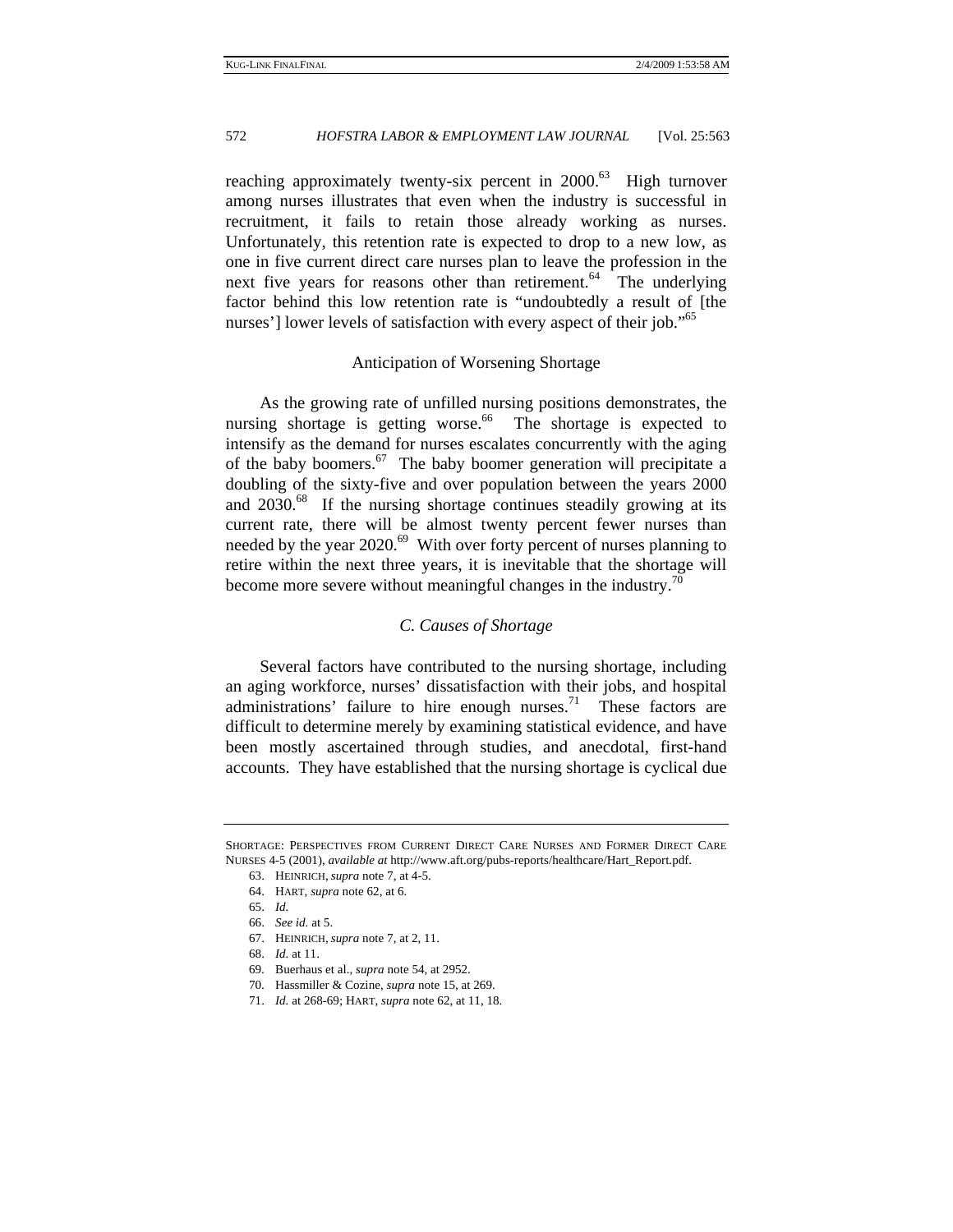to the undesirable factors affecting the nursing profession.<sup>72</sup> Many individuals have abandoned the field of nursing, which has added to the burden of the remaining nurses, who are then forced to labor under increasingly difficult working conditions.<sup>73</sup> These difficult working conditions, including increased mandatory overtime, have precipitated even higher nurse turnover rates, further compounding the effects of the shortage, and making the recruitment of new nurses more difficult.<sup>74</sup>

Despite the direct correlation between increased mandatory overtime and a worsening shortage, cost concerns have compelled hospitals to rely on mandatory overtime in lieu of effectively recruiting more nurses.<sup>75</sup> One such concern is the cost of employee benefits. Using overtime to avoid hiring new employees allows the employer to avoid paying the medical benefits accompanying additional employees.<sup>76</sup> Certainly, the fact that benefit costs have been rising significantly faster than salary costs has made reliance on mandatory overtime an attractive solution for hospitals.<sup>77</sup>

Also, the high cost of recruitment and training nurses underlies hospitals' increasing use of overtime.<sup>78</sup> Recruitment and training costs for an individual nurse are generally equal to a trained nurse's annual salary, which typically falls between  $$42,000$  to  $$60,000.<sup>79</sup>$  These costs are even greater for specialty nurses, such as intensive care or emergency department nurses. $\frac{80}{9}$  Accordingly, using overtime allows a hospital to save money by minimizing the investment associated with recruiting and training new hires.

Additionally, the unpredictable nature of day-to-day hospital occupancy provides an incentive for hospitals to use overtime as a cost saving measure.<sup>81</sup> Since hospital administrators cannot foresee how many patients the hospital will serve in advance of any particular day, many administrators employ a regular staff that is only able to handle a low patient load, and then insist that these staff members stay beyond

 <sup>72.</sup> Hassmiller & Cozine, *supra* note 15, at 269.

<sup>73.</sup> *Id.*

<sup>74.</sup> *Id.*

<sup>75.</sup> *See id.*; Barbara Berney & Jack Needleman, *Impact of Nursing Overtime on Nurse-Sensitive Patient Outcomes in New York Hospitals*, *1995-2002*, 7 POL'Y, POL., & NURSING PRAC. 87, 87 (2006).

<sup>76.</sup> *See* Berney & Needleman, *supra* note 75, at 87.

<sup>77.</sup> *Id.*

<sup>78.</sup> *See* Hassmiller & Cozine, *supra* note 15, at 269.

<sup>79.</sup> *Id.*

<sup>80.</sup> *Id.* 

 <sup>81.</sup> Berney & Needleman, *supra* note 75, at 87.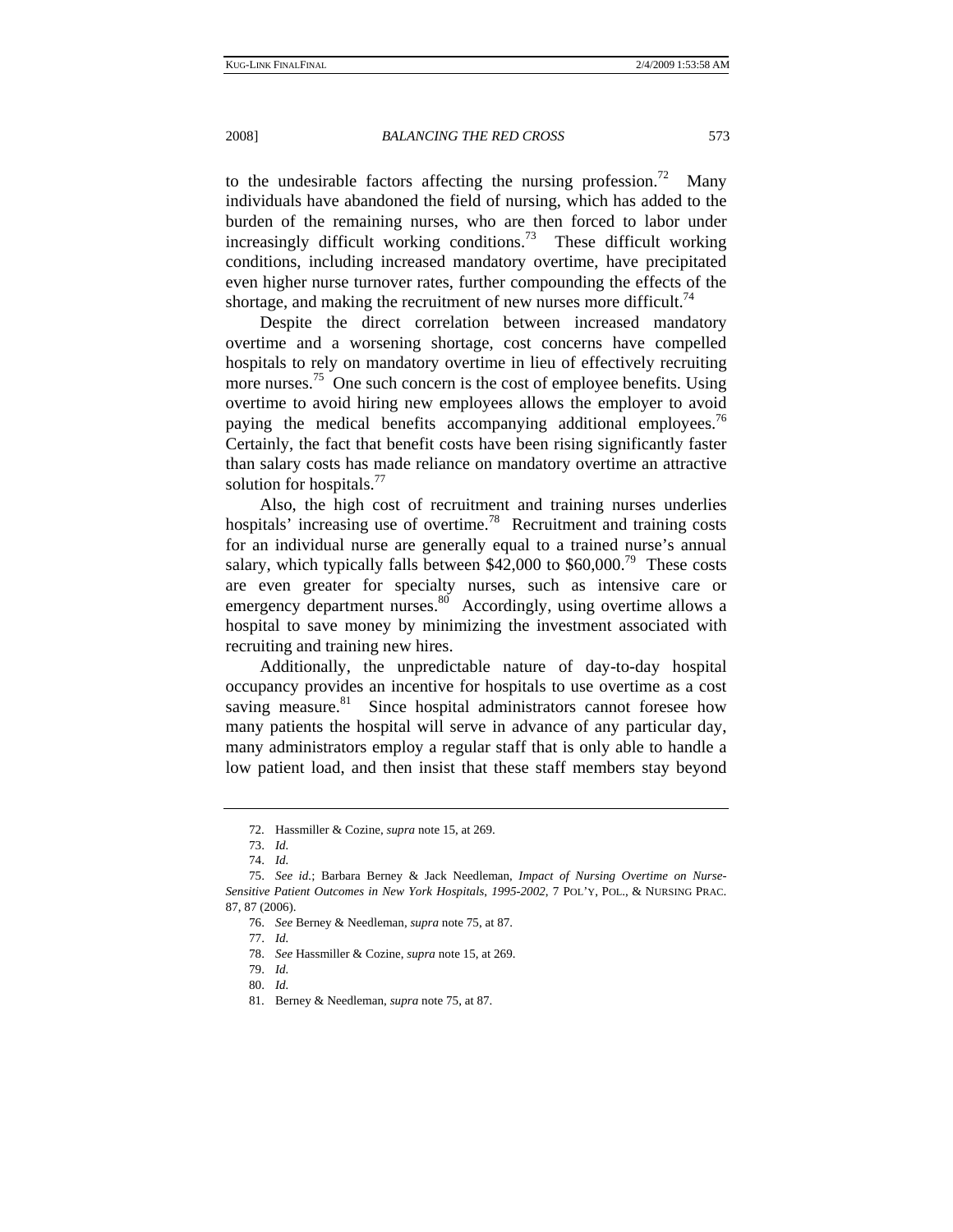their scheduled work hours when the hospital is more crowded. $82$  Thus, the hospital can operate at lower labor costs by retaining only the exact number of staff members necessary to accommodate the demand. Money saving concerns aside, the practice of understaffing leads to public safety concerns.<sup>83</sup>

# Aging Workforce

The average age of the nurse workforce has steadily increased over the past twenty years, with over half of the nursing workforce under age forty in 1980, as compared to less than one-third in  $2000$ .<sup>84</sup> While the number of nurses under age thirty dropped by over forty percent between 1983 and 1998, there was only a one percent drop in workers under thirty, employed in other professions. $85$  Chart 1, below, illustrates the problem of the aging nurse population. The graph shows the distribution of working nurses among age groups, emphasizing the difference between age distributions in the year 1980 and the year 2000.

More career options for women have translated to a sharp decrease in the amount of young women entering the nursing profession.<sup>86</sup> According to one study, female high school graduates in the 1990s were thirty-five percent less likely to enter the nursing profession than their 1970s counterparts. $87$  The lack of replacements for the nurses entering the field in the 1970s has significant implications for the nursing shortage.<sup>88</sup> Since the demand for nurses will only grow as the population increases, the fact that the majority of the nursing workforce is aging out without replacements to fill their positions means that the impact of the aging workforce on the nursing shortage will be amplified

 86. HEINRICH, *supra* note 7, at 6; Buerhaus et al., *supra* note 52, at 2948; Hassmiller & Cozine, *supra* note 15, at 269-70.

<sup>82.</sup> *Id.* 

<sup>83.</sup> *See* discussion *supra* Part I for a more detailed account of hospital malpractice and related public safety issues.

 <sup>84.</sup> HEINRICH, *supra* note 7, at 7.

<sup>85.</sup> *Id.*; Buerhaus et al., *supra* note 52, at 2948.

 <sup>87.</sup> HEINRICH, *supra* note 7, at 6 (citing Buerhaus et al., *Policy Responses to an Aging Registered Nurse Workforce*, 18 NURSING ECONOMIC\$ 278, 279 (2000)). In addition, enrollment in nursing diploma programs dropped forty-two percent in just a three year span, between 1993 and 1996. *Id.* at 6-7.

<sup>88.</sup> *See* K. Reid & D. Dawson, *Comparing Performance on a Simulated 12 Hour Shift Rotation in Young and Older Subjects*, 58 OCCUPATIONAL & ENVTL. MED. 58, 59, 61 (2001) (studying the effects of working twelve-hour shifts on two different groups—one with an average age of about 21, the other an average age of about 44, and finding that "the older subjects [were] less able to maintain performance across a 12 hour shift than the younger subjects.").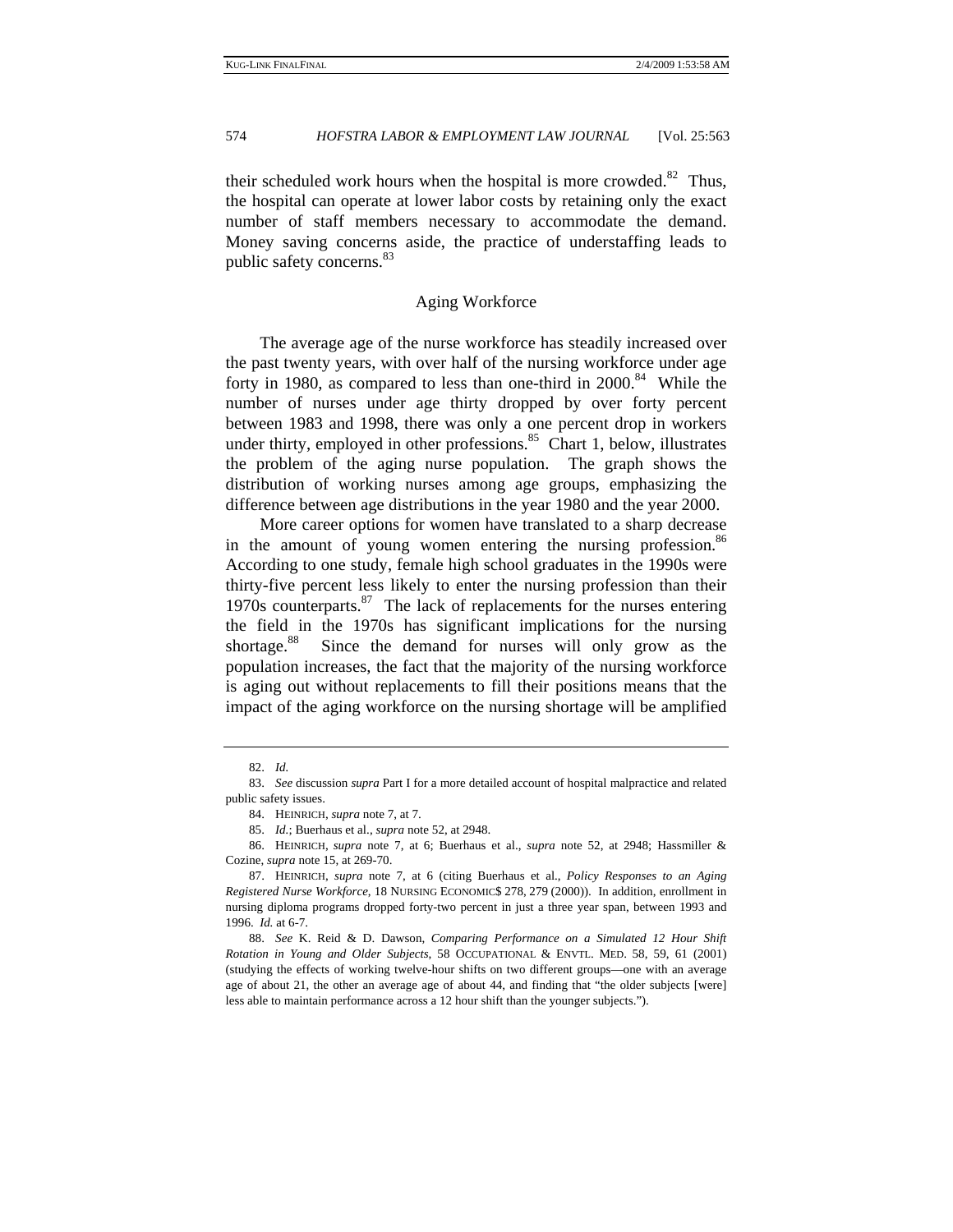Chart 1: Age Distribution of RN Population – 1980 and  $2000^{89}$ 

in coming years.

**0 5 10 15 20 25 30 35 <29 30-39 40 - 49 50-59 >60 1980 2000**

Nurses' Dissatisfaction with Working Conditions

The large number of nurses abandoning the profession has seriously impacted the industry-wide shortage. In addition to the decrease in the volume of nurses entering the workforce, large numbers of nurses are leaving the industry for reasons other than retirement, contributing to the current shortage. $90$  Nurses leaving the profession express dissatisfaction with their jobs based on increased use of overtime, heavy workloads, "stress-related burnout," and insufficient staffing. $91$  Again, the cyclical nature of the problem is evident: mandatory overtime gives individual nurses heavier workloads, driving some to leave the profession. $92$  In turn, this reduces nursing staff levels and leads to more overtime for remaining nurses.<sup>93</sup>

Difficult working conditions have played a significant role in influencing nurses to leave the profession. Whereas only eighteen percent were motivated to leave in pursuit of higher wages, over half of nurses responding to a survey by the Federation of Nurses and Health Professionals ("FNHP") reported that their concerns about the stressful work environment and physical demands associated with nursing

 <sup>89.</sup> HEINRICH, *supra* note 7, at 8 fig.1 (citations omitted).

<sup>90.</sup> *See* HEINRICH, *supra* note 7, at 8. In addition, "[a]recent survey reported the national turnover rate among hospital staff nurses was 15 percent in 1999, up from 12 percent in 1996. Another industry survey showed turnover rates for overall hospital nursing department staff rising from 11.7 percent in 1998 to 26.2 percent in 2000." *Id.* at 4-5 (footnotes omitted).

<sup>91.</sup> *Id.* at 6; Hassmiller & Cozine, *supra* note 15, at 269.

<sup>92.</sup> *See* Hassmiller & Cozine, *supra* note 15, at 269.

<sup>93.</sup> *See id.*; HEINRICH, *supra* note 7, at 6.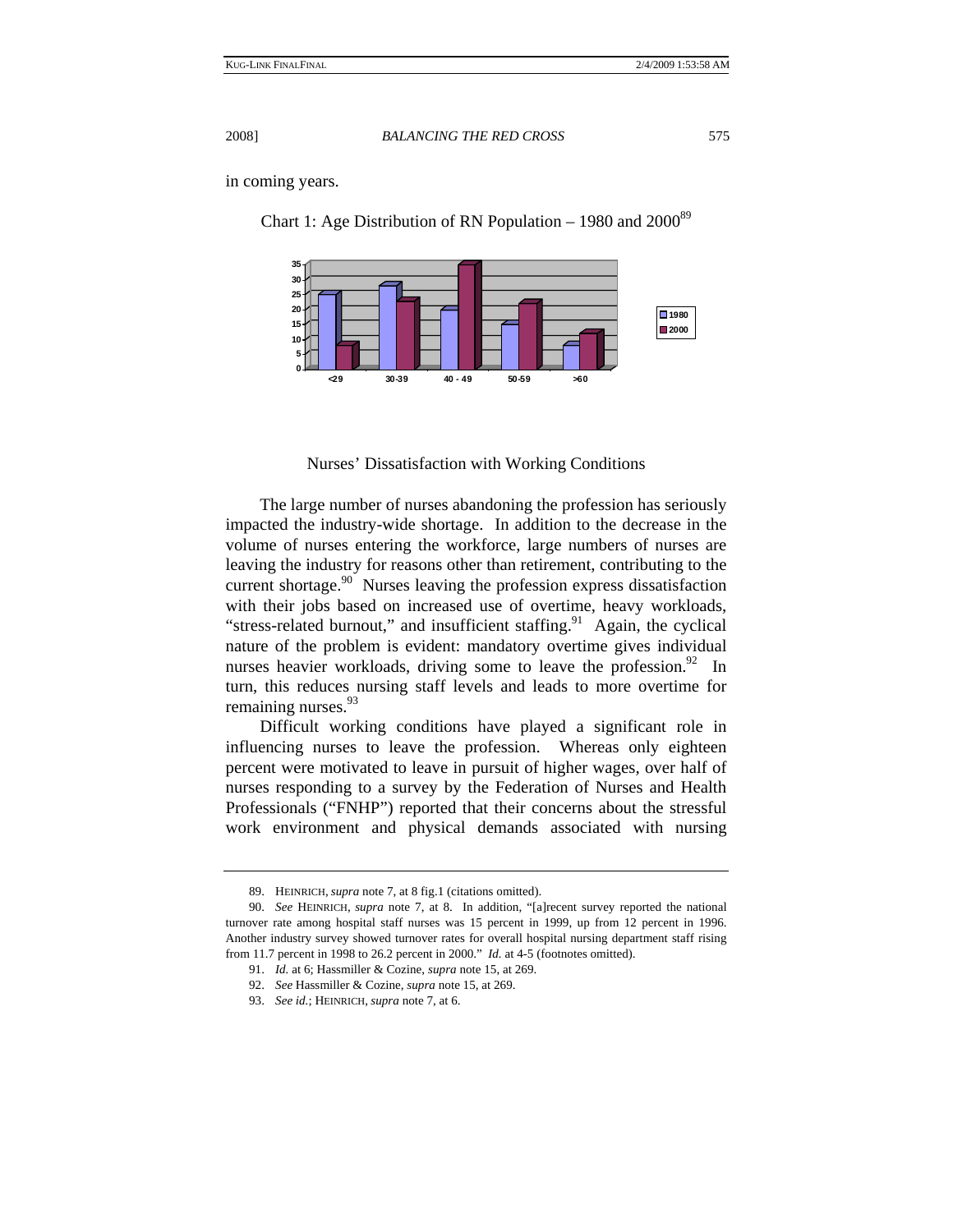encouraged them to leave the profession. $94$  These results are not surprising, when one considers the variety of negative effects mandatory overtime has on nurses. Mandatory overtime has also been linked to poorer physical and mental health, unhealthy weight gain, and increased alcohol consumption. $95$  Specifically, a recent study has established that overtime among nurses is significantly related to an increase in injuries such as back pain, and diseases such as heart disease.<sup>96</sup>

Not only does mandatory overtime interfere with the emotional well-being of nurses, but it has also been shown to affect their families.<sup>97</sup> One can also infer that it negatively impacts nurses' relationships with their significant others and friends.<sup>98</sup> While such effects are more difficult to quantify, they are no less disconcerting than other problems precipitated by mandatory overtime. In her testimony before the House of Representatives on the issue of mandatory overtime, Registered Nurse ("RN") Michele P. Campbell described the negative effects of overtime on nurses' personal lives, and the interplay between those effects and patient concerns:

[O]vertime work in nursing, while helping to cover vacancies and sick leave for nursing personnel, has unhealthy social costs. It is taking its toll not only on the nurses but also on their families, communities and ultimately in many cases, patients. More hours spent at work means less time with family, less time to help a child with homework, less time for play, and less time for sleep. These sacrifices can translate into increased risk for accidents and injuries; greater chronic fatigue, stress and related diseases; reduced parenting and family time and diminished quality of services – a serious public concern particularly in healthcare.<sup>99</sup>

In a phone interview with Gingy Harshey-Meade of the Ohio Nurses Association,<sup>100</sup> attributed the decline in nurse health, in part, to

99. *Id.*

 <sup>94.</sup> HEINRICH, *supra* note 7, at 8, 10.

 <sup>95.</sup> Loren Stein, *Mandatory Overtime*, CONSUMER HEALTH INTERACTIVE, Nov. 6, 2000, http://healthresources.caremark.com/topic/overtime.

<sup>96.</sup> *Id.*

 <sup>97.</sup> Campbell Statement, *supra* note 6.

<sup>98.</sup> *See id.*

<sup>100.</sup> *See* Harshey-Meade Interview, *supra* note 1. The Ohio Nurses Association is "a memberdriven, full-service professional association for Registered Nurses." *See* Ohio Nurses Association ("ONA"), http://www.ohnurses.org/AM/Template.cfm?Section=About (last visited Apr. 15, 2008). It was "[o]rganized in 1904 to secure a Nurse Practice Act to protect the citizens of Ohio, [and it] has been promoting and protecting nurses, the nursing profession, and those who receive nursing care for over one hundred years." *Id.* In addition, "[e]very member of the ONA is also a member of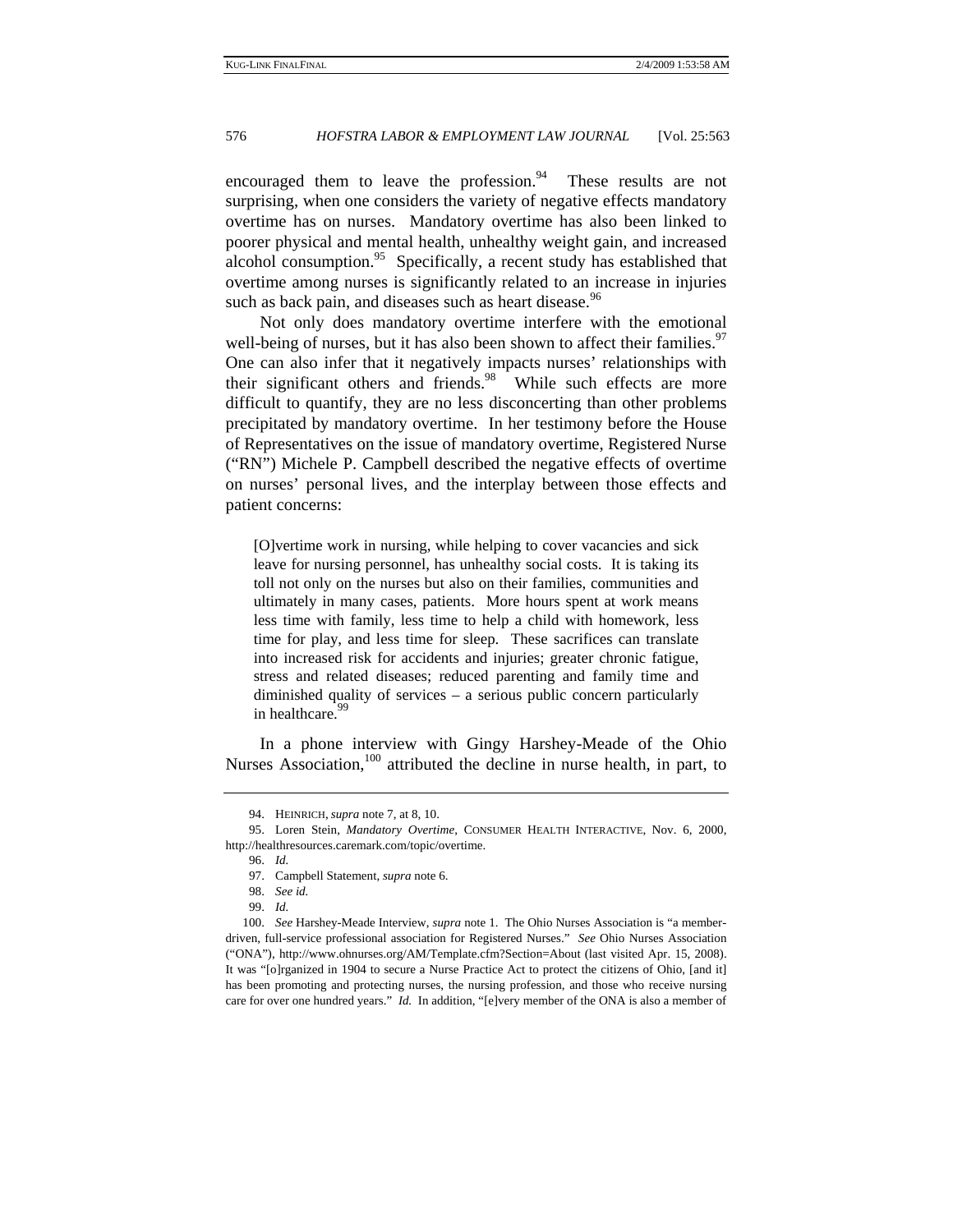mandatory overtime, and argued that it is a major contributor to the nursing shortage.<sup>101</sup> First, Ms. Harshey-Meade referenced the impact of mandatory overtime on familial relations.<sup>102</sup> She characterized mandatory overtime as "people being held hostage and not being able to come home to their families."<sup>103</sup> Harshey-Meade discussed her own experiences, rife with the evils of mandatory overtime, when working as an  $RN<sup>104</sup>$  Specifically, she noted that when hospital administrators spring overtime on employees at the last minute, those employees may be unable to make alternative childcare arrangements, and their children may be kept waiting at schools and "on corners, and hav[e] to stay there ... [for] hours."<sup>105</sup> Second, Harshey-Meade refered to the negative impact of overtime on the quality of patient care. Put simply, "the more hours you work, the less effective you are."<sup>106</sup> She continued "when [your] energy is gone, [your] thinking capacity goes, too."<sup>107</sup> Harshey-Meade's anecdotes shed even greater light on the severely counterproductive nature of mandatory overtime.

The ANA has conducted research on the subject of mandatory overtime, <sup>108</sup> and its results support Harshey-Meade's assertions about the negative impact mandatory overtime has on patient safety. In 2003, the Institute of Medicine ("IOM") reported that one of the largest threats to patient safety is forcing nurses to work inordinately long shifts.<sup>109</sup> The IOM also noted the harmful impact fatigue can have on work performance by slowing one's reaction time interfering with one's ability to maintain focus.<sup>110</sup> The researchers concluded that the practice of forcing nurses to work overtime is harmful to both nurse health and patient safety, and should therefore be eliminated.<sup>111</sup> Moreover, the

107. *Id.*

111. *Id.*

a local district nurses association and is represented in the American Nurses Association located in Washington, D.C., and the International Council of Nurses, with headquarters in Geneva, Switzerland." *Id.*

 <sup>101.</sup> Harshey-Meade Interview, *supra* note 1.

<sup>102.</sup> *Id.*

<sup>103.</sup> *Id.*

<sup>104.</sup> *Id.*

<sup>105.</sup> *Id.*

<sup>106.</sup> *Id.*

<sup>108.</sup> *See, e.g.*, AM. NURSES ASS'N, *supra* note 14, at 9-10. "ANA is concerned about the impact of mandatory overtime on the ability of our nation's acute care nurses to provide highquality health care services. ANA believes that the elimination of mandatory overtime for the nation's nurses is a critical step in efforts to improve the quality of health care, and reduce medical errors." *Id.* at 10.

<sup>109.</sup> *Id.* at 9.

<sup>110.</sup> *Id.*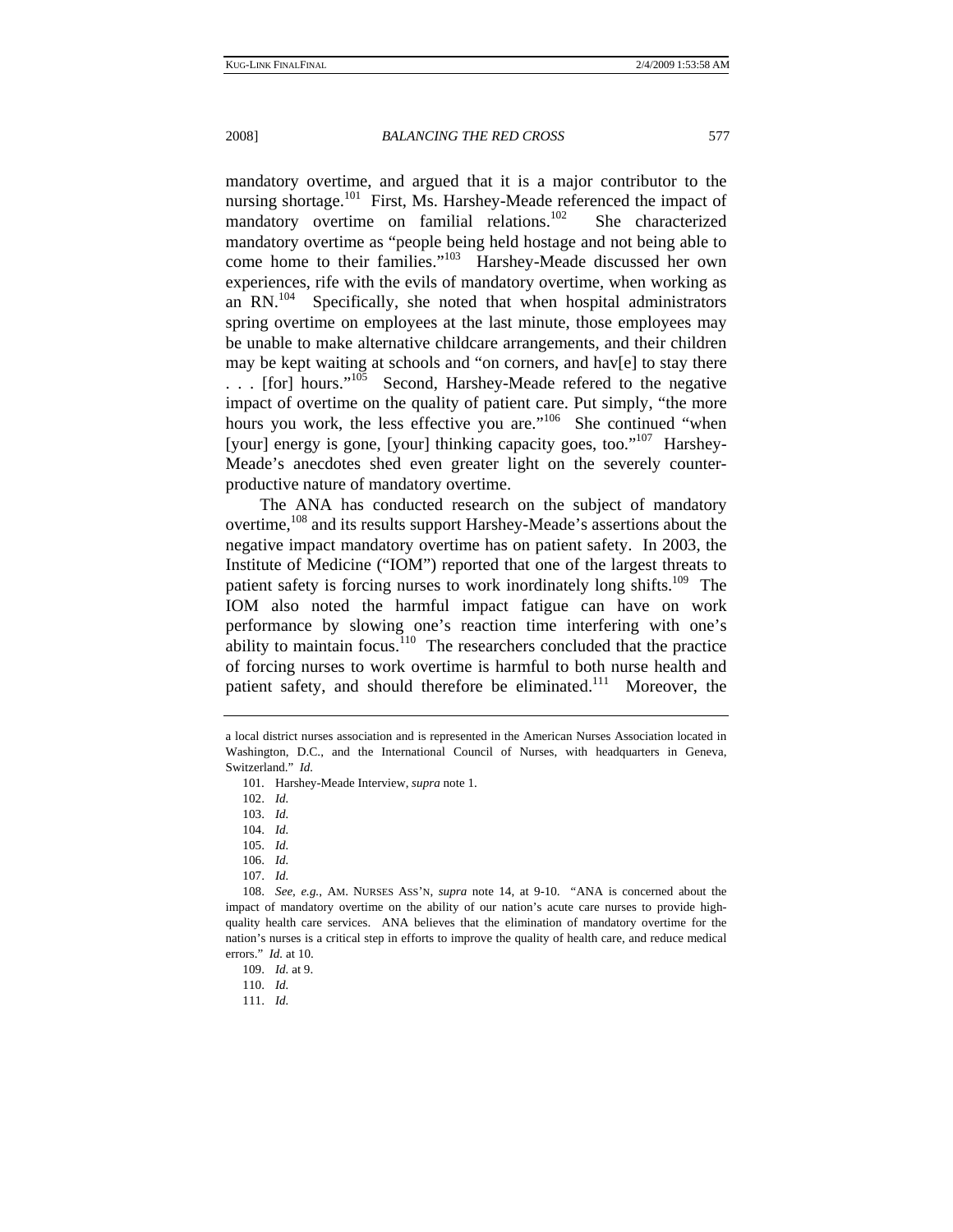ANA reports a study commissioned by the Agency for Health Care Research and Quality, which further supports the notion that mandatory overtime leads to increased error rates in patient treatment.<sup>112</sup> According to this report, "The Working Hours of Hospital Staff Nurses and Patient Safety," the risk of making an error increased significantly when nurses worked shifts that were longer than twelve hours, as well as when they worked more than forty hours per week.<sup>113</sup> The researchers conducting this study found that nurses were three times more likely to make errors when working shifts lasting 12.5 hours or longer.<sup>114</sup> Disturbingly, in nearly forty percent of the shifts studied, nurses worked at least 12.5 consecutive hours.<sup>115</sup> Additionally, more than twenty-five percent of the participants in the study reported working mandatory overtime at least once during a one-month period.<sup>116</sup> Over the course of this study, nurses reported staying beyond their scheduled shifts more than eighty percent of the time.<sup>117</sup>

## II. STATE AND FEDERAL RESPONSES TO ADVERSE PATIENT CARE

# *A. State Initiatives*

Several states have implemented legislative initiatives in response to increased hospital malpractice.<sup>118</sup> As established, this public health crisis is the product of neglected patient and nurse health. Thus, in order to resolve the adverse effects of patient care, patient and nurse needs must be addressed. Although some states tackle both aspects of adverse patient health care, most fail to address nurse needs. Accordingly, because the failure to address these needs continues to contribute to the nursing shortage, both deterring those from entering and encouraging nurses to leave the profession, the public health crisis has yet to be resolved among the states.

<sup>112.</sup> *Id.*; Rogers et al., *supra* note 3, at 210.

 <sup>113.</sup> Rogers et al., *supra* note 3, at 206-07; AM. NURSES ASS'N, *supra* note 14, at 9.

 <sup>114.</sup> Rogers et al., *supra* note 3, at 206.

<sup>115.</sup> *Id.* at 205.

<sup>116.</sup> *Id.* at 203, 209.

<sup>117.</sup> *Id.* at 206.

 <sup>118.</sup> HEINRICH, *supra* note 7, at 5; *see also* Theresamarie Mantese et al., *Nurse Staffing, Legislative Alternatives and Health Care Policy*, 9 DEPAUL J. HEALTH CARE L. 1171, 1174-78 (2006) (noting that while some state's legislators have focused on improving nurse-to-patient ratios to ensure higher quality patient care, other state's legislators have enacted legislation that limits the amount of mandatory overtime a nurse can be forced to work in furtherance of that goal).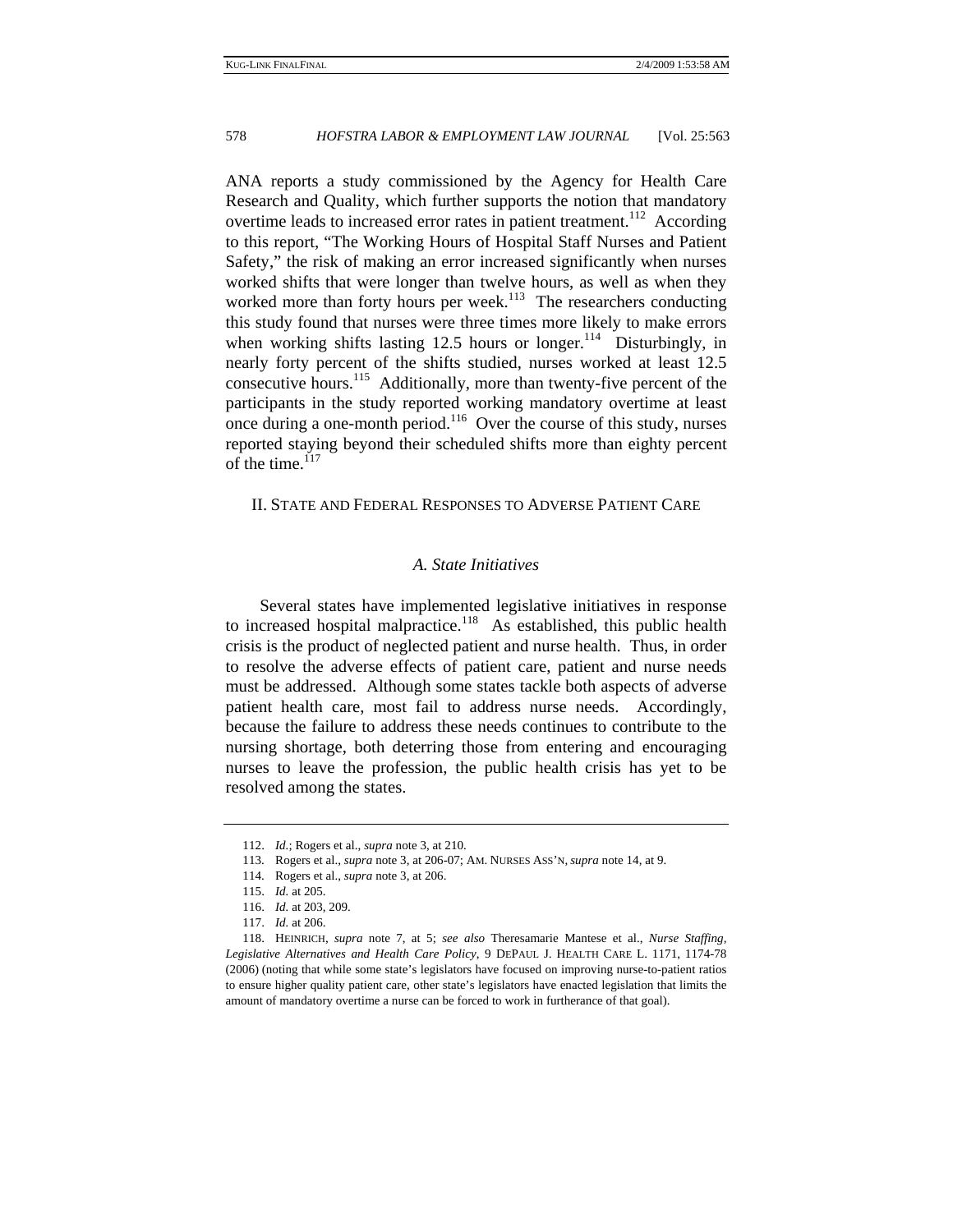# Adequate Responses to Nurse Needs

Those states that sufficiently respond to nurse needs specify the steps that an employer must take when requiring mandatory overtime of nurses,<sup>119</sup> address nurses' collective bargaining rights,<sup>120</sup> define "work" time," $121$  and establish a "complaint system" $122$  to enforce these rules. These initiatives are essential steps toward both securing and maximizing adequate nursing staffs, and therefore improving the quality of patient care. That is, each initiative addresses neglected aspects of nurse needs, furthered through mandatory overtime. Such needs include the need to provide for family and nurse health.

For example, New Jersey's detailed defining of these "reasonable

 <sup>119.</sup> N.J. STAT. ANN. §§ 34:11-56a31, -56a32 (West Supp. 2007); WASH. REV. CODE ANN. §§ 49.28.140 to .150 (West 2002).

<sup>120.</sup> *See* § 34:11-56a36 (stating that "[t]he provisions of this act shall not be construed to impair or negate any employer-employee collective bargaining agreement or any other employeremployee contract in effect on the effective date of this act.").

<sup>121.</sup> *See* OR. REV. STAT. ANN. § 441.166(3)(a)-(c) (West 2007). The Oregon statute contends that

<sup>[</sup>t]ime spent in required meetings or receiving education or training shall be included as hours worked, ... time spent on call but away from premises of the employer may not be included as hours worked, . . . [and] time spent on call or on standby when the registered nurse, licensed practical nurse or certified nursing assistant is required to be at the premises of the employer shall be included as hours worked. *Id.*

 <sup>122.</sup> N.J. ADMIN. CODE § 8:43E-8.10 (2007). This code provides the employee with the right to file a complaint up to two years following the date of the assigned mandatory overtime if he or she believes the overtime was not in response to an unforeseen emergent circumstance . . . , reasonable efforts were not exhausted, and/or he or she was not provided the allowed time to make arrangements for the care of family members. *Id.*

*See also id.* at § 8:43E-8.9 (providing that "[a]n employer shall not discharge or in any other matter discriminate against an employee because such an employee has made any complaint" about working statutorily prohibited overtime "to his or her employer, including the employer's representative; to the Commissioner of Labor; or to the State that licenses the facility where the employee works."); 210 ILL. COMP. STAT. ANN. 85/10.9 (West 2007).

No hospital may discipline, discharge, or take any other adverse employment action against a nurse solely because the nurse refused to work mandated overtime . . . . [Additionally,] [a]ny employee of a hospital that is subject to this Act may file a complaint with the Department of Public Health regarding an alleged violation of this Section. The Complaint must be filed within 45 days following the occurrence of the incident giving rise to the alleged violation. The Department must forward notification of the alleged violation to the hospital in question within 3 business days after the complaint is filed. Upon receiving the complaint of a violation of this Section, the Department may take any [authorized] action . . . . *Id.*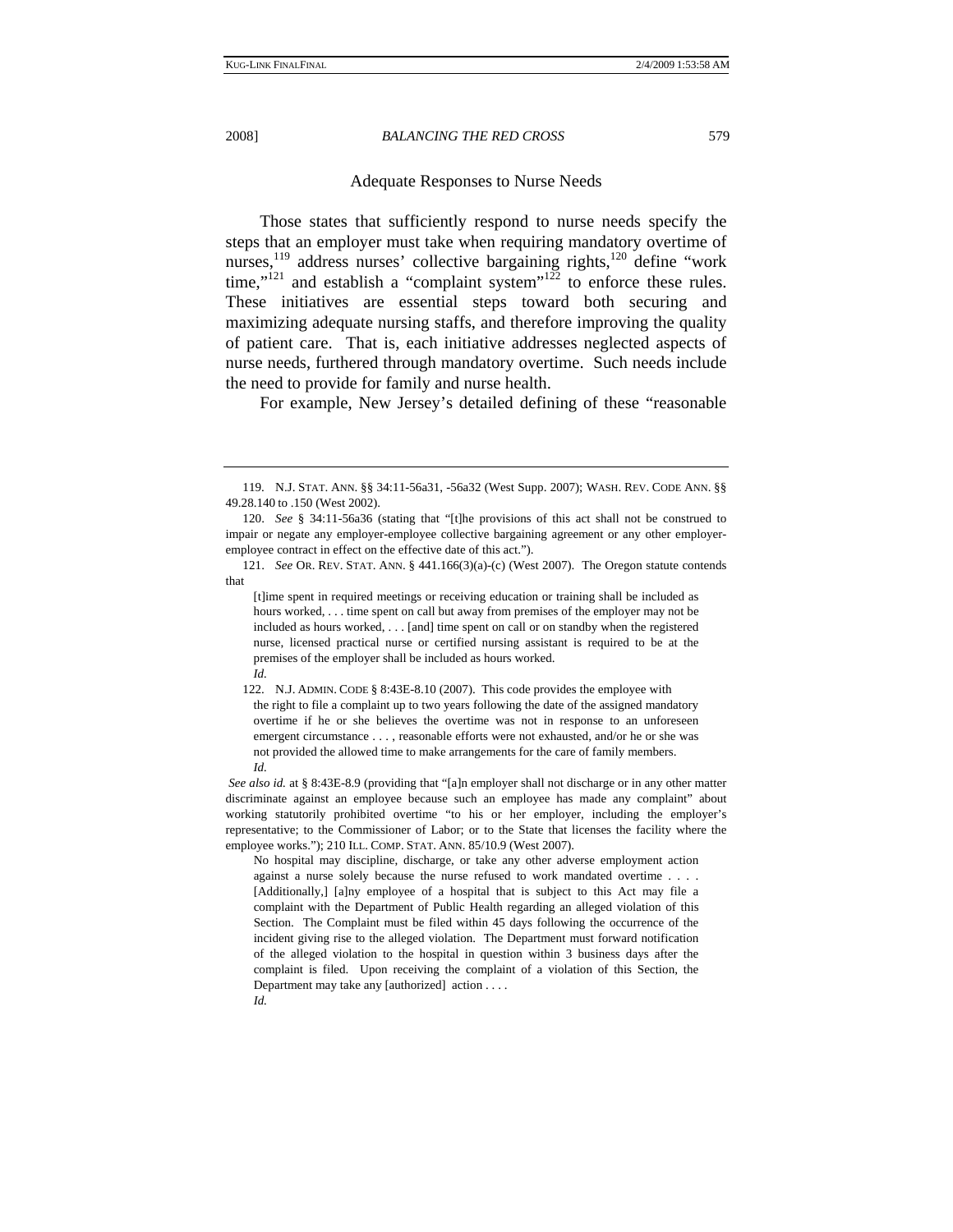efforts" encompasses the aforementioned initiatives.<sup>123</sup> Specifically, the state's legislation mandates that before requiring mandatory overtime of nurses, an employer hospital must make "reasonable efforts"<sup>124</sup> to obtain voluntary workers during an "unforeseeable emergent circumstance."<sup>125</sup> These efforts require the hospital employer to: (1) "seek persons who volunteer to work extra time from all available qualified staff who are working at the time of the unforeseeable emergent circumstance;" (2) "contact all qualified employees who have made themselves available to work extra time;" (3) "seek the use of qualified per diem staff;" and (4) "seek qualified personnel from a contracted temporary agency when such staff is permitted by law or regulation."<sup>126</sup> Additionally, New Jersey's legislation mandates that "the employer shall provide the employee with necessary time, up to a maximum of one hour, to arrange for the care of the employee's minor children or elderly disabled family members."<sup>127</sup> Further, New Jersey's implementation of a "complaint" system" enforces these steps, including their right to collective bargaining,<sup>128</sup> setting forth a nurse's right to file a complaint for up to two years following the date of assigned mandatory overtime if he or she believes that the overtime was not a response to an "unforeseen emergent circumstance," "reasonable efforts" were not exhausted, or time to make family arrangements was not provided for.<sup>129</sup>

The enforcement of mandatory overtime under the standards above contributes to the fatigue that plagues the aging nurse workforce.<sup>130</sup> State implementation of a "time-off" period, following mandatory overtime, also addresses neglected nurse needs, specifically nurse health concerns.<sup>131</sup> Specifically, the enforcement of mandatory overtime

<sup>123.</sup> *See* § 34:11-56a32 (defining "reasonable efforts" and "on call time"); *see also id.* §§ 34:22-56a34(c), -56a36; N.J. ADMIN. CODE § 8:43E-8.10.

<sup>124.</sup> *See also* § 34:11-56a32 (defining "reasonable efforts").

<sup>125.</sup> *See* § 34:11-56a32 (defining "unforeseeable emergent circumstance" as "an unpredictable unavoidable occurrence at unscheduled intervals relating to health care delivery that requires immediate action."); *see also id.* § 34:11-56a34.

<sup>126.</sup> *Id.* § 34:11-56a32.

 <sup>127. § 34:11-56</sup>a34.

<sup>128.</sup> *Id.* § 34:11-56a36.

 <sup>129.</sup> N.J. ADMIN. CODE § 8:43E-8.10.

<sup>130.</sup> *See* Rogers *supra* note 3, at 207-08.

<sup>131.</sup> *See* ME. REV. STAT. ANN. tit. 26 § 603(5) (2007) (stating that "[a]ny nurse who is mandated to work more than 12 consecutive hours . . . must be allowed at least 10 consecutive hours of off-duty time immediately following the worked overtime."); *see also* 210 ILL. COMP. STAT. ANN. § 85/10.9(c) (West Supp. 2007) (finding that "When a nurse is mandated to work up to 12 consecutive hours, the nurse must be allowed at least 8 consecutive hours of off-duty time immediately following the completion of a shift.").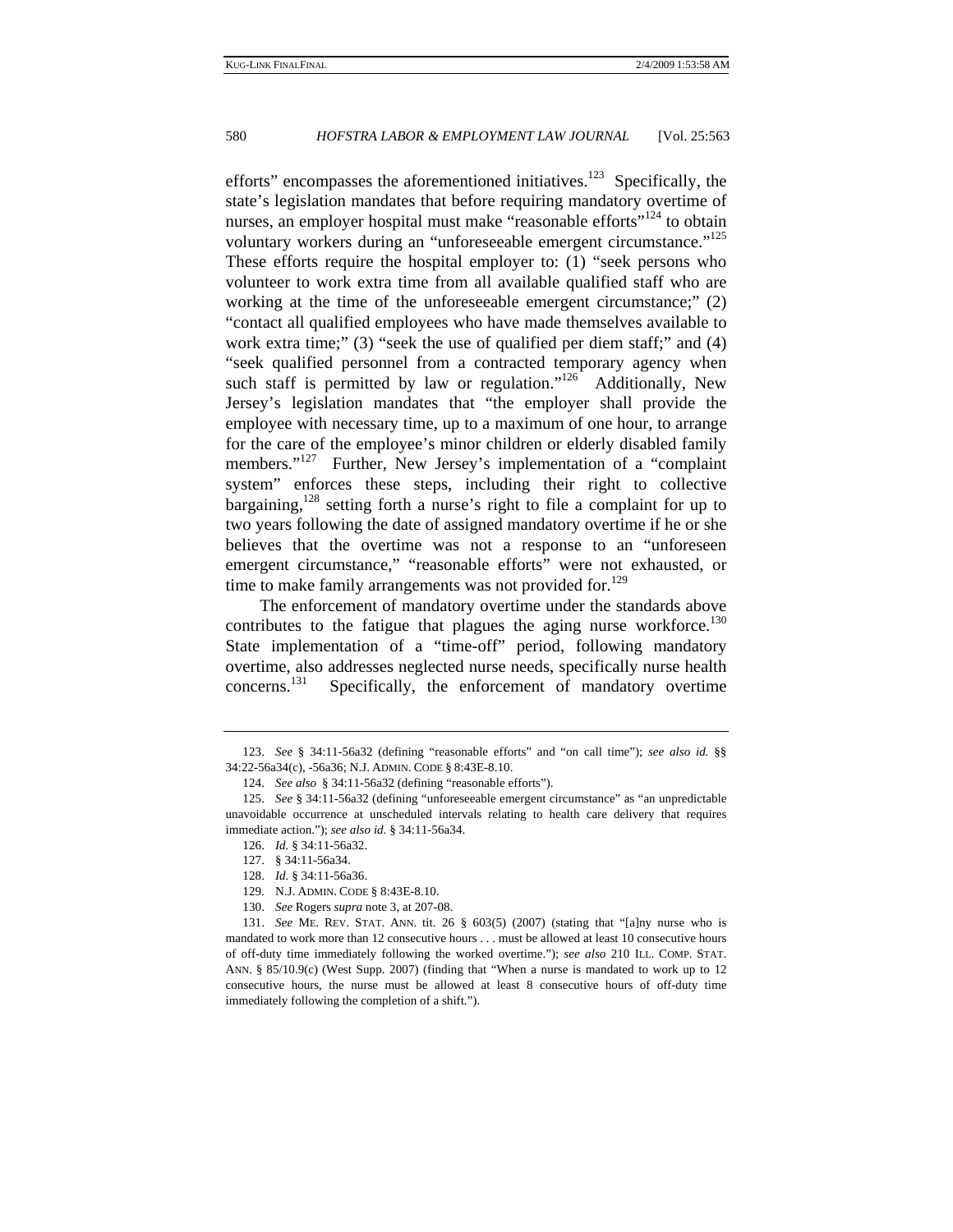contributes to the fatigue that plagues the aging nurse workforce.<sup>132</sup> Further, legislative implementation of a mandatory "time-off" period helps mitigate the adverse effects of mandatory overtime on nurse health. Consequently, in doing so, these legislative initiatives have the ability to improve the quality of patient care, potentially decreasing instances of hospital malpractice.

The Illinois Nurses Association was instrumental in the enactment of legislation in the state, allowing hospitals to mandate overtime only in unforeseen emergency circumstances.<sup>133</sup> In the event of this mandate, no nurse may work more than four hours beyond her regularly scheduled work shift.<sup>134</sup> Further, a nurse may not be punished for refusing to work overtime, and if a nurse works for more than twelve hours, there must be an eight hour rest period before working again. $135$  Similarly, the Oregon Nurses Association promoted the amendment of a mandatory overtime law by prohibiting a hospital from requiring a nurse to work more than twelve consecutive hours in a twenty-four hour period.<sup>136</sup> In 2004, West Virginia enacted legislation prohibiting hospitals from requiring nurses to accept an assignment of overtime. $137$  Connecticut enacted legislation, prohibiting a hospital from requiring a nurse to work in excess of a predetermined work shift, except in certain circumstances, such as participating in a surgical procedure through its completion or in a public health emergency.<sup>138</sup> In 2003, Louisiana, Nevada, and West Virginia enacted legislation requiring the creation of study committees to explore the effects of overtime on nurses.<sup>139</sup> In 2002, Maryland passed a law stating that an employer may not require an employee to work more than regularly scheduled hours according to a predetermined work schedule.<sup>140</sup> However, there are some exceptions, including a need for a nurse who has critical skills and expertise to respond to an

<sup>132.</sup> *See* Rogers *supra* note 3, at 207-08 ; HEINRICH, *supra* note 7, at 6-7.

 <sup>133. § 85/10.9(</sup>b); Am. Nurses Ass'n, *ANA State Government Affairs on Mandatory Overtime*, ANA NURSING WORLD, http://www.nursingworld.org/MainMenuCategories/ ThePracticeofProfessionalNursing/workplace/Workforce/OvertimeIssues/mandatory12761.aspx (last visited Oct. 22, 2008) [hereinafter ANA State Gov't Affairs].

 <sup>134. §</sup> 85/10.9(b).

<sup>135.</sup> *Id.* § 85/10.9(c)-(d).

 <sup>136.</sup> OR. REV. STAT. ANN. § 441.166(2)(b) (West 2007); Am. Nurses Ass'n, *supra* note 133.

 <sup>137.</sup> W. VA. CODE ANN. § 21-5F-3(a) (West Supp. 2007).

 <sup>138.</sup> CONN. GEN. STAT. ANN. § 19A-490l(b)-(c) (West Supp. 2007).

 <sup>139.</sup> S. Con. Res. 140, 2003 Leg., Reg. Sess. (La. 2003); United Am. Nurses, AFL-CIO, Legislative Action in the States: Banning Forced Overtime, http://www.uannurse.org/legislative/state/overtime.html (last visited August 14, 2008).

 <sup>140.</sup> MD. CODE ANN., LAB. & EMPL. § 3-421(b) (LexisNexis Supp. 2007).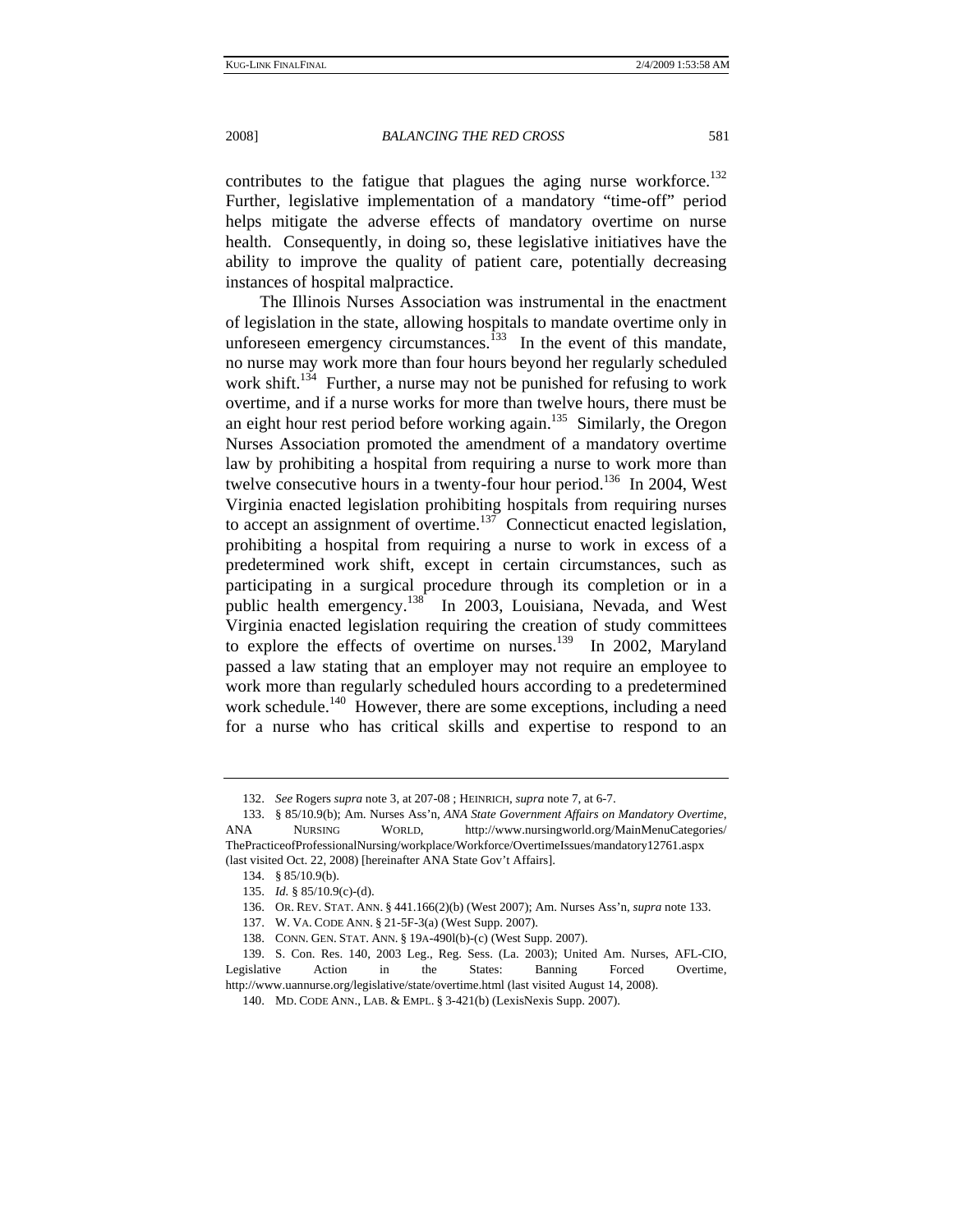emergency situation that could not be reasonably anticipated.<sup>141</sup> Additionally, legislation enacted in 2001 in Maine would prevent a nurse from being disciplined for refusing to work for more than twelve consecutive hours in certain circumstances.<sup>142</sup> Further, regulations adopted in California around 2001 prohibit an employee scheduled to work a twelve hour shift from working any longer during a twenty-four hour time period except in the case of an emergency.<sup>143</sup>

# Shortcomings

Although some of the above state initiatives advance nurse needs, many states have failed to sufficiently incorporate these needs into legislation advancing patient care. Simply stated, many states have fallen short of addressing nurse needs. Consequently, because the needs of nurses constitute a vital aspect of adverse patient care, the failure of state initiatives to address these needs renders this legislation ineffective.

The failure of state initiatives to precisely define exceptions for mandatory overtime promotes employer abuse of nurse services. For example, due to Maine's broad exception to its "time-off" period (as established above), such period is effectively rendered worthless for an employee who performs "essential services for the public."<sup>144</sup> This is because *any* and *every* nurse performs "essential services for the public," therefore, an employer can require *any* and *every* nurse to work mandatory overtime. Likewise, state failures to precisely define "good faith, reasonable attempts" exceptions establish open-ended hospital abuse of nurse services.<sup>145</sup> Further, because these legislative initiatives fail to establish any change in the enforcement of mandatory overtime, they subsequently fail to address the nursing shortage, and are therefore ineffective in reducing hospital malpractice.

# *B. Federal Initiatives*

While several states have enacted legislation regarding adverse patient health care, no such federal legislation exists to provide for a large-scale correction of the public health crisis. Although several federal initiatives have been attempted, each fails to pass Congress'

<sup>141.</sup> *Id.* § 3-421(c).

 <sup>142.</sup> ME. REV. STAT. ANN. tit. 26, § 603(5) (2007).

 <sup>143.</sup> United American Nurses, *supra* note 139.

<sup>144.</sup> *See* tit. 26 § 603(3)(B).

<sup>145.</sup> *See* MD. CODE ANN., LAB. & EMPL. § 3-421(b).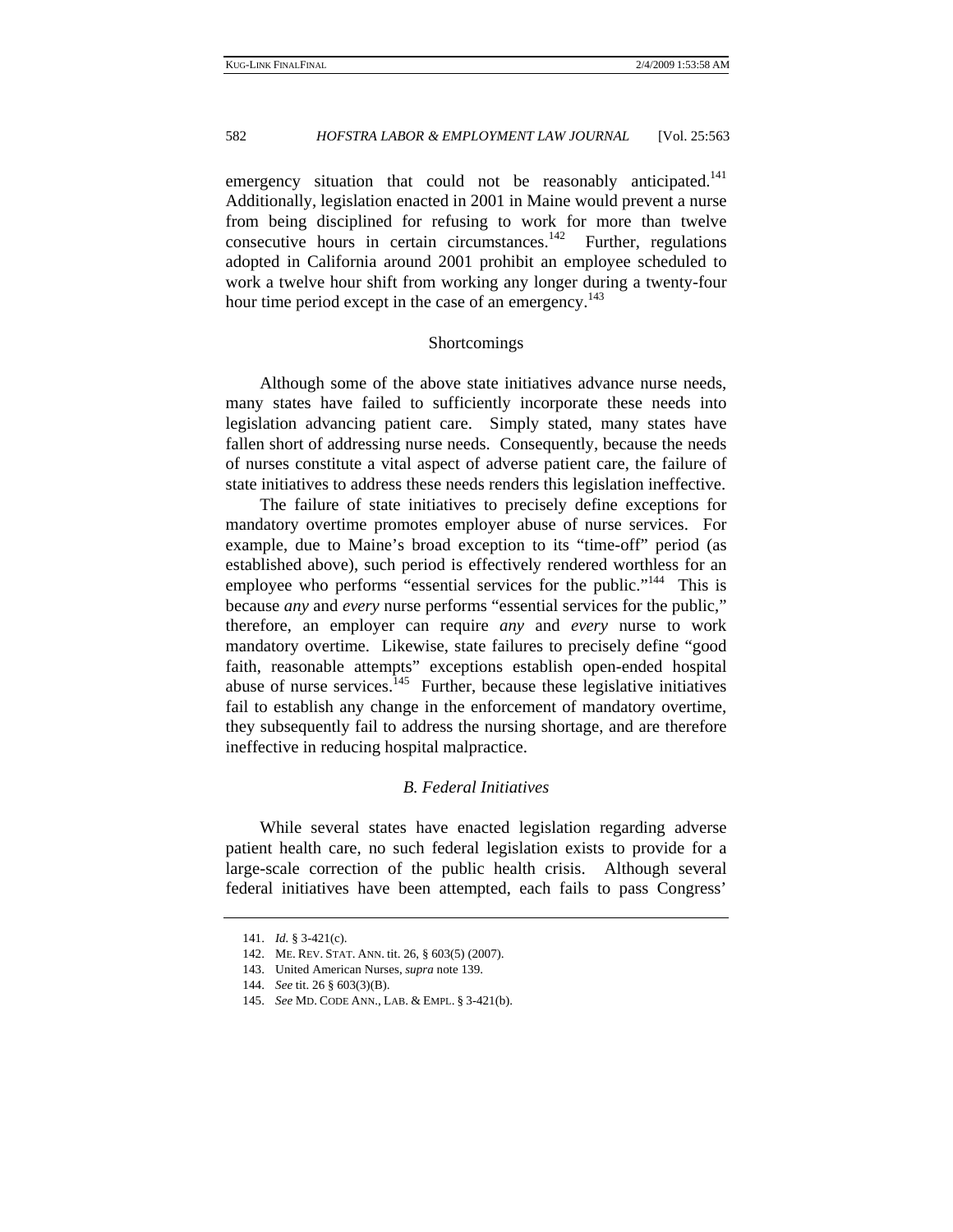muster. The fact that six such attempts have been introduced to Congress in the recent past illustrates the need for federal legislation to resolve the public health crisis. This section will examine the substance of these attempts and how well they address nurse and patient needs. Similar to many of the state initiatives, a close analysis of the following federal initiatives reveals their failure to address both of these needs, if any at all. It should be no surprise, therefore, that this on-going attempt has failed to establish any responsive federal ground to hospital malpractice.

Although Congress recognizes the importance of nurses to the health care profession, it fails to address their needs. According to Hon. Daniel Lipinski, in celebration of National Nurses Week:

America's nurses comprise our nation's largest health care profession. They continue to meet the different, emerging, and challenging health care needs of the American population in a wide range of settings. Nurses enhance both primary and preventive health care and are an indispensable component in the safety and quality of hospitalized patients. . . . Today, we celebrate registered nursing's accomplishments and efforts to improve our health care system and show our appreciation for the nation's registered nurses not just during this week, but at every opportunity throughout the year.<sup>146</sup>

Despite Congress' recognition of nurses as a vital aspect of patient care, federal initiatives toward improving such care have failed to address their needs. Such a failure is especially shocking, considering Congress' acknowledgement of its need to increase patient safety.<sup>14</sup> According to a report made in July, 2005,

[N]ew data was released in Pennsylvania which found [that] more than 11,000 patients acquired infections that resulted in 1,500 deaths and \$2 billion in additional charges. These are new numbers for only one State and are almost half of the previous estimate for infection costs nationwide where tens of thousands of deaths and tens of billions of dollars are spent on infections and errors. . . . Congress owes it to the American people to improve the quality of health care in this country.148

Why has Congress failed to link these two acknowledgements

 <sup>146. 152</sup> CONG. REC. E806 (daily ed. May 11, 2006) (statement of Rep. Lipinski).

 <sup>147. 151</sup> CONG. REC. H6208 (daily ed. July 21, 2005) (statement of Rep. Murphy).

<sup>148.</sup> *Id.*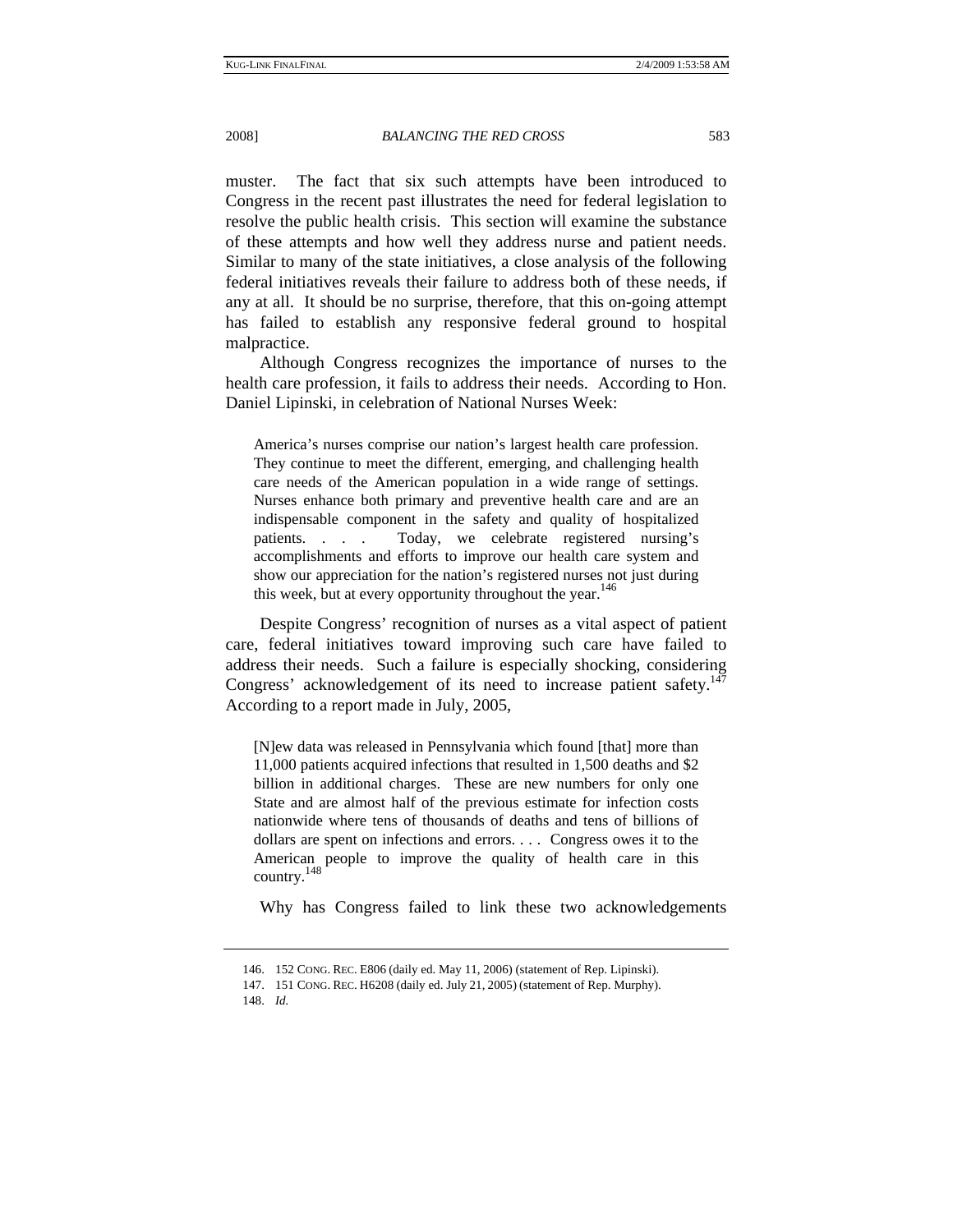together in effective legislation to combat adverse patient care?

The Patient Safety Act (H.R. 4349), $^{149}$  sponsored by Representative Maurice Hinchey, failed to generate any improvement in the public health crisis because it did not address nurse needs. The Patient Safety Act required "[a]ny provider under the Medicare program, . . . as a condition of continued participation in such a program, [to] make publicly available information regarding nurse staffing and patient outcomes."150 Specifically, it required public availability of information "regarding complaints filed with the [s]tate agency, the Centers for Medicare & Medicaid Services, or an accrediting agency, compliance with the standards of which have been deemed to demonstrate compliance, and data regarding investigations and findings as a result of those complaints and the findings of scheduled inspection visits."<sup>151</sup> It further required the Secretary to verify the information is publically available and have the information audited "as a part of the process to determine whether a provider is eligible for continued participation in the Medicare program."<sup>152</sup> Although the Act's monitoring of nurse staffing provided for an adequate initial step in improving health care, it fails to actively respond to the nurse shortage, and is therefore inadequate. That is, its monitoring initiatives must be followed by a subsequent step toward maintaining and encouraging nurses into the system to provide quality health care.

Similarly, although the Patient Safety and Quality Improvement Act (H.R. 3205)<sup>153</sup> ("Patient Safety & Quality Act") establishes a health care errors reporting system, it fails to provide a concrete solution for eliminating the source of these errors. The Patient Safety & Quality Act ensures the accountability of the reporting system through the actions of the Secretary of Health and Human Services.<sup>154</sup> However, it fails to recognize a major cause of adverse medical care, the nursing shortage, therefore rendering the Act's monitoring initiatives useless.

The National Nurse Act's (H.R. 4903),<sup>155</sup> sponsored by Lois Capps, established the "National Nurse Office"<sup>156</sup> providing the missing step in the Patient Safety Act. Specifically, its establishment of the Office of

 <sup>149.</sup> Patient Safety Act of 2005, H.R. 4349, 109th Cong. (2005).

<sup>150.</sup> *Id.* § 3(a).

<sup>151.</sup> *Id.* § 4(b).

<sup>152.</sup> *Id.* § 4(f).

 <sup>153.</sup> Patient Safety and Quality Improvement Act of 2005, H.R. 3205, 109th Cong. (2005).

<sup>154.</sup> *See id.* § 923.

 <sup>155.</sup> National Nurse Act of 2006, H.R. 4903, 109th Cong. § 1711 (2006).

<sup>156.</sup> *Id.* § 1711(a).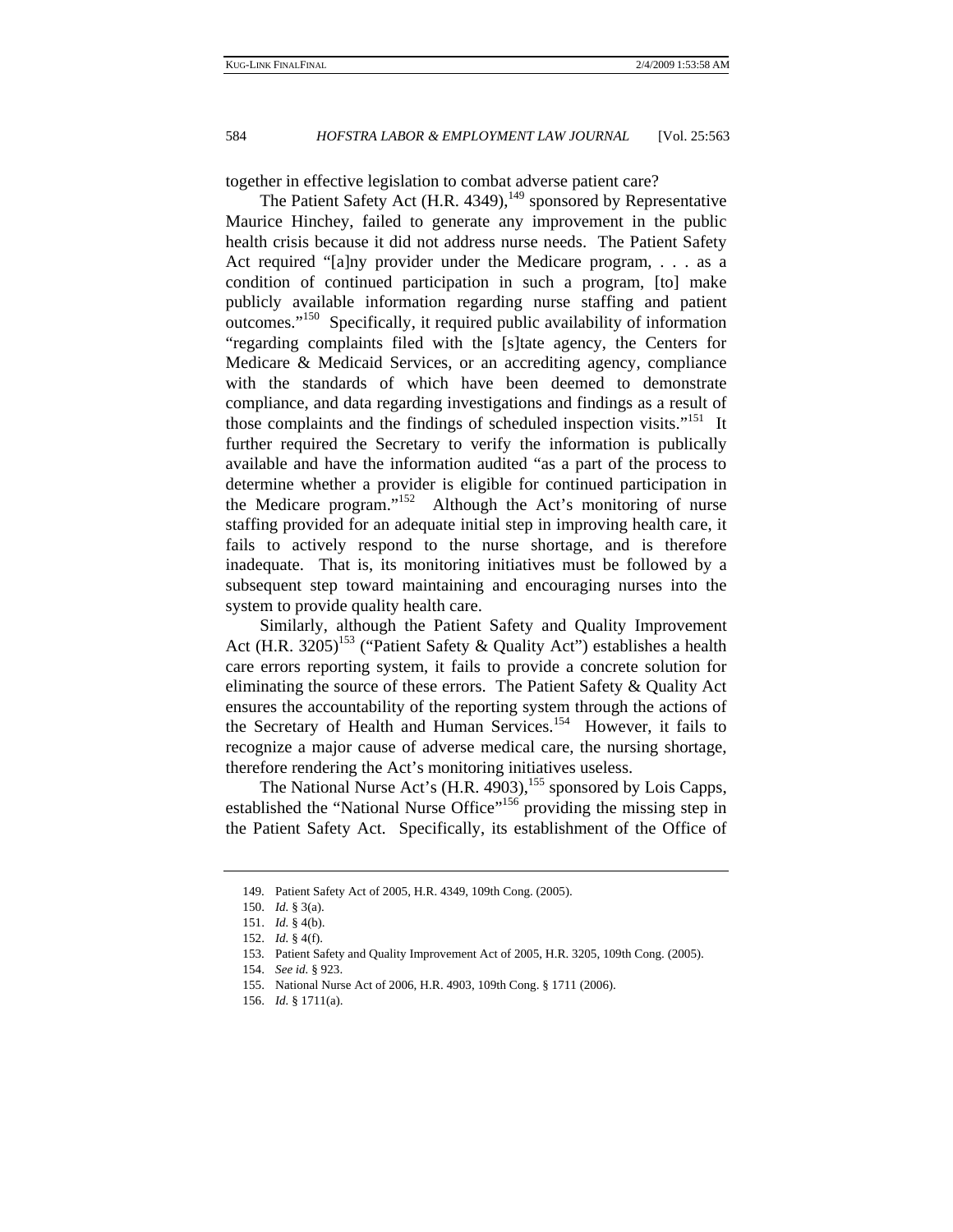the National Nurse aims to (1) "encourage individuals to enter the nursing profession";<sup>157</sup> (2) "encourage nurses to become educators in schools of nursing";<sup>158</sup> and (3) "promote public health."<sup>159</sup> Further, it requires the National Nurse to: (1) "designate four methods of achieving better health that will be given priority";<sup>160</sup> and (2) "make grants to nonprofit entities to carry out projects for the purpose of educating the public on annual health priorities."<sup>161</sup> Although the National Nurse Act correctly recognizes the need to increase the number of nurses into the health care profession (resolving the nursing shortage), its method in doing so is inadequate. That is, merely recognizing the need for nurses is meaningless without proposing steps to change the working conditions that have contributed to their decline in the health profession, namely mandatory overtime. Consequently, because the National Nurse Act fails to initiate any limitation on mandatory overtime, it is unlikely that merely encouraging individuals to enter the nurse profession will be successful in maintaining quality patient care.

Similarly, the Nurse Staffing Standards for Patient Safety and Quality Care Act of 2005 (H.R. 1222),<sup>162</sup> ("Nurse Staffing Standards Act") sponsored by Janice Schakowsky, also fails to address nurse needs. The Nurse Staffing Standards Act requires hospitals to implement staffing plans that meet specified ratios for direct care registered nurse-to-patient staffing levels for each unit.<sup>163</sup> Further, it allows the Secretary of Health and Human Services to further limit such ratios as needed to ensure public safety and to establish ratios for units that are unspecified.164 Additionally, it requires hospitals to provide the Secretary with their staffing plan and annual updates, and requires the Secretary to conduct audits to ensure implementation of adequate staffing plans.<sup>165</sup> Specifically, it requires the Secretary, acting through the Director of the Agency for Healthcare Research and Quality ("AHRQ"), "to complete a study of licensed practical nurse staffing and its effects on patient care in hospitals," and to establish requirements for

<sup>157.</sup> *Id.* § 1711(b).

<sup>158.</sup> *Id.*

<sup>159.</sup> *Id.*

<sup>160.</sup> *Id.* § 1711(c).

<sup>161.</sup> *Id.*

 <sup>162.</sup> Nurse Staffing Standards for Patient Safety and Quality Care Act of 2005, H.R. 1222, 109th Cong. § 2(a) (2005).

<sup>163.</sup> *Id.* § 2901(a).

<sup>164.</sup> *Id.* § 2903(a).

<sup>165.</sup> *Id.* § 2901(c)(4)(D).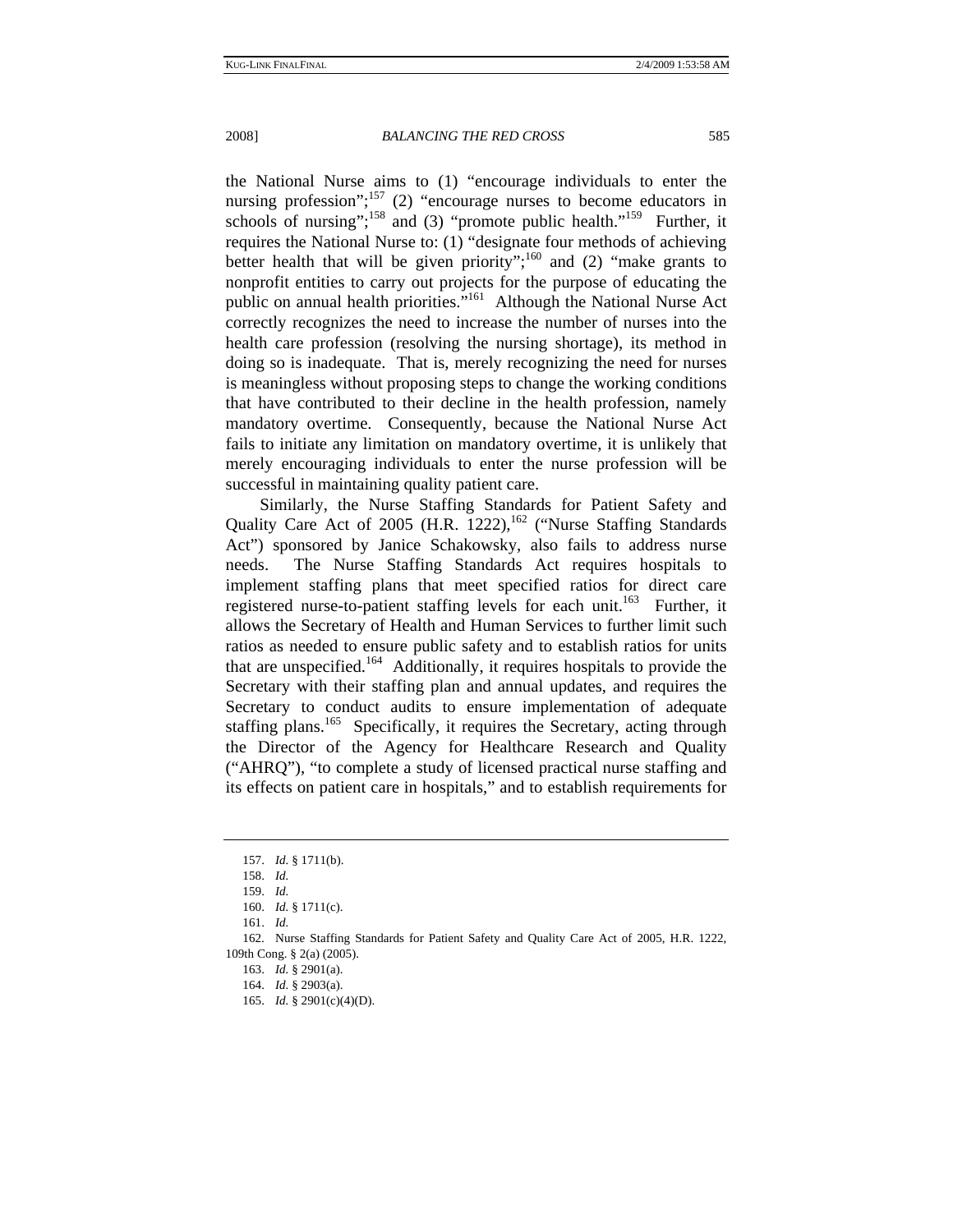hospitals based on the outcome of the study.<sup>166</sup> Finally, it provides nurses with the right to refuse to accept assignments that would violate staffing requirements for which they are not prepared.<sup>167</sup> Although the Nurse Staffing Standards Act correctly identifies the need to respond to the nursing shortage, similar to the National Nurse Act, it does so blindly without addressing nurse needs. First, it does not provide for any type of limitation on mandatory overtime, which, as previously established, is the crux of the nursing shortage. Second, because the Act fails to implement anything to encourage nurses into the health profession, it fails to meet its aim to provide for nurse-to-patient staffing levels. Finally, its failure to define staffing requirements renders its right of refusal for nurses to accept assignments meaningless.

The Senate's proposal of the Registered Nurse Safe Staffing Act (S.  $71$ )<sup>168</sup> also provides for minimum nurse staffing ratios. Like the Nurse Staffing Standards Act, this Act addresses patient needs without providing nurse needs. The Registered Nurse Safe Staffing Act (1) requires each "participating hospital [to] adopt and implement a staffing system that ensures a number of registered nurses on each shift and in each unit of the hospital to ensure appropriate staffing levels for patient care; (2) provides for the public reporting of certain staffing information, including a daily posting for each shift in the hospital of the "current number of licensed and unlicensed nursing staff directly responsible for patient care"; (3) prescribes recordkeeping, data collection, and evaluation requirements for participating hospitals; (4) specifies civil monetary penalties for violations of such requirements; and (5) provides whistleblower protections.<sup>169</sup> Similar to the former initiatives, the Registered Nurse Safe Staffing Act accurately pinpoints the nursing shortage as a critical facet of the public health crisis. Nevertheless, its proposal is inadequate in solving this crisis because it fails to address the fact that there is a nursing shortage *within* the health care system. That is, before nurse-to-patient staffing initiatives can take place, there must first be enough nurses to further this course of action. Further, because there is a lack of incoming nurses and because the Registered Nurse Safe Staffing Act does not provide for any initiatives to decrease nurse turnover rates, its staffing initiatives are a step ahead of what needs to initially take place. Consequently, despite the reporting system's goal to

<sup>166.</sup> *Id.* § 2901(b)(3).

<sup>167.</sup> *Id.* §§ 2905(a); 2902(c).

 <sup>168.</sup> Registered Nurse Safe Staffing Act of 2005, S.71, 109th Cong. § 3(a) (2005).

<sup>169.</sup> *See id.* § 1889(a)-(e).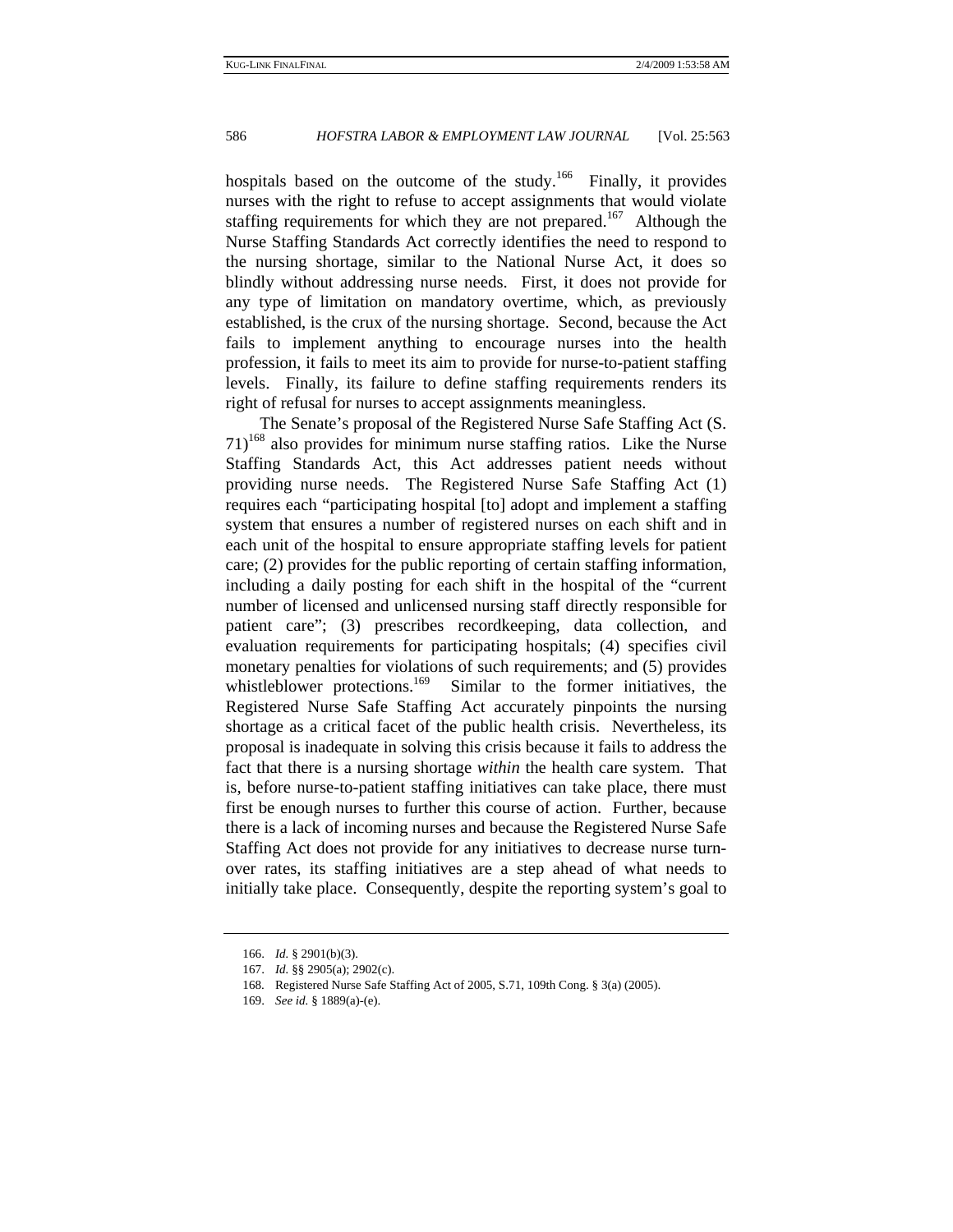resolve hospital malpractice, adverse patient care will continue to grow if the internal nursing shortage remains unaddressed.

Congress' most recent initiative, the Safe Nursing and Patient Care Act of 2005 (H.R. 791; S. 351),<sup>170</sup> sponsored by Representatives Peter Stark (D-CA) and Steven Latourette (R-OH), addresses both patient safety and nurse needs. That is, it proposes to increase the quality of health care delivery through limitations on mandatory overtime.<sup>171</sup> The bill's findings illustrate a cyclic relationship between medical malpractice and mandatory overtime.<sup>172</sup> First, the bill establishes that "higher nurse staffing levels result in better patient outcomes."<sup>173</sup> It recognizes health facility reports of "substantial difficulties in recruiting and retaining" a sufficient nurse staff. $174$  The bill's findings attribute such difficulties to job dissatisfaction and overtime, contributing to retention issues.<sup>175</sup> The findings connect the widespread practice of requiring nurses to work extended shifts, resulting in fatigue, medical errors and other consequences that compromise patient safety.<sup>176</sup> Further, the findings support the bill's attempt to limit mandatory overtime.<sup>177</sup>

Accordingly, the bill implements provisions that seek to improve health care initiatives and to improve the quality of nurses.<sup>178</sup> First, the bill proposes that "a provider of services" must not require a nurse to work in excess of "[t]he scheduled work shift or duty period of the nurse, . . . 12 hours in a 24 hour period, . . . [or] 80 hours in a consecutive 14-day period."<sup>179</sup> Second, the Act's implementation of a "state of emergency" exception to its prohibition on mandatory overtime further illustrates its attempt to balance nurse needs with patient

<sup>170.</sup> *See* Safe Nursing and Patient Care Act of 2005, H.R. 791, 109th Cong. (1st Sess. 2005), *available at* http://thomas.loc.gov/cgi-bin/bdquery/z?d109:h791:.

<sup>171.</sup> *Id.* § 2(9).

<sup>172.</sup> *See id.* § 2.

<sup>173.</sup> *Id.* § 2(2).

<sup>174.</sup> *Id.* "Evidenced by the fact that approximately 500,000 licensed nurses are not practicing nursing." *Id.*

<sup>175.</sup> *Id.* § 2(3). "Documented by the Government Accountability Office in a July 2001 report." *Id.*

<sup>176.</sup> *Id.* § 2(4). The act cites studies that show that mandatory overtime requirements for nurses pose dangers to patients. *Id.* § 2(5). Another study shows that nurses who work shifts of 12.5 hours or more are three times more likely to commit an error than nurses who work standard shifts of 8.5 hours or less. *Id.* § 2(6). Consequently, the acts adopt a prohibition on mandatory overtime that limits a nurse's work shift to no more than 12 hours in a 24-hour period and no more than 80 hours in a consecutive 14-day period. *Id.* §  $3(k)(1)(A)-(C)$ .

<sup>177.</sup> *See id.* § 2(9).

<sup>178.</sup> *See id.*

<sup>179.</sup> *Id.* § 3(k)(1)(A)-(C).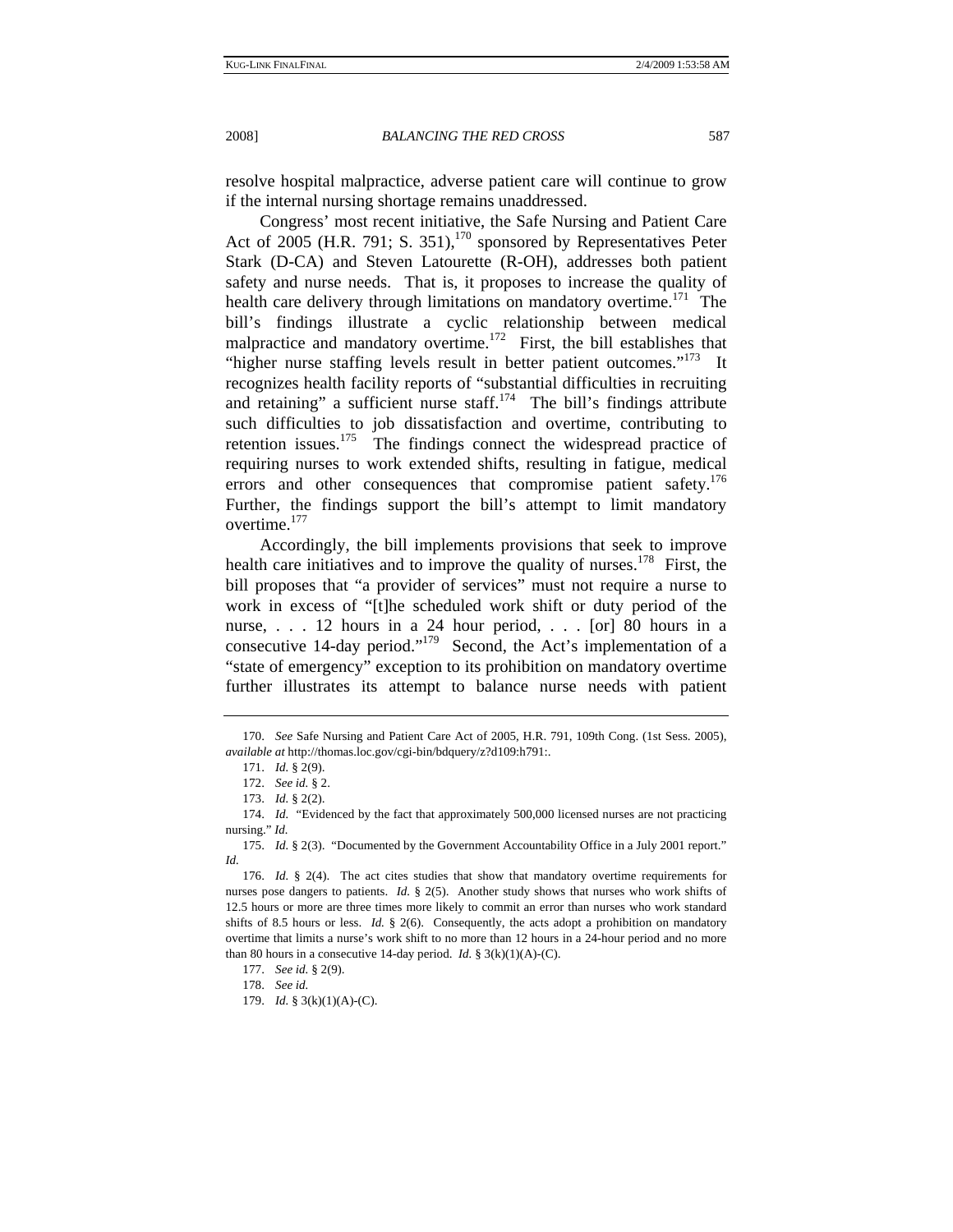needs.180 Unlike previous initiatives, H.R. 791's careful limitation of a "declared state of emergency" to "an exceptional level of emergency or other medical services to the community," excluding states of emergencies that result from a labor dispute in the health care industry or consistent understaffing, prevents this exception from swallowing the bill's purpose.<sup>181</sup> The bill furthers the implementation of its initiatives through its setting forth of a nurse's right to report violations and a requirement for service providers to post notice of this right.<sup>182</sup> Additionally, the bill safeguards against nurse discrimination and retaliatory reporting.<sup>183</sup> The bill also safeguards service providers from "bad faith" reports through its enforcement of a civil money penalty that is made public.<sup>184</sup> The bill maintains overtime autonomy, keeping in mind patient health as well as nurse financial needs.<sup>185</sup> Finally, the bill's extensive defining of "provider of services" makes sure to apply its regulations to a wide array of patient care.<sup>186</sup>

Although the Safe Nursing and Patient Care Act of 2005 failed to pass Congress' muster, it has been recognized as a vehicle toward "transform[ing] the nursing workplace and improv[ing] care."<sup>187</sup> That is,

184. *Id.* § 3(k)(7). "[A] nurse is deemed to be acting in good faith if the nurse reasonably believes . . . (i) that the information reported or disclosed is true; and (ii) that a violation has occurred or may occur." *Id.*  $\S 3(k)(4)(C)$ . The Bill limits its enforcement of a civil money penalty to "patterns of repeated violations." *Id.* § 3(k)(7)(B). The administration of the penalty provides for an Internet publication of the names of providers of services against which such penalties have been imposed upon on the Department of Health and Human Services website. *Id.* § 3(k)(7).

185. *Id.* § 3(k)(8). Section 3(8) provides that nothing in the bill "shall be construed as precluding a nurse from voluntarily working more than any of the periods of time" that a nurse must not be forced to work. *Id.* It is also careful to proscribe that such autonomy must be "consistent with professional standards of safe patient care." *Id.*

186. *Id.* § 3(k)(9)(D). Section 9(D) defines "provider of services" to include hospitals, psychiatric hospitals, hospital outpatient departments, critical access hospitals, ambulatory surgical centers, home health agencies, rehabilitation agencies, clinics (including rural health clinics), and federally qualified health centers. *Id.*

187. *See* Rose Gonzalez, *The Politics of Caring: Proposed Bills Would Transform Nursing Workplace and Improve Care*, AM. J. NURSING, 37, 37 (2005).

<sup>180.</sup> *See id.* § 3(k)(2)(A).

<sup>181.</sup> *Id.*

<sup>182.</sup> *Id.* § 3(k)(3)(A)(i), (5)(A). "A nurse may file a complaint with the Secretary against a provider of services who violates the provisions of this subsection . . . the Secretary shall investigate complaints of violations filed by a nurse." *Id.* § 3(k)(3)(A)(i), (B).

<sup>(</sup>A) Requirement to Post Notice.—Each provider of services shall post conspicuously in an appropriate location a sign . . . specifying the rights of nurses.

<sup>(</sup>B) Right to File Complaint.—Such sign shall include a statement that a nurse may file a complaint with the Secretary against a provider of services who violate the provisions of this subsection and information with respect to the manner of filing such a complaint.

*Id.* § 3(k)(5).

<sup>183.</sup> *Id.* § 3(k)(4)(A).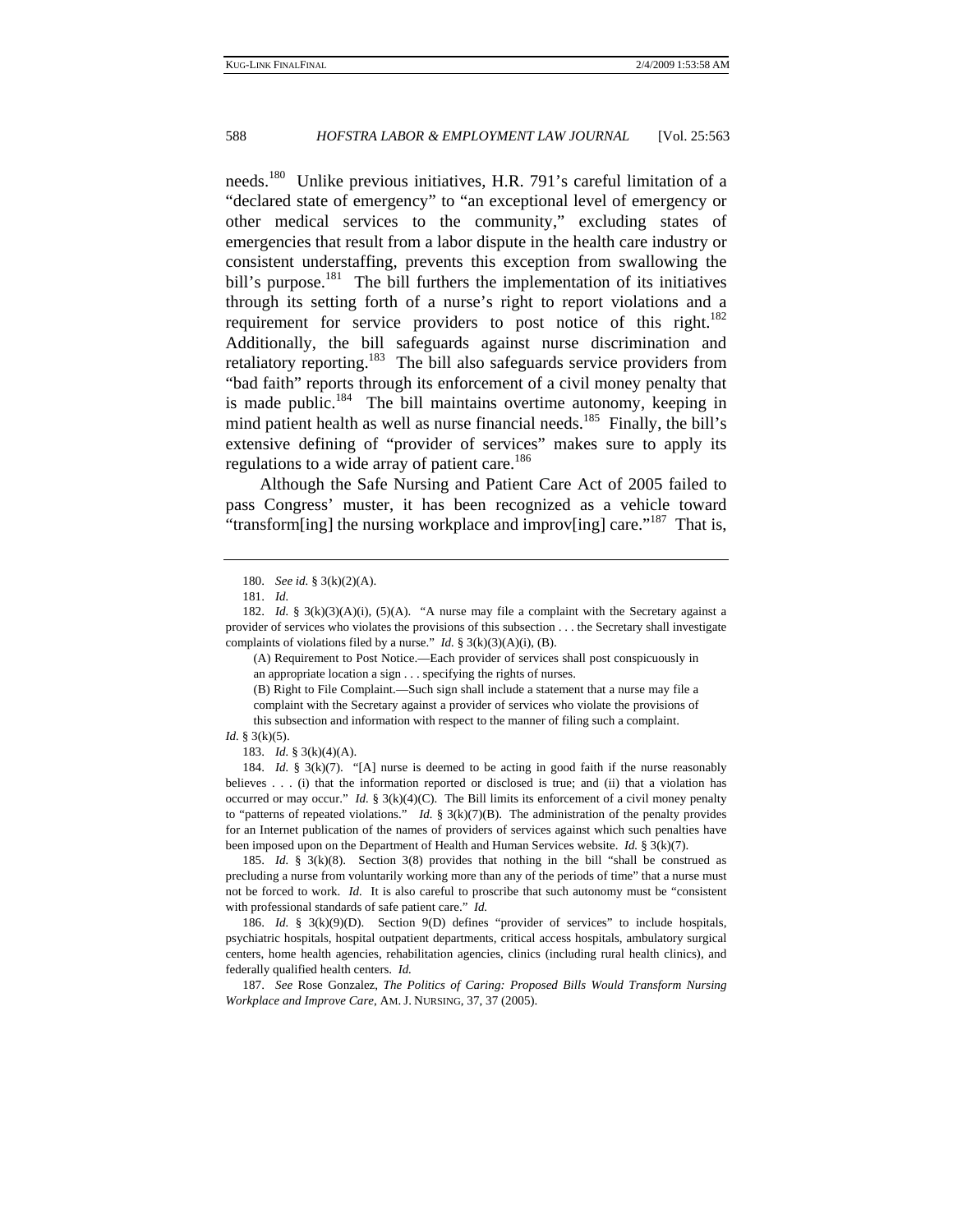the bill's recognition of the cyclic relationship between medical malpractice and mandatory overtime addresses both nurse and patient needs. Unlike former initiatives, the bill does not propose mandatory nurse staffing standards as a remedy for medical malpractice. Rather, it delves deep beyond the surfacing of such malpractice, confronting the reasons that have triggered the minimal staffing that has contributed to low quality patient care. The Safe Nursing and Patient Care Act of 2005 has the right idea—it starts at the root of the problem, nurse dissatisfaction, in order to resolve the 'slap in the face' issue, the public health crisis.

The ANA is an example of the support behind the Safe Nursing and Patient Care Act. As part of its Nationwide Legislative Agenda on the nurse staffing crisis, State Nurses Associations support the enactment of mandatory overtime legislation.<sup>188</sup> Specifically, in 2005, state legislation to prohibit mandatory overtime was enacted.<sup>189</sup>

# III. POSITIVE IMPACT OF PASSING SAFE NURSING AND PATIENT ACT

# *A. Tort Liability*

Since reducing the number of mistakes made by nurses is one of the strongest motivations behind limiting nurse's mandatory overtime, it is clear that such a law would have a significant effect on the tort liability of both nurses and hospitals.

Typically, a nurse is held to "the standard of care generally observed by other competent nurses under similar circumstances."190 The applicable standard of care varies according to the circumstances in which the nurse is acting.<sup>191</sup> For example, a nurse specialist is held to the higher standard of care observed by a nurse with the same specialty under similar circumstances.<sup>192</sup> This higher standard of care is justified because of the particular license or certification required to be classified

 <sup>188.</sup> AM. NURSES ASS'N, *supra* note 14, at 9.

 <sup>189.</sup> ANA State Gov't Affairs, *supra* note 133.

 <sup>190.</sup> DARLENE M. TRANDEL-KORENCHUCK & KEITH M. TRANDEL-KORENCHUCK, NURSING & THE LAW 306, 322 (5th ed. 1997); *see also* NANCY J. BRENT, NURSES AND THE LAW: A GUIDE TO PRINCIPLES AND APPLICATIONS 67 (W.B. Saunders Company 1997) ("the law requires the nurse to carry out care in accordance with what other reasonably prudent nurses would do in the same or similar circumstances").

 <sup>191.</sup> TRANDEL-KORENCHUCK & TRANDEL-KORENCHUCK, *supra* note 190, at 306.

<sup>192.</sup> *Id.* at 306; *see* Webb v. Jorns, 473 S.W.2d 328, 336-37 (Tex. Civ. App. 1971).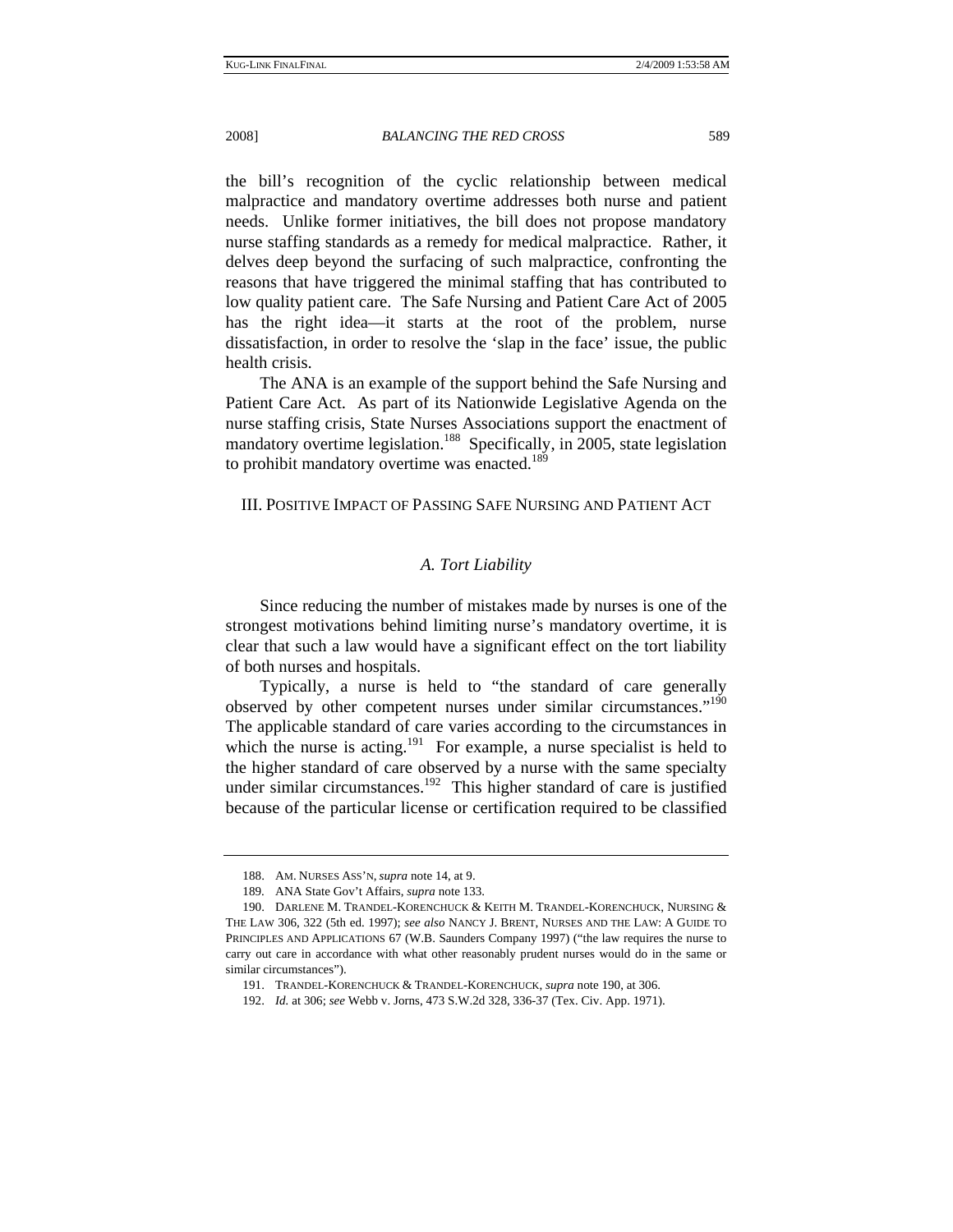as a specialist.<sup>193</sup> A nurse assisting a physician with a task considered "medical in nature" will be held to the same standard of care as the physician.194

The applicable standard of care is essential to understand because a nurse's tort liability for negligence will be proven if it can be shown that a patient's injury was caused by the nurse's failure to meet the appropriate standard of care.<sup>195</sup> A nurse's negligence generally arises in one of the three main steps in the nursing process—assessment, planning, and intervention.<sup>196</sup> As illustrated below, the types of errors classified as tortuous negligence during these stages are often the same errors found to increase as nurse's overtime hours increase. Hospitals are generally covered for the negligence of its employees under professional liability insurance policies.<sup>197</sup> With a legislative ban on mandatory overtime, tort actions filed against hospitals because of the negligence of nurses are likely to decrease.

Medication errors, commonly cited as the most problematic in the public heath crisis, can lead to tort liability. Specific errors that have been found negligent are providing the incorrect medication, administering an incorrect dose, using the wrong "route" to administer medicine, and giving medicine at the incorrect time.<sup>198</sup> For instance, a nurse and hospital were found negligent for the nurse's two hour delay in giving a measles patient medication.<sup>199</sup>

 <sup>193.</sup> TRANDEL-KORENCHUCK & TRANDEL-KORENCHUCK, *supra* note 190, at 322 (explaining that the most common types of nurse specialists are nurse anesthetists, nurse practitioners, and nurse-midwives).

<sup>194.</sup> *Id.* at 306; Thompson v. Brent, 245 So. 2d 751, 753 (La. Ct. App. 1971) (holding that "[t]he same rules which govern the duty and liability of physicians in the performance of professional services to their patients apply to nurses as well.").

<sup>195.</sup> *See* BRENT, *supra* note 190, at 67; TRANDEL-KORENCHUCK & TRANDEL-KORENCHUCK, *supra* note 190, at 306.

 <sup>196.</sup> TRANDEL-KORENCHUCK & TRANDEL-KORENCHUCK, *supra* note 190, at 306, 328 (pointing out that while there is a fourth step in the nursing process, evaluation, this step does not usually lead to tort liability because it comes after the treatment steps are completed).

<sup>197.</sup> *See* BRENT, *supra* note 190, at 81 (explaining that many nurses rely on the insurance covered provided by their employer.).

 <sup>198.</sup> TRANDEL-KORENCHUCK & TRANDEL-KORENCHUCK, *supra* note 190, at 322-23.

<sup>199.</sup> *See* Gasbarra v. St. James Hosp., 406 N.E.2d 544, 547 (Ill. App. Ct. 1980).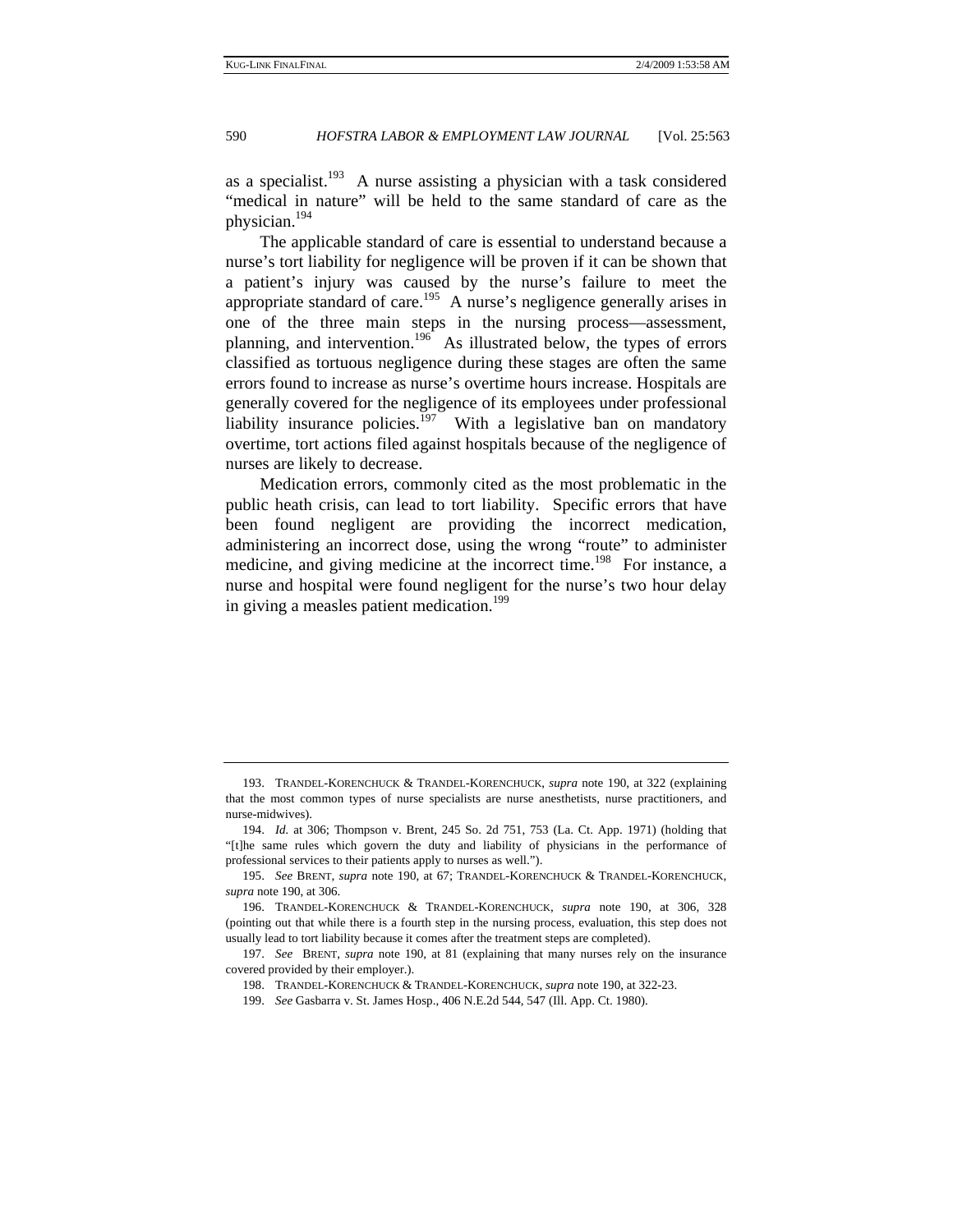# *B. Effect on Unionization*

#### Unionization of Nursing Industry in General

Union membership is high in the nursing profession, with almost three million registered nurses represented by unions.<sup>200</sup> The union structure in the industry consists of state nurses' associations.<sup>201</sup> At the federal level, these state associations are collectively represented by the ANA.<sup>202</sup> The ANA deals with issues that affect nurses countrywide, while the state associations handle more local issues.<sup>203</sup> Thus, the ANA is instrumental in bringing attention to nursing issues through Congressional lobbying.204

While the ANA handles federal issues, state associations are involved in negotiating contracts for nurses with particular hospitals. These nursing unions have been effective in negotiating contract provisions on a range of subjects including overtime, wages, benefits, job security and workplace discipline.<sup>205</sup> A survey of contract provisions dealing with overtime negotiated by unions illustrates the effectiveness of these unions in handling such issues.<sup>206</sup>

The role of unions in negotiating contract provisions limiting mandatory overtime is especially important in states that do not currently have laws banning mandatory overtime. In Massachusetts, the Massachusetts Nurses' Association has been successful in securing limits on mandatory overtime in several hospitals.<sup>207</sup> For example, St.

 <sup>200.</sup> Am. Nurses Ass'n Frequently Asked Questions, http://www.nursingworld.org/FunctionalMenuCategories/FAQs.aspx (last visited Oct., 22, 2008). 201. *Id.* 

<sup>202.</sup> *Id.* 

<sup>203.</sup> *Id.*

<sup>204.</sup> *Id.* The ANA describes its own mission as "advanc[ing] the nursing profession by fostering high standards of nursing practice, promoting the economic and general welfare of nurses in the workplace, projecting a positive and realistic view of nursing, and by lobbying the Congress and regulatory agencies on health care issues affecting nurses and the general public." Am. Nurses Ass'n, ANA's Statement of Purpose, http://www.nursingworld.org/FunctionalMenuCategories/AboutANA/WhoWeAre/ANAsStatement ofPurpose.aspx (last visited Oct. 22, 2008).

<sup>205.</sup> *See* Joe Twarog, *The Benefits of Union Membership: Numerous and Measurable*, MASS. NURSES ASS'N (May 2005), http://www.massnurses.org/labor/education/2005/may/benefits.htm (State nurses' associations also negotiate contract provisions about hiring, promotions, transfers, layoffs, changes in working conditions, access to patient information, and having a voice in planning for patient care.).

<sup>206.</sup> *See id.*

<sup>207.</sup> *See* Mass. Nurses Ass'n, *Backgrounder on St. Vincent's Hospital Nurses Strike Regarding*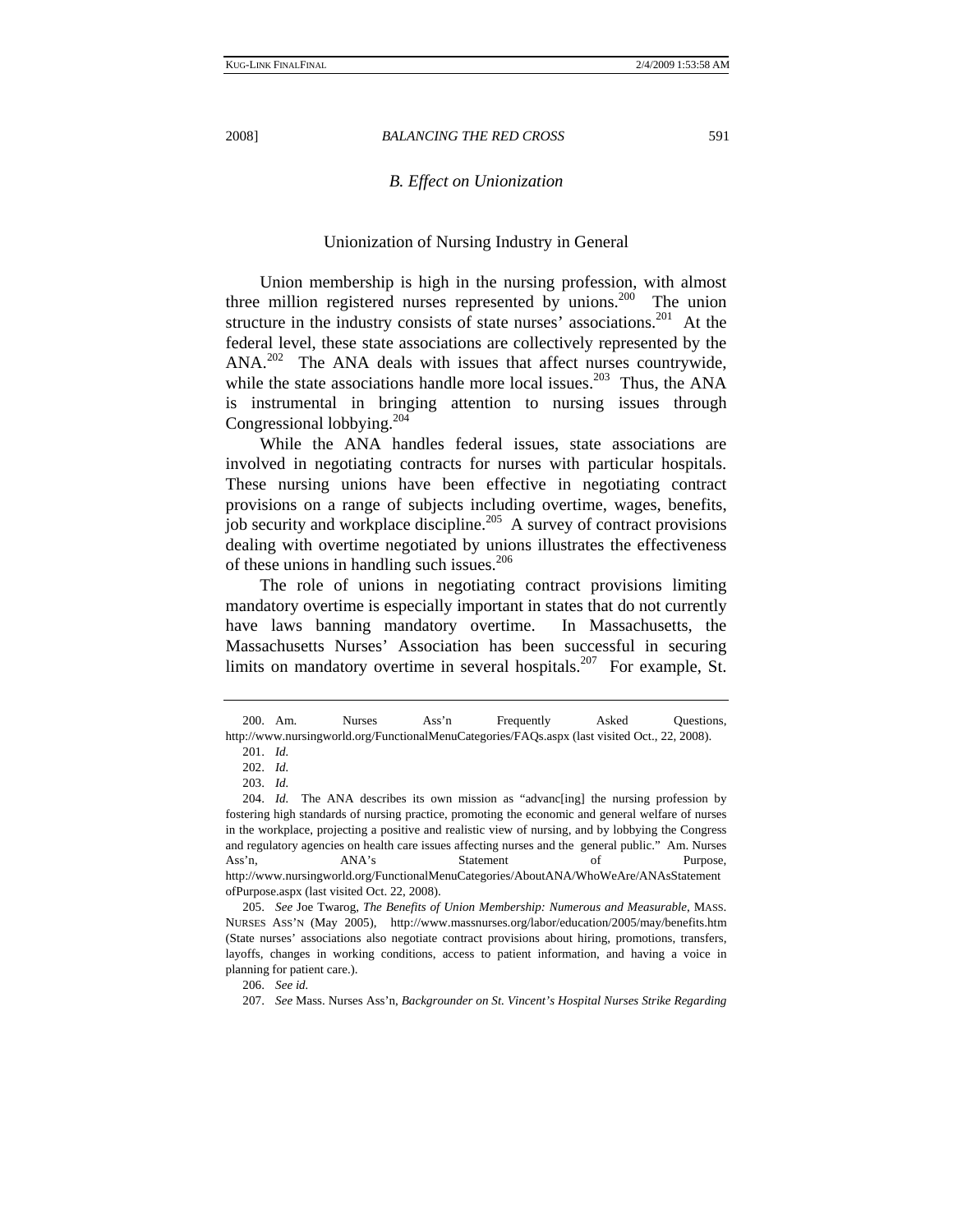Elizabeth's Hospital's contract limits mandated overtime to four hours in one shift.<sup>208</sup> Cambridge Hospital's contract specifies that overtime can only be mandated after an unforeseen emergency and limits the shift of any nurse, even those normally working twelve hours, to thirteen hours.<sup>209</sup>

The New York State Nurses Association is an especially strong state union, representing over thirty-four thousand nurses. $210$  The union has negotiated contract provisions dealing with mandatory overtime.<sup>211</sup> One such contract was negotiated with the Nyack Hospital, in which mandatory overtime was contractually banned.<sup>212</sup> This provision was aimed at retaining currently employed nurses and attracting new nurses to work at the hospital. $213$ 

The accomplishments effectuated by these state unions demonstrate how widespread the concern about overtime is, even in states without legislation banning it. $^{214}$ 

#### Effect of Kentucky River Decision

Due to the National Labor Relations Board's ("NLRB") *Kentucky River*<sup>215</sup> decision, many nurses risk being reclassified as supervisors.<sup>216</sup> As supervisors may be barred from union membership, this decision threatens to exclude a large number of nurses from unions and from receiving the benefits of union negotiation.<sup>217</sup> Thus, federal legislation limiting mandatory overtime is crucial as nurses risk losing the ability to

*Mandatory Overtime Issue*, MNA, 2000, http://www.massnurses.org/News/2000/000003/strike/backgrnd.htm (last visited Sept. 11, 2008). 208. *Id.* 

<sup>209.</sup> *Id.* 

 <sup>210.</sup> Press Release, N.Y. State Nurses Ass'n, Nyack Registered Nurses Ratify New Contract (Sept. 1, 2006), *available at* http://www.nysna.org/news/press/2006/090106.htm.

<sup>211.</sup> *See, e.g.*, *id.*

<sup>212.</sup> *Id.*

<sup>213.</sup> *Id.* 

<sup>214.</sup> *See* discussion of state initiatives, *supra* Part II.A. Massachusetts has not passed legislation regulating mandatory overtime. Until recently New York had also not passed such legislation. However, in August, 2008, New York Governor David A. Paterson signed a bill into law banning mandatory overtime for registered nurses and licensed practical nurses, which will go into effect July 1, 2009. Press Release, N.Y. State Nurses Ass'n, Governor Signs Mandatory Overtime Bill into Law (Aug. 15, 2008), *available at* http://www.nysna.org/news/press/081508.htm. 215. NLRB v. Ky. River Cmty. Care, Inc., 532 U.S. 706 (2001).

 <sup>216.</sup> James Parks, *Labor Board Ruling May Bar Millions of Workers from Forming Unions*,

AFL-CIO Now Blog, Oct. 3, 2006, http://blog.aflcio.org/2006/10/03/labor-board-ruling-may-barmillions-of-workers-from-forming-unions.

<sup>217.</sup> *Id.*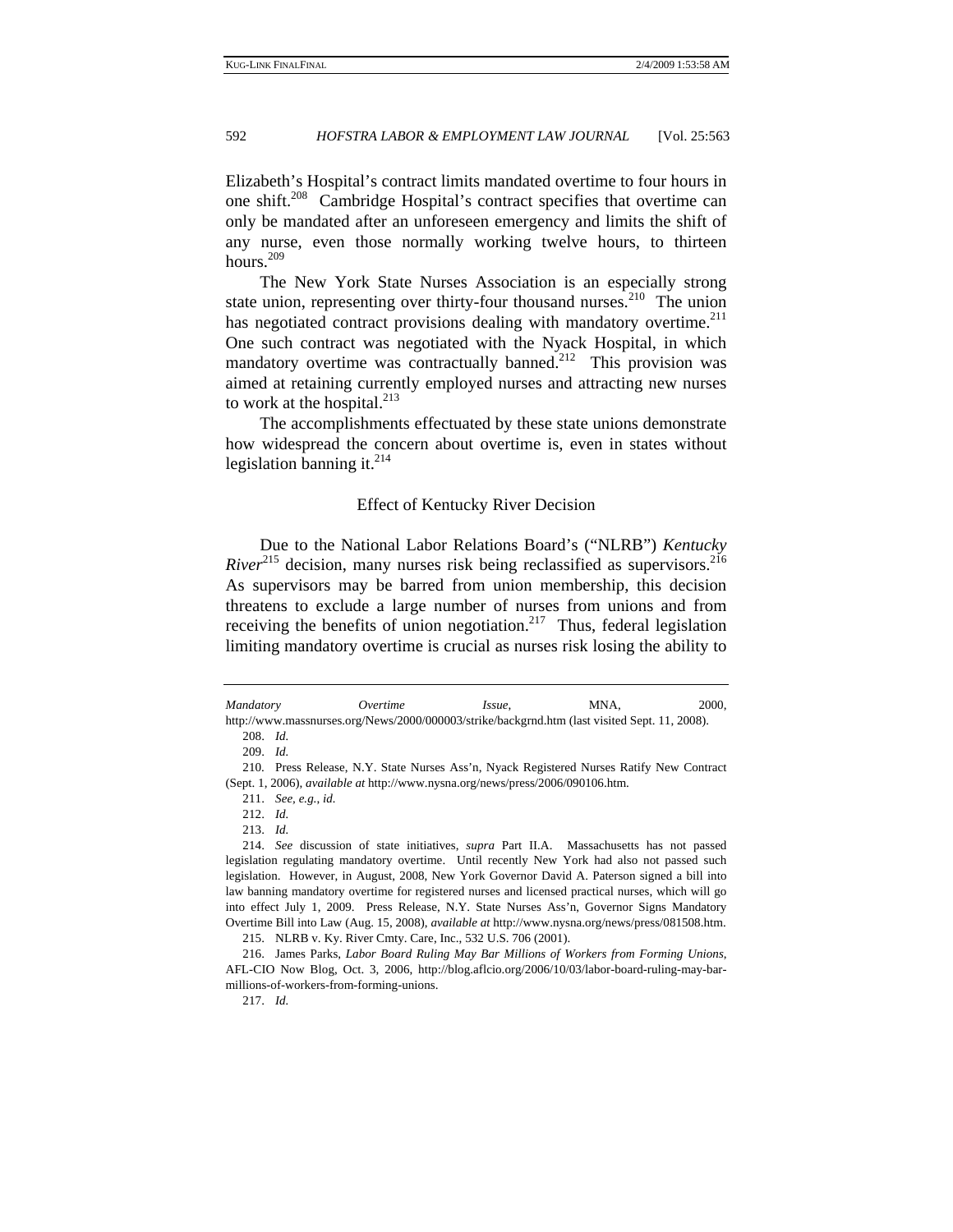obtain such benefits through union negotiation.

The *Kentucky River* decision is actually a compendium of three cases dealing with the issue of how to define a supervisor.<sup>218</sup> In a case dealing specifically with nurses, the NLRB defined permanent charge nurses in a hospital setting as supervisors due to their range of duties, which include monitoring their patients as well as meeting with doctors and the patient's families. $2^{19}$  Labor groups have found the classification of charge nurses as supervisors distressing because charge nurses do not have the authority to hire, fire, or discipline other workers. $220$ Additionally, labor groups are taking issue with the fact that RNs often rotate charge nurse responsibilities and do not serve in the role most of the time, a fact that the NLRB itself recognized. $^{221}$ 

In this way, the NLRB ruling seems to classify charge nurses as supervisors without an understanding of the day-to-day activities in the nursing profession. On a larger scale, the Economic Policy Institute has calculated that 8 million workers across a host of professions, in addition to nursing, are at risk of being classified as supervisors by the ruling.<sup>222</sup>

Nursing unions have been outspoken in their opposition to the *Kentucky Rivers* ruling. Union leaders claim that the decision does not make sense in terms of the day-to-day realities of the nursing profession.223 A spokesperson for the Oregon Nurses' Association

223. United American Nurses, AFL-CIO, *UAN Message Platform: NLRB Charge Nurse* 

<sup>218.</sup> *See* Ky. River Cmty. Care, Inc., 532 U.S. at 708; James Parks, *supra* note 216.

 <sup>219.</sup> Oakwood Healthcare, Inc., 348 N.L.R.B. No. 37, at 2, 9-10 (Sept. 29, 2006), *available at* http://www.nlrb.gov/shared\_files/Board%20Decisions/348/348-37.pdf ("Charge nurses are responsible for overseeing their patient care units, and they assign other RNs, licensed practical nurses ("LPNs"), nursing assistants, technicians, and paramedics to patients on their shifts. . Charge nurses may also take on their own patient load, but those who do assume patient loads will sometimes, but not always, take less than a full complement of patients.").

 <sup>220.</sup> H.J. Cummins, *Will a Government Regulatory Ruling Create 8 Million New Bosses? The National Labor Relations Board Clarified Who is a Supervisor. Or Did It?*, STAR TRIB., Nov. 16, 2006, at 1D.

<sup>221.</sup> *See Oakwood Healthcare, Inc.*, 348 N.L.R.B. No. 37, at 2, 14 ("Twelve RNs at the hospital permanently serve as charge nurses, while the other RNs take turns rotating into the charge nurse position . . . [d]epending on the patient care unit and the work shift, the rotation of the charge nurse position may be worked out by the RNs among themselves, or it may be set by higher-level managers. The frequency and regularity with which a particular RN will serve as a "rotating" charge nurse depends on several factors (i.e., the size of the patient care unit in which the RN works, the number of other RNs who serve as rotating charge nurses in that unit, and whether the unit has any permanent charge nurses)."); Cummins, *supra* note 220, at 1D (explaining that the ruling classifies a supervisor as someone who oversees other workers only to ten to fifteen percent of the time).

 <sup>222.</sup> Cummins, *supra* note 220, at 1D (pointing out that the Economic Policy institute analyzed thirty six professions including accountants, bank tellers, computer scientists, cooks, carpenters, private security guards, and pharmacists).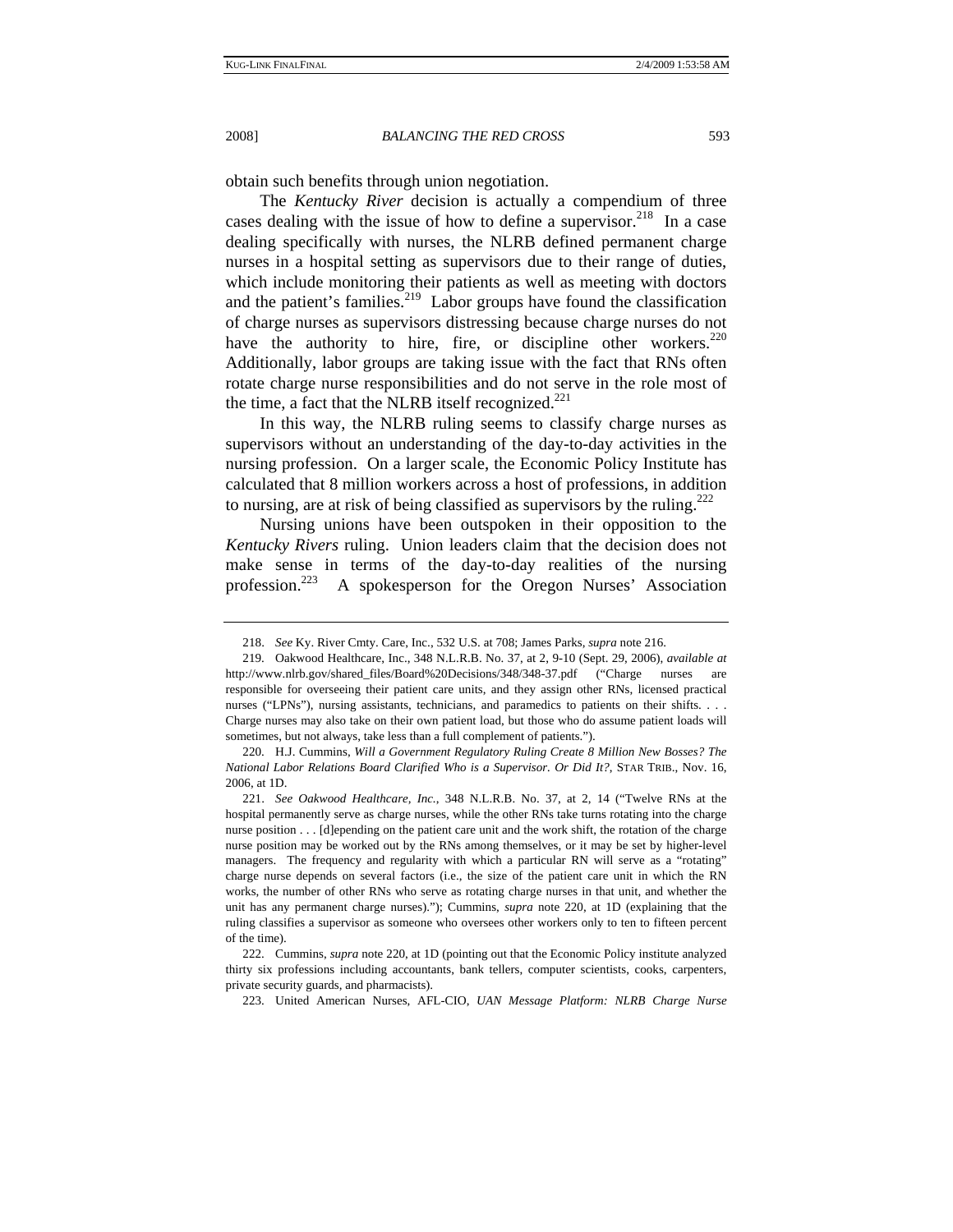expressed concern that the ruling would discourage nurses from working in roles that could be perceived as supervisory, thus disrupting the coordinated delivery of care to patients.<sup>224</sup> While unions have been outspoken in their opposition to the decision, its recentness does not allow for determining whether or not their concerns are well-founded. However, the probable loss of union power in the nursing industry resulting from the ruling does strengthen the need for federal legislation regulating mandatory overtime. Without a strong union presence, the nursing industry depends on such legislation to effectively deal with the overtime issue.

IV. SYNTHESIS PROPOSAL AND EFFECTIVE STRATEGIES FOR PASSAGE

#### *A. Synthesis Proposal*

This section examines the good and the bad of the state legislation, regarding patient care and the nursing shortage that has been discussed. Furthermore, this section establishes a synthesis proposal for federal legislation that combines the strengths of these legislative initiatives, maximizes these strengths through careful defining of their significant aspects, and corrects their weaknesses. This proposal seeks to correct the current health crisis, addressing the root of its problem, the nurse shortage and its contributing factors. Accordingly, the following initiative addresses the nurse shortage by addressing nurse needs. Specifically, it proposes to provide for (1) "good faith reasonable attempts" $225$  to obtain voluntary nurses to work overtime when patient loads require greater nurse care; (2) a "complaint system"<sup>226</sup> to reinforce these attempts; (3) a "time-off" period<sup>227</sup> for nurses who work overtime; (4) a limitation on the amount of overtime that a hospital may mandate, or that a nurse may volunteer;<sup>228</sup> (5) a guarantee that nurses may

*Decision*, June 2006, http://www.uannurse.org/Kentucky/messages.html (discussing NLRB's lack of understanding about nursing culture).

<sup>224.</sup> *See* Robin J. Moody, *Nurses Who Act as Supervisors Could Run Afoul of Rules*, PORTLAND BUS. J., Oct. 13, 2006, *available at* http://portland.bizjournals.com/portland/stories/2006/10/16/story10.html.

<sup>225.</sup> *See* discussion of state legislative initiatives, *supra* Part II.A; N.J. STAT. ANN. § 34:11- 56a32 (West Supp. 2007).

<sup>226.</sup> *See* N.J. ADMIN. CODE § 8:43E-8.10 (2007).

<sup>227.</sup> *See* ME. REV. STAT. ANN. tit. 26 § 603(5) (2007).

<sup>228.</sup> *See* 210 ILL. COMP. STAT. ANN. 85/10.9(B) (West 2007).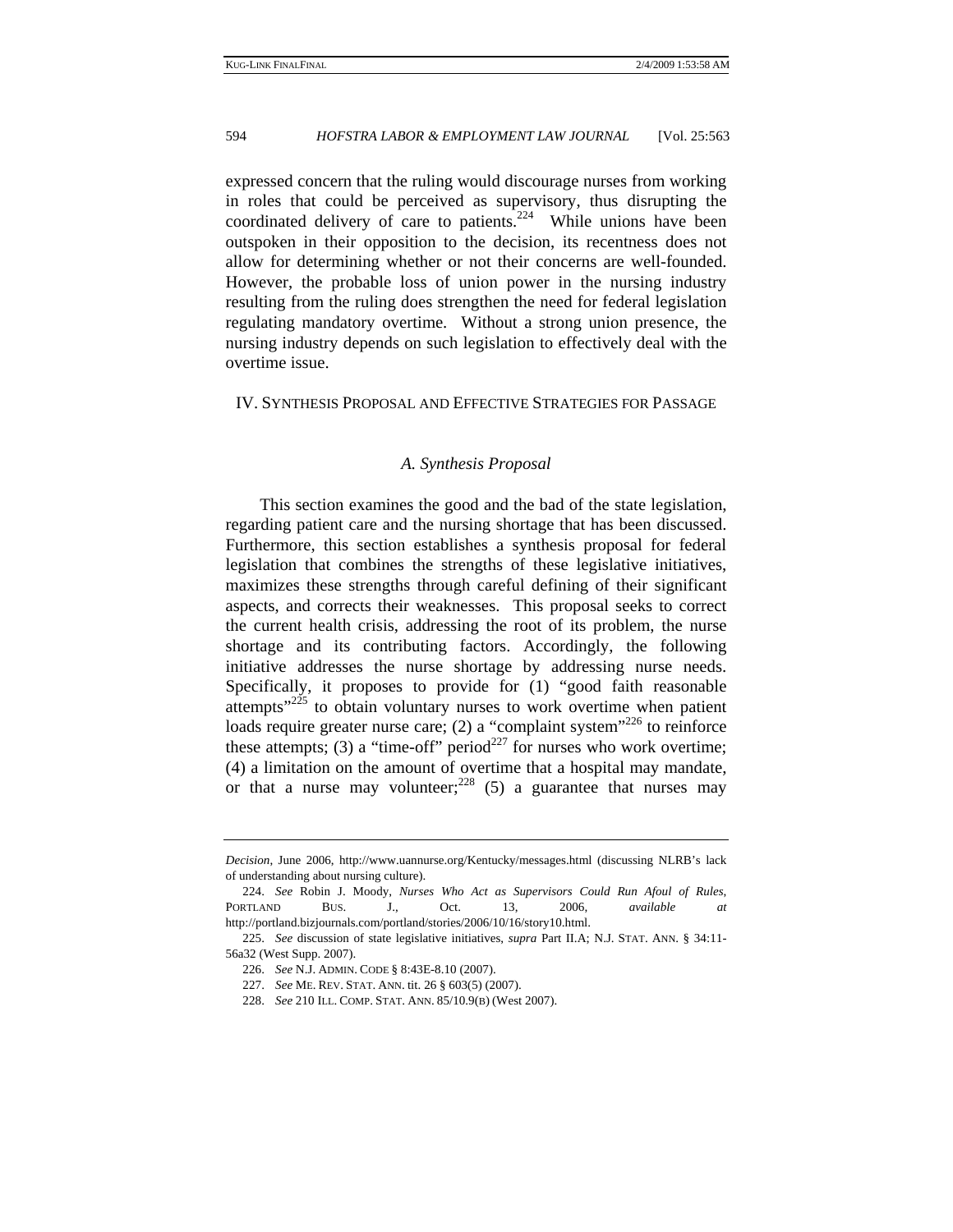volunteer overtime; $229$  and (6) protection against retaliatory measures taken against nurses. $230$ 

# Good Faith Reasonable Attempts

New Jersey's defining of "reasonable attempts"<sup>231</sup> to obtain voluntary workers during an "unforeseeable emergent circumstance" illustrates the importance of recognizing nurse needs in response to patient needs. Analogous to New Jersey's initiative, our proposal sets forth that these efforts must require the hospital employer to: (1) "contact all qualified employees who have made themselves available to work extra time;" (2) "seek the use of qualified per diem staff;" (3) "seek [qualified] personnel from a contracted temporary agency when such staff is permitted by law," regulating applicable collective bargaining agreements; and (4) provide time to make family  $\alpha$  arrangements.<sup>232</sup> Further, our proposal seeks to enforce the requirement to contact all qualified employees who have made themselves available to work additional hours, through a sign-up sheet that will be passed around by a supervisory nurse of each division (or department) of every hospital. $^{233}$ 

# Complaint System

Similar to New Jersey, our proposal sets forth a "complaint system" to enforce the requirement of "good, faith reasonable attempts" described above. These steps provide a nurse's right to complain up to two years following the date of the assigned mandatory overtime if she believes that the overtime was not a response to an "unforeseen emergent circumstance," "reasonable efforts" were not exhausted, and time to make family arrangements was not provided for.<sup>234</sup> Accordingly, this facet of our proposal ensures that our initiative will take effect. At the same time, however, our providing of a two year time period for a nurse to file a complaint ensures hospital efficiency. That is, this time frame protects against the possibility of an infinite number of complaints that would impede supervisory interests to the detriment of patient health

<sup>229.</sup> *See* § 34:11-56a34.

<sup>230.</sup> *See* 85/10.9(c)-(d).

<sup>231.</sup> *See* § 34:11-56a32.

<sup>232.</sup> *Id.*; § 34:11-56a34.

<sup>233.</sup> *See* § 34:11-56a34.

<sup>234.</sup> *See* N.J. ADMIN. CODE § 8:43E-8.10 (2007).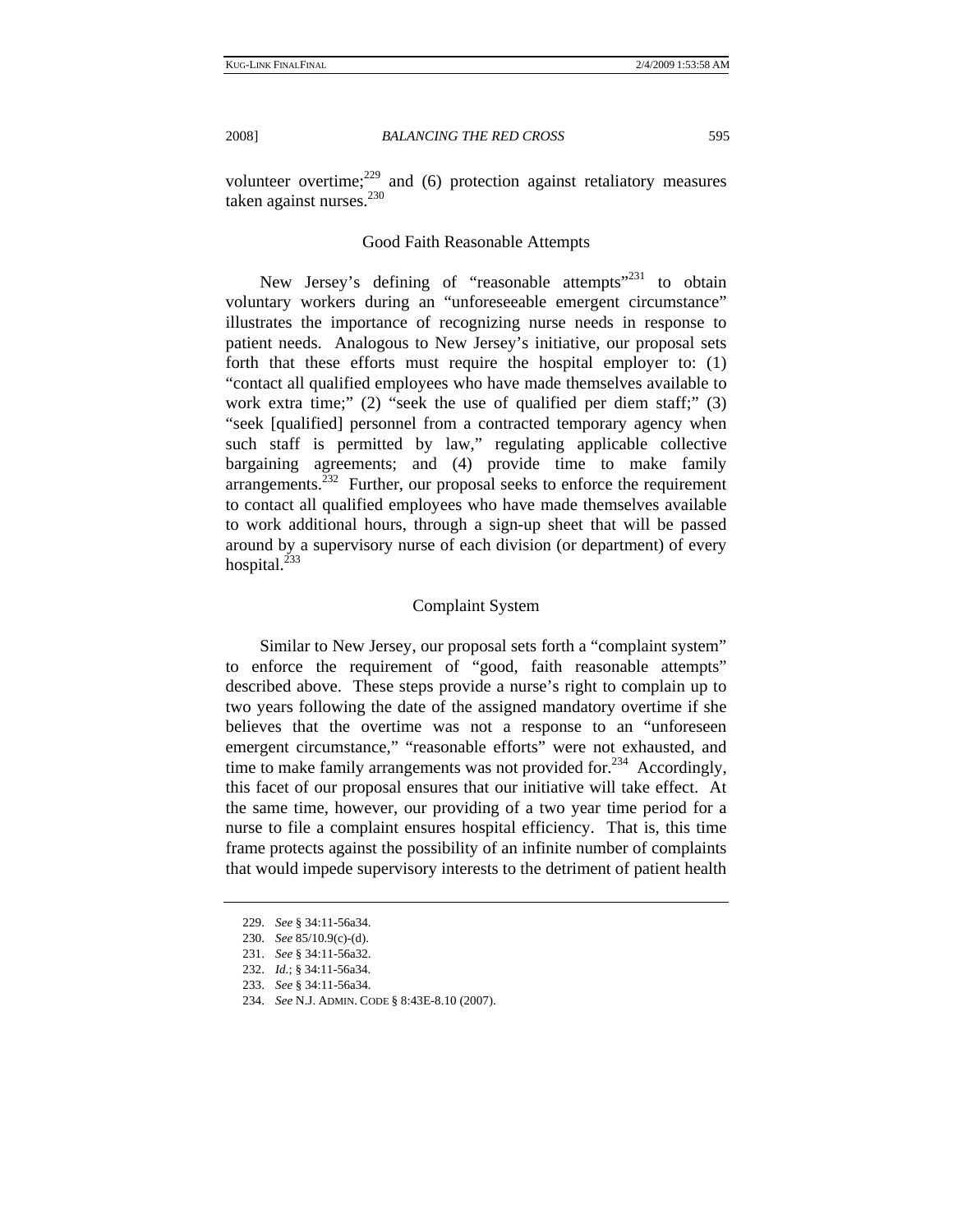interests.

# Time-Off Period

Additionally, state implementation of a two-day "time-off" period, following mandatory overtime also addresses nurse health concerns.<sup>235</sup> Specifically, the enforcement of mandatory overtime contributes to the fatigue that plagues the aging nurse workforce.<sup>236</sup> This proposed "timeoff" period seeks to alleviate slow-downs in reaction time, decreases in energy, and diminished attention that has contributed to medical errors.<sup>237</sup>

#### Voluntary Overtime Limit

A statute legislating mandatory overtime must include a provision limiting the amount of voluntary overtime that a nurse is allowed to work. Public safety concerns involving patient safety are substantial, whether the overtime in question is mandatory or worked voluntarily.<sup>238</sup> In addition, overtime in general has been found to increase the risk of injury to nurses themselves.<sup>239</sup> Thus, it is necessary to specify that there is a cut off point to the amount of voluntary overtime that can be worked. We propose that shifts should be limited to twelve hours. This restriction is based on findings that work performance is adversely affected when nursing shifts exceed twelve hours.<sup>240</sup> Further, there should be a limit to the amount of hours any nurse can work in a consecutive period. We propose that no nurse should be able to work more than sixty hours in a seven day period. This restriction, based on recommendations issued by the Institute of Medicine, deals with the underlying issue of employee burn out that is heavily linked to the industry wide dissatisfaction.<sup>241</sup>

<sup>235.</sup> *See* Trends in Nurse Overtime, *supra* note 12, at 184.

<sup>236.</sup> *Id.* at 184, 189.

<sup>237.</sup> *See id.* 

<sup>238.</sup> *Id.* at 184 (examining in a study the negative effects of nursing overtime without distinguishing between mandatory and voluntary overtime due to similar safety concerns).

 <sup>239.</sup> Impact of Nursing, *supra* note 71, at 88 (citing exploratory study finding that nurses working overtime reported increased injury to themselves).

 <sup>240.</sup> Safe Nursing and Patient Care Act of 2005, H.R. 791 109th Cong. § 2(6) (2005) ("nurses who worked shifts longer than twelve and a half hours were three times more likely to commit . . . error[s]"); Trends in Nurse Overtime, *supra* note 12, at 189.

<sup>241.</sup> *See* H.R. 791 § 2(5); Trends in Nurse Overtime, *supra* note 12, at 184.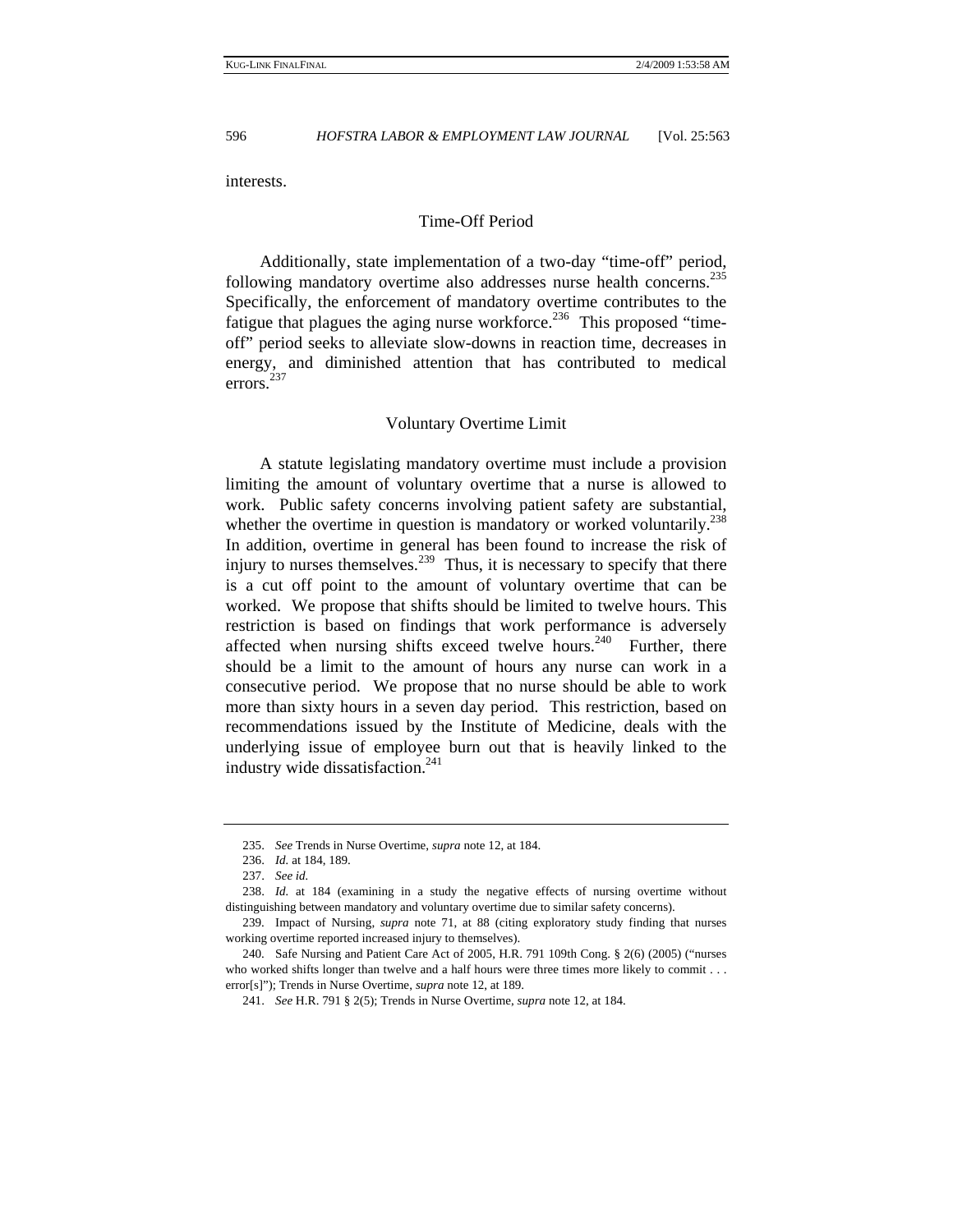# Clear Allowance of Voluntary Overtime

While recognizing the need for a limit on voluntary overtime, effective legislation must expressly provide that neither mandatory overtime restrictions nor voluntary overtime caps should impede the ability of nurses from working overtime if they choose. This type of clause should be included in any legislation affecting mandatory overtime to make clear that nurses can work overtime if they desire.

Although critics may suggest that this provision undermines the purpose of a bill attempting to reduce the negative effects associated with overtime, a strict limit on the number of hours worked as discussed above reinforces the bill's foremost goal of protecting patient's safety while allowing a nurse to reap the economic benefits of overtime. Opponents should also take note that the nursing industry, represented by unions, has lobbied strongly for passing mandatory overtime legislation, pointing out the threat overtime poses for patients, and therefore its concern with public safety.<sup>242</sup> Thus, the legislature should defer to the judgment of individual nurses in terms of whether they are capable of working overtime during a given shift. Additionally, making clear allowances for voluntary overtime is essential in light of the current nursing shortage.<sup>243</sup> Providing nurses with the ability to schedule their own overtime would lead to greater job satisfaction, which would help alleviate the shortage.<sup>244</sup> In fact, studies support this by showing that "magnet hospitals—hospitals known for excellent nursing care and nurses who are more satisfied with their work—provide for nurse selfscheduling, which suggests greater nurse control of overtime."<sup>245</sup> Finally, a clause making it clear that voluntary overtime is not prohibited is necessary so that employers do not ban voluntary overtime in an effort to avoid getting into trouble. It is likely that the absence of this clause would leave employers confused about what repercussions would result from nurses working overtime, leading employers from unnecessarily restricting the amount of overtime that can be worked.

<sup>242.</sup> *See Nurses Ban Mandatory Overtime in New Contract*, PEOPLE'S WKLY. WORLD, Sept. 21, 2002, www.pww.org/article/articleprint/1989.

 <sup>243.</sup> For a detailed discussion of the nation's nursing shortage see *supra* Part I.

<sup>244.</sup> *See* Trends in Nurse Overtime, *supra* note 12, at 184 ("Lack of control of work schedules . . . is one of the reasons RNs give for their dissatisfaction with hospital work. . . . Surveys of RNs

report that getting 'better hours' is one of the reasons many nurses give for working in other fields." (citations omitted)).

<sup>245.</sup> *Id.* (citations omitted).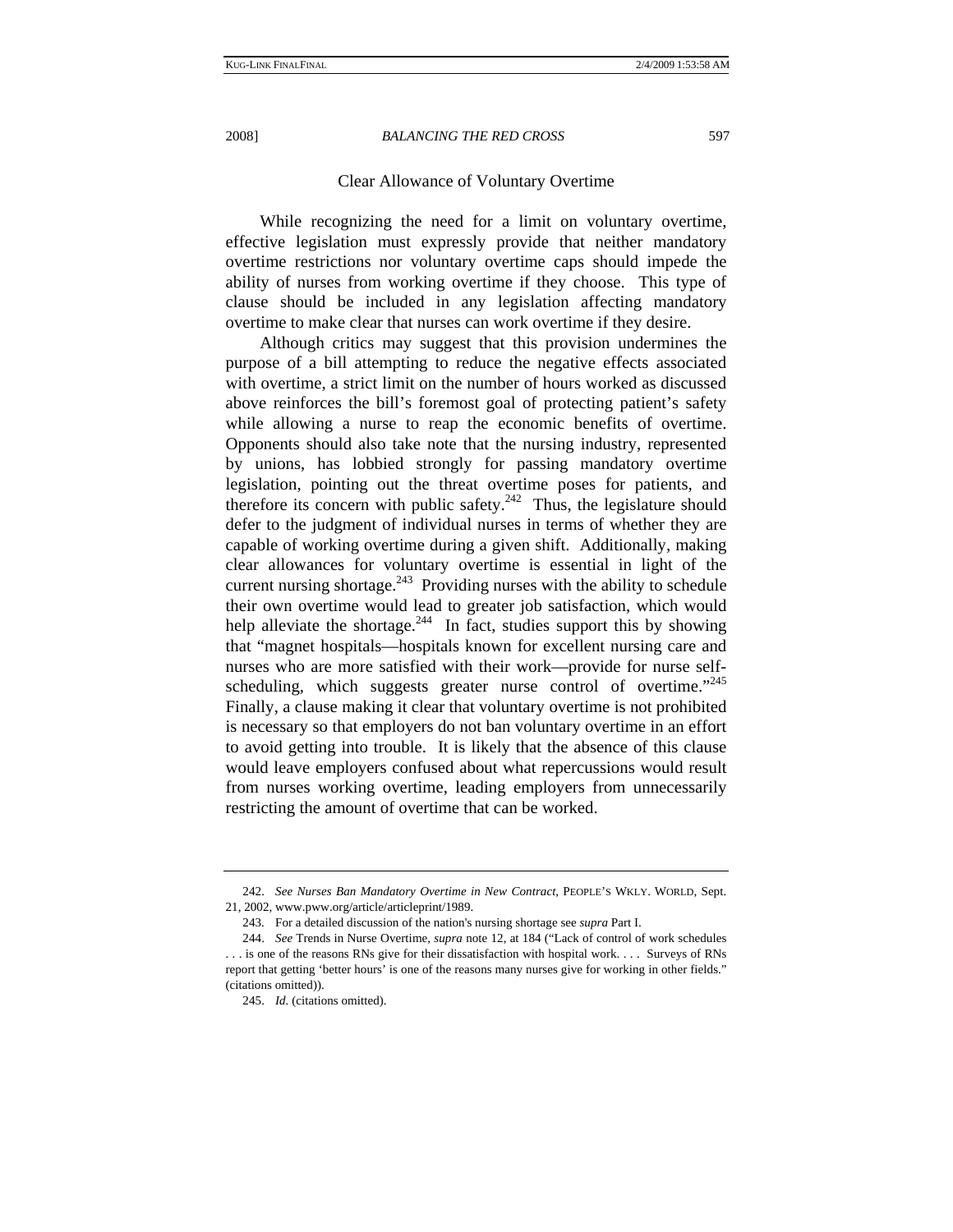# Anti-retaliation Measures

The necessity of protecting nurses from retaliation for refusing to work overtime or reporting such actions has been incorporated into the mandatory overtime legislation of several states.<sup>246</sup> Likewise, the "Nurse Nondiscrimination Protections" enumerated in the Safe Nursing and Patient Care Act prohibit retaliatory behavior toward a nurse who abstains from overtime, reports a violation of the statute, participates in an investigation into violations of the statute, or discusses such violations with other employees or union representatives.<sup>247</sup> In addition, the statute explicitly bars an employer from filing a complaint against a nurse for refusing to work mandatory overtime.<sup>248</sup> The broad protections outlined in the Safe Nursing and Patient Care Act should be incorporated into any mandatory overtime legislation as they prohibit employers from using unfair means to coerce nurses into working overtime.

# *B. Effective Strategies for Passage*

Despite congressional efforts, $249$  federal responses to the current health crisis regarding the nursing shortage have consistently failed. Although the Safe Nursing and Patient Care Act of 2005 addresses the root of the problem (i.e. nurse dissatisfaction) in order to resolve this crisis, there seems to be more to this congressional struggle than getting the "right stuff" into a federal statute. The passage of this type of statute will depend upon political environment, and its appeal to good policy regarding the groups that such a statute will impact: nurses, patients, and hospitals.

# Political Appeal; Likelihood of Passage Under Democratic Congress

While the Safe Nursing and Patient Care Act has been awaiting approval since 2005, it has a higher likelihood of passage under the newly elected Democratic congress. Traditionally, the Democratic Party has been associated with a more sympathetic view towards union

 <sup>246.</sup> The mandatory overtime legislation of Illinois, Maine, and Washington include protection from retaliatory behavior. *See* discussion of state initiatives *supra* Part II.

 <sup>247.</sup> H.R. 791 at § 1866(k)(4)(A).

<sup>248.</sup> *See id.* at § 1866(k)(4)(B) (An employer "may not file a complaint or a report against a nurse with the appropriate State professional disciplinary agency because the nurse refused to comply with a request to work mandatory overtime").

 <sup>249.</sup> See discussion of federal legislative initiatives, *supra* Part II.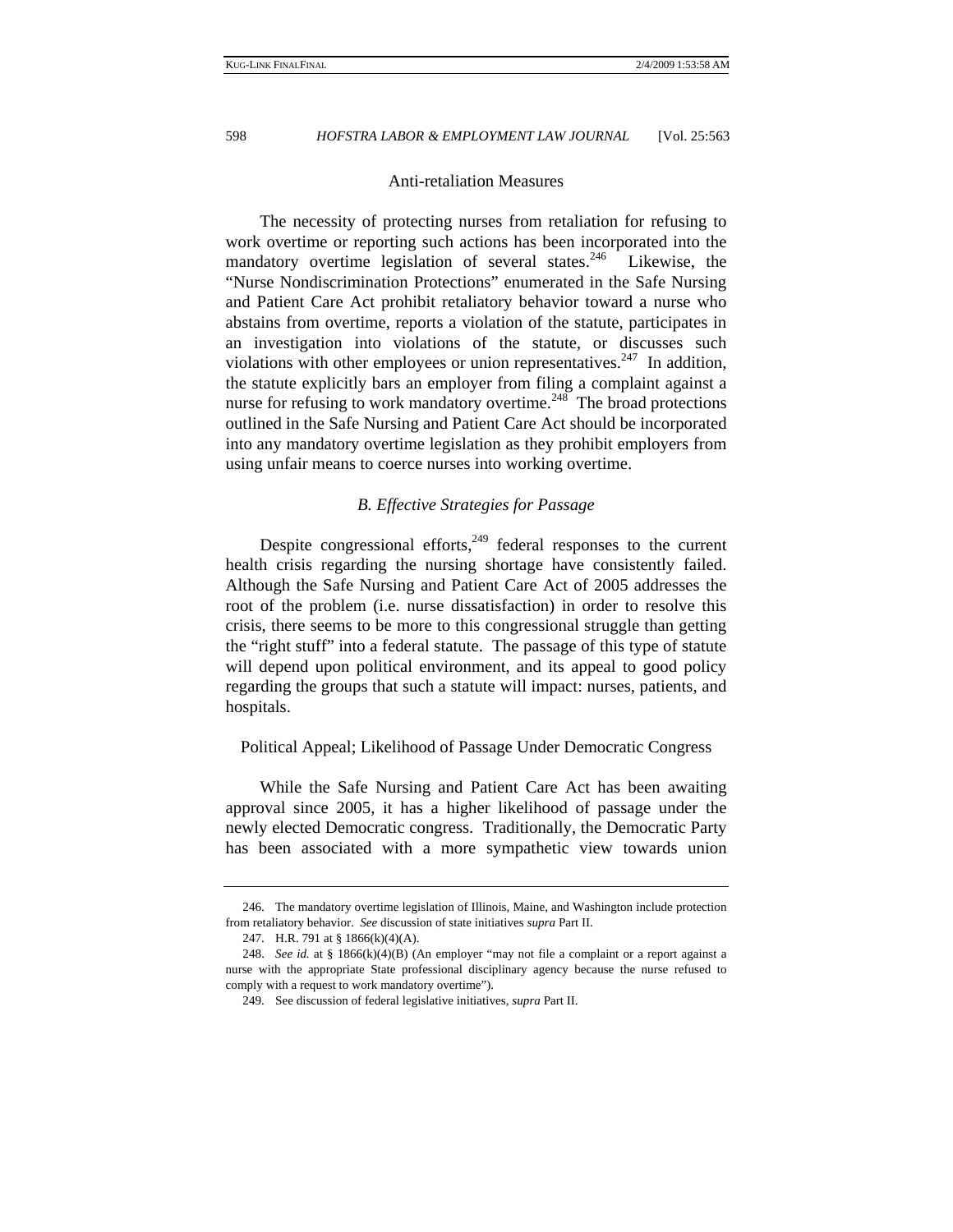rights.250 This view has been reinforced as the Democrats have championed a raise in the minimum wage and the Employee Free Choice Act, aimed at protecting workers' rights to union membership.<sup>251</sup> More specific to the nursing industry, the Democratic National Committee Chairman, Howard Dean, spoke out against the NLRB *Kentucky River* ruling that has the potential to remove the ability of a large numbers of nurses to join a union.<sup>252</sup> Dean criticized the Republican party for cutting workers' protections and being hostile to worker's rights, such as overtime protection.<sup>253</sup>

Under a Democratic congress, union leaders expect the political climate to be more welcoming toward their efforts.<sup>254</sup> This attitude was shown by Greg Tarpinian, director of the Change to Win coalition, in saying, "the victory for Democrats is certainly a victory for working Americans."<sup>255</sup>

# Good Policy

Michelle Artz, Associate Director of Government Affairs at the ANA, suggests that appeal to good policy is a significant factor in getting legislation passed at the federal level. According to Ms. Artz, "in the end what you are talking about is worker and employer," referring to the tension between nurses and hospitals. Although hospitals aim to serve their patients with high quality (nurse) care, they desire to do so with the freedom to conduct their 'businesses' as they please, free from government intrusion.<sup>256</sup> Accordingly, Ms. Artz explains that the congressional environment is simply not "ripe" enough to deal with angry hospitals, resentful of intrusion into their business conduct.<sup>257</sup> Therefore, the above proposal must be "marketed" in the right way; it must appeal to employer hospital concerns while achieving nurse needs and focusing on patient needs. This type of marketing is not

<sup>250.</sup> *See* Moira Herbst, *The Return of Workers' Rights*, BUSINESSWEEK.COM, Nov. 10, 2006, http://www.businessweek.com/bwdaily/dnflash/content/nov2006/db20061110\_831393.htm?chan=s earch.

<sup>251.</sup> *Id.* 

 <sup>252.</sup> The Democratic Party, Dean Statement on Bush Labor Board Moving to Strip Workers' Rights, July 13, 2006, http://www.democrats.org/a/2006/07/dean\_statement\_22.php.

<sup>253.</sup> *Id.* 

 <sup>254.</sup> Herbst, *supra* note 250.

<sup>255.</sup> *Id.* The Change to Win coalition "represents six million workers in unions such as the SEIU and the Teamsters." *Id.*

<sup>256.</sup> *Id.*

<sup>257.</sup> *Id.*